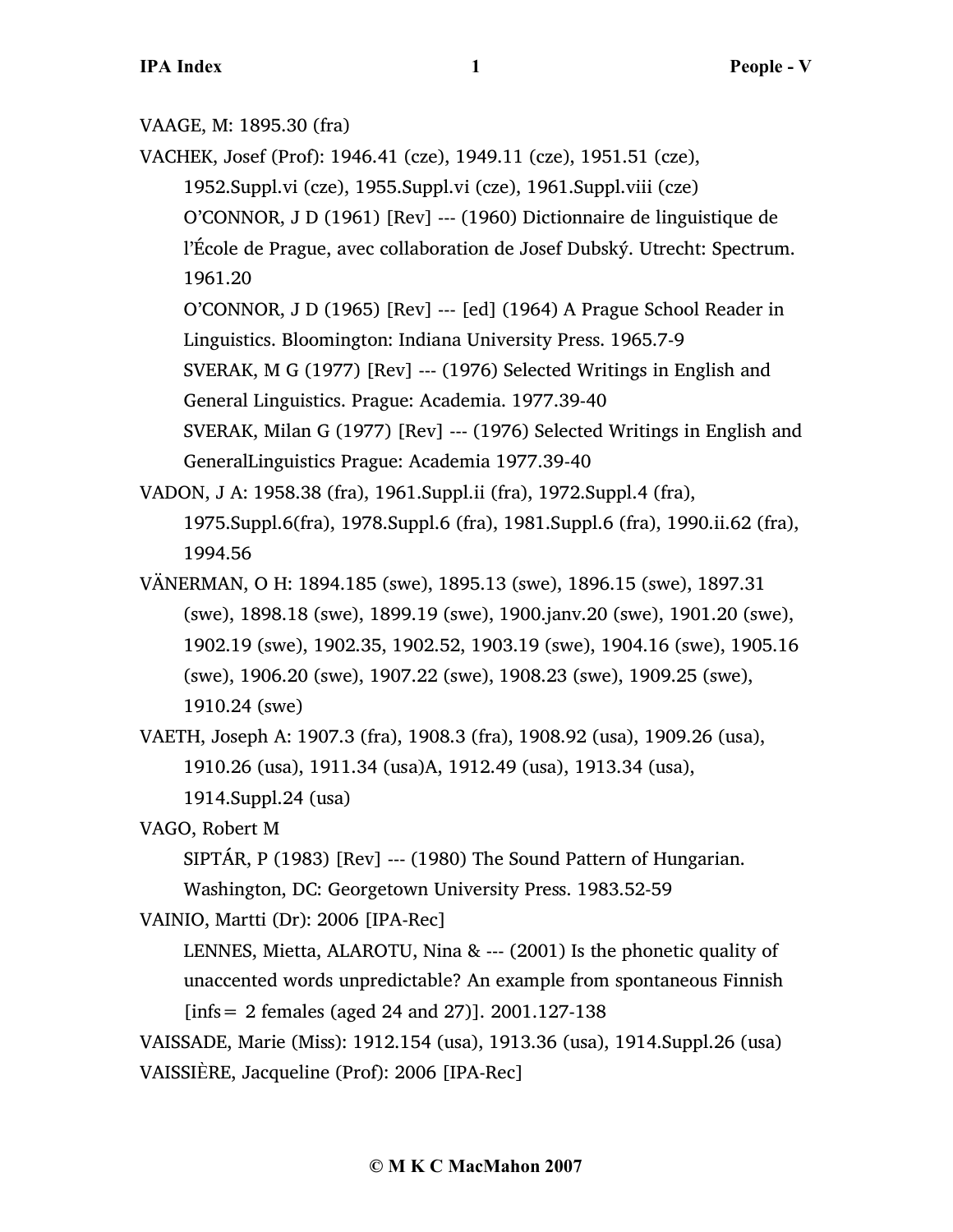BASSET, Patricia, AMELOT, Angélique, --- & ROUBEAU, Bernard (2001)

Nasal airflow in French spontaneous speech [infs= 3 females, 1 male]. 2001.87-99

VALDÉS, A Palacio

STIRLING, W F (1945) [Spec(Stud)] Español. Transcripción estrecha. < --- . 1945.10-11

STIRLING, W F (1954) [Spec(Stud)] Español. Transcripción estrecha. < --- . 1954.41

VALDIVIA, Hermójenes: 1899.98 (chl), 1900.janv.23 (chl), 1900.86

VALENCIA, Hector: 1979.87 (arg), 1981.Suppl.2 (arg), 1990.ii.62 (arg), 1994.56 (arg)

VALENCIA, Sandra: 1998.139 (aus)

VALENTINER, [ ] (Frk): 1904.105 (den), 1905.15 (den), 1906.19 (den), 1907.21 (den), 1908.22 (den), 1909.23 (den), 1910.23 (den), 1911.31 (den), 1912.46 (den), 1913.30 (den)

VALENTINER, S (Frk): 1889.17 (den), 1890.8 (den), 1891.9 (den), 1891.30, 1892.8 (den)

VALENZUELA, Hector: 1899.98 (chl), 1900.janv.23 (chl), 1901.24 (chl), [death] 1901.106

VALENZUELA, Pilar M

--- , PINEDO, Luis Márquez (Yoi Sani) & MADDIESON, Ian (2001) Shipibo. NWS (modified) [inf=30-year old male from Dos Unidos de Pachitea]. 2001.281-285

VALERA, Juan

STIRLING, W F (1938) [Spec(Stud)] Español. Transcripción estrecha. < --- . 1938.28-29

STIRLING, W F (1954) [Spec(Stud)] Español. Transcripción estrecha. < --- . 1954.14

STIRLING, W F (1960) [Spec(Stud)] Español. Transcripción ancha. < --- . 1960.37

VALLE-INCLÁN, Ramón del

STIRLING, W F (1961) [Spec(Stud)] Español. Transcripción estrecha. < --- . 1961.47-48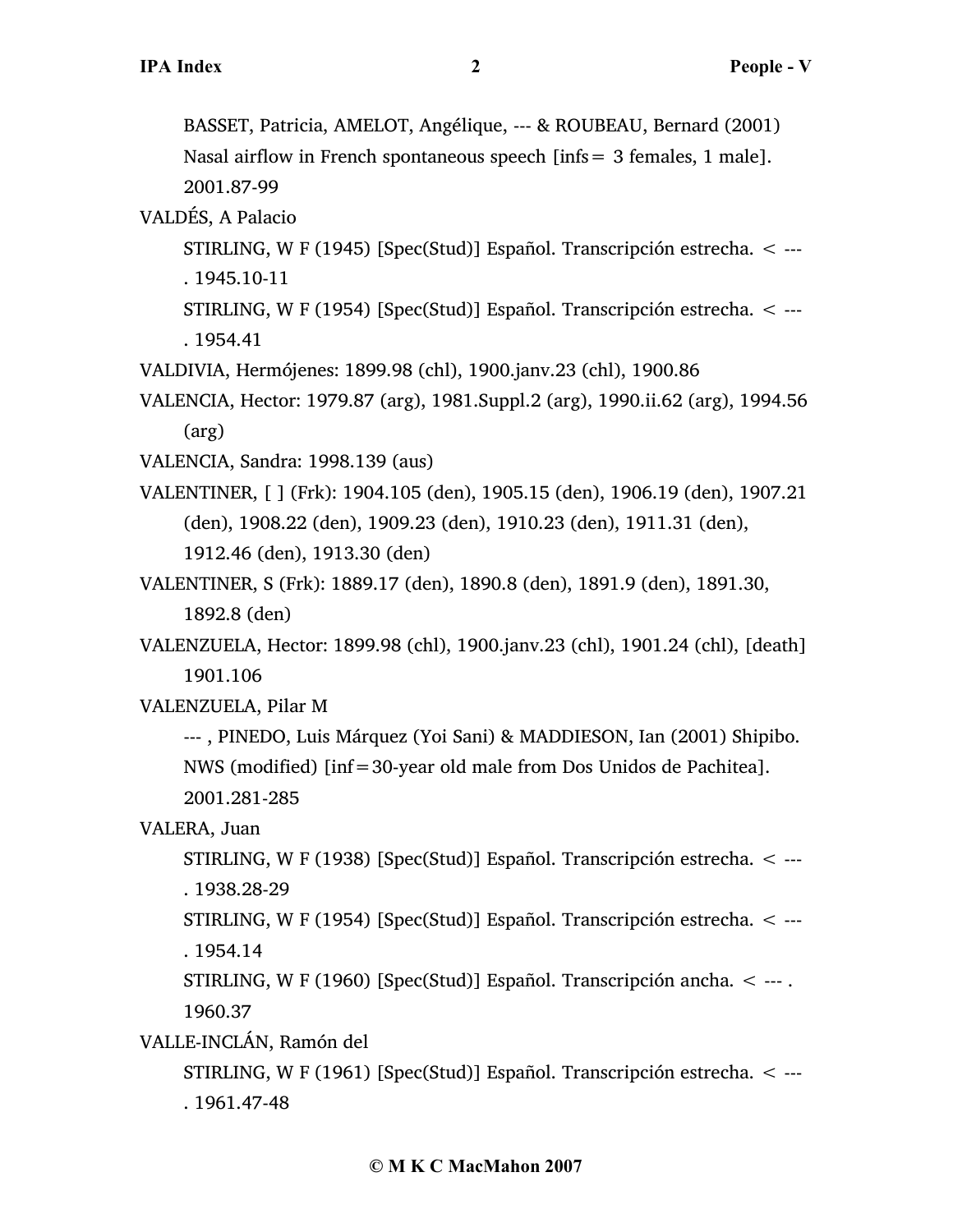VALLEJOS, Hernan: 1910.29 (chl), 1911.37 (chl), 1912.53 (chl), 1913.40 (chl) VALLET, Luiza G H (Mlle)

[--- : marriage to J X O De Siqueira]. 1913.100

VALLEY, Aug: 1897.126 (bel), 1898.14 (bel), 1898.36, 1898.50, 1899.14 (bel), 1900.janv.16 (bel), 1901.16 (bel), 1902.14 (bel), 1903.14 (bel), 1904.12

(bel), 1904.60, 1905.46 (bel), 1906.16 (bel), 1906.30

--- (1903) Machine à sténographier. 1903.33-34

MONSEUR, E (1903) [Machine à sténographier.] 1903.34

PASSY, P (1903) [Machine à sténographier.] 1903.34-36

VALLKVIST, J A: 1893.58 (swe), 1894.12 (swe), 1894.27, 1895.13 (swe)

VALLØE, Edel (Frk): 1895.202 (den), 1896.12 (den), 1897.29 (den), 1898.16 (den), 1898.36

VAMDOT, N V: 1913.64 (ind), 1914.Suppl.31 (ind)

VAN BECKUM, H J A: 1937.32 (net), 1937.78 (net), 1938.34 (net)

VAN BRENKELEN: see BRENKELEN

VAN BRUGGEN, D: 1913.109 (net), 1914.Suppl.18 (net)

VAN BUUREN, Lucas  $\sim$  Luc  $\sim$  Luke (Dr): 1964.37 (nig), 1966.18 (wal), 1969.55

(net), 1972.Suppl.8 (net), 1975.Suppl.11 (net), 1978.Suppl.12 (net),

1981.Suppl.12 (net), 2005.128 (net)

--- (1969) Speed of approximation and release 1969.28-31

--- (1983) Observations on phonation 1983.13-23

--- (1988) Margaret Thatcher's pronunciation: An exercise in ear-training.

[Comm: Anthony Bladon, Frances Morphy]. 1988.26-38. Corr: 1988.162

VAN BUUREN, Pramila (Mrs): 1964.37 (nig), 1966.18 (wal), 1969.55 (net), 1972.Suppl.8 (net), 1975.Suppl.11 (net), 1978.Suppl.12 (net),

1981.Suppl.12 (net)

VAN BYLEVELT: see BONTO VAN BYLEVELT

VAN CHAU, Andre Nguyen (Dr): 2005.129 (usa)

VAN CRAEN: see CRAEN

VAN DAM, J: 1913.26 (net), 1914.Suppl.18 (net), 1925.Suppl.4 (net), 1939.18 (net), 1939.78

VAN DE VEN: see VEN

VAN DE VIJVER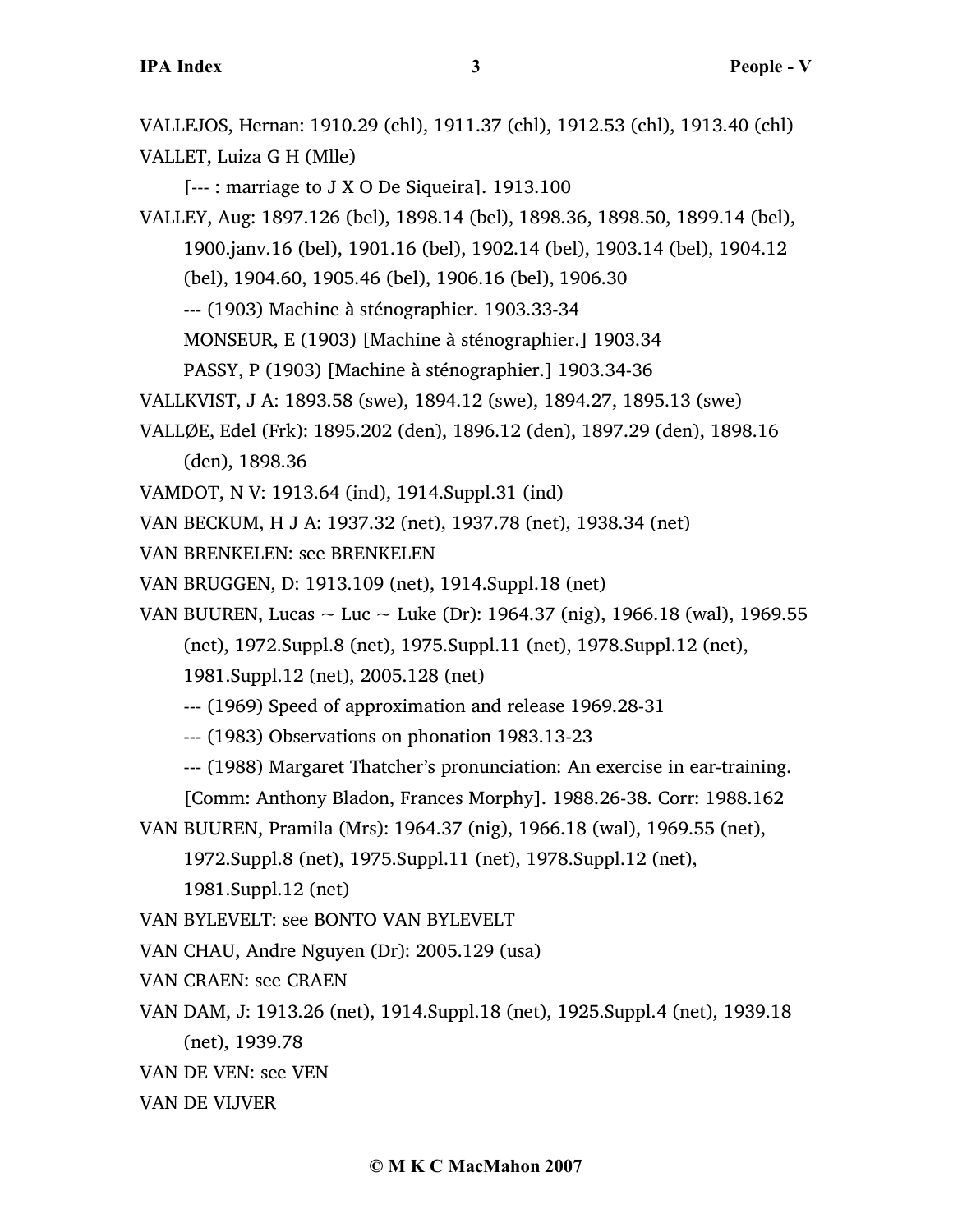DZIUBALSKA-KOŁACZYK, Katarzyna (2006) [Rev] FÉRY, Caroline & ---

(eds) (2003). The Syllable in Optimality Theory. Cambridge: Cambridge University Press. 2006.201-205

VAN DEN BERGE, S J: see BERGE

VAN DEN BOUT: see BOUT

- VAN DER PLOEG, E (Miss): 1910.11 (eng), 1911.18 (eng), 1912.32 (eng), 1912.94, 1912.135
- VAN DER WEY: see VANDER WEY
- VAN DER WEEGEN, [ ] (Miss): 1905.46 (eng), 1906.9 (eng), 1907.10 (eng), 1907.90, 1908.10 (eng), 1909.11 (eng)
- VAN DER WILLIGEN, D (Mjfr): 1887.Sept.315 (net), 1888.janv.27/3 (net), 1889.8 (net)
- VAN DIJCK: see DIJCK  $\sim$  DYCK
- VAN DOES BOERGH, O: 1886.Sept.[4] (net)
- VAN DOMMELEN, Wim (Prof): 2005.127 (nor)

 $-$ -- (2003) An acoustic analysis of Norwegian /c/ and / $\frac{1}{2}$  as spoken by young people [infs=40 children aged 12-13, 45 children aged 16 -17; all from Trondheim; data from DALBAKKEN, L O]. 2003.131-141

- VAN DYCK: see DIJCK  $\sim$  DYCK
- VAN DYKE, Henry

PASSY, P (1896) [--- : correction to the named source of Légende du quatrième mage.] 1896.183

- VAN EEGHEM, [ ]: 1908.42 (bel), 1909.20 (bel)
- VAN GOETHEM, [ ] (Mme Vve): 1911.131 (fra), 1912.24 (fra), 1912.94
- VAN GORKOM: see GORKOM
- VAN HAAG, [ ]: 1896.148 (ger), 1897.24 (ger), 1898.11 (ger), 1899.12 (ger), 1899.35
- VAN HAMEL: see HAMEL
- VAN HAUWAERT: see HAUWAERT
- VAN HEUVEN, Vincent J: 1998.139 (net), 2000.125 (net), 2005.128 (net) (2003-207) Council. 2004.June:prelim matter, 2004.Dec.prelim matter, 2005.June.prelim matter, 2005.Dec.prelim matter, 2006.June.prelim matter, 2006.Dec. prelim matter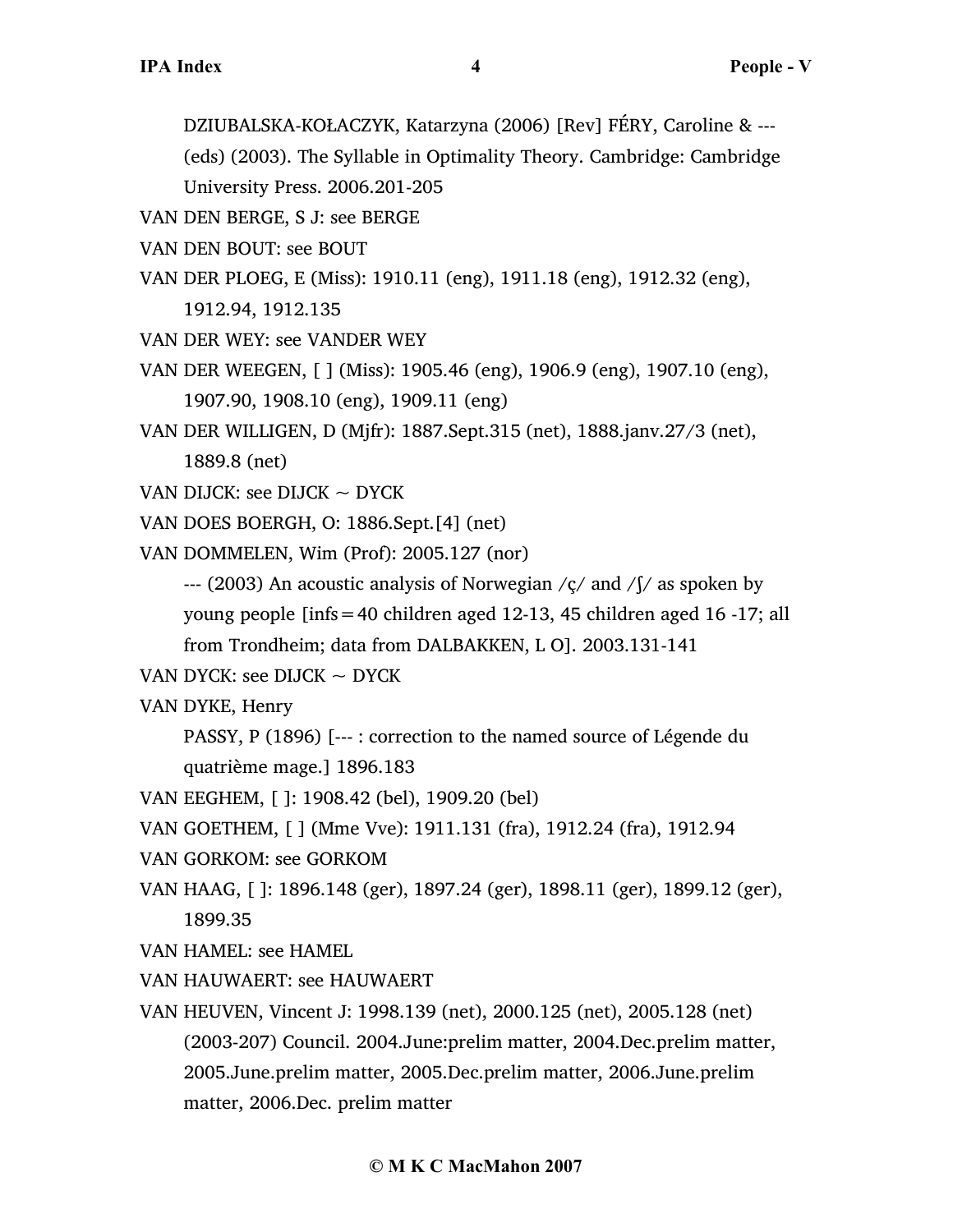VAN LANCKER, Diana: 2000.125 (usa) VAN LANGENHOVE: see LANGENHOVE VAN LEYDEN, Klaske: 2005.128 (net) VAN LIESHOUT, Pascal H H M: 1998.139 (can), 2000.125 (can) VAN LOON, G E: 1904.62 (usa), 1905.18 (usa), 1906.22 (usa), 1907.25 (usa), 1908.26 (usa), 1909.28 (usa) VAN MESDAG: see MESDAG VAN NIEUWENHUIJZE: see NIEUWENHUIJS  $\sim$  NIEUWENHUIJZE VAN REENEN: see REENEN VAN RIPER, James C: 1972.Suppl.16 (usa), 1975.Suppl.8 (idn) VAN RIJN: see RIJN VAN ROMPA, [ ] PASSY, P (1899) [Spec] Patois flamand d'Anvers. StJ [inf= --- ]. 1899.127 PASSY, P (1899) [Spec] Patois flamand de Vieux-Dieu-lez-Anvers. StJ  $[inf = --]$ . 1899.127 VAN TESLAAR: see SHAPE VAN SEMMERN: see SEMMERN VAN VLOTEN, H van B (Miss): 1907.89 (net), 1908.19 (net), 1909.20 (net) VAN WANING: see WANING VAN WELY: see PRICK VAN WELY VAN WESEP: see WESEP VAN WIERINGEN, Marije (Miss): 1994.56 (net), 1998.139 (net) VANCE, Timothy J (Prof): 2000.125 (usa), 2005.129 (usa) VANCE, William A: 2000.125 (usa) VANDER WEY, C J: 1925.Suppl.14 (net) VANDERPYL-AUGÉ,  $H \sim J$  (Mme): 1913.150 (fra), 1914.Suppl.3 (fra), 1925.Suppl.14 (fra), 1930.10 (fra), 1932.13 (fra), 1934.28 (fra), 1936.34 (fra), 1938.30 (fra), 1949.7 (fra), 1952.Suppl.ii (fra), 1955.Suppl.ii (fra), 1961.Suppl.ii (fra) [Vacation courses, Summer 1929: Paris, H Pernot, --- ] 1929.20 JONES, D (1937) Circulaire [ --- , Paris, as examiner to replace P Passy ... ]. 1937.29-31

Décisions officielles [see 1937.29-31]. 1937.56-57

## **© M K C MacMahon 2007**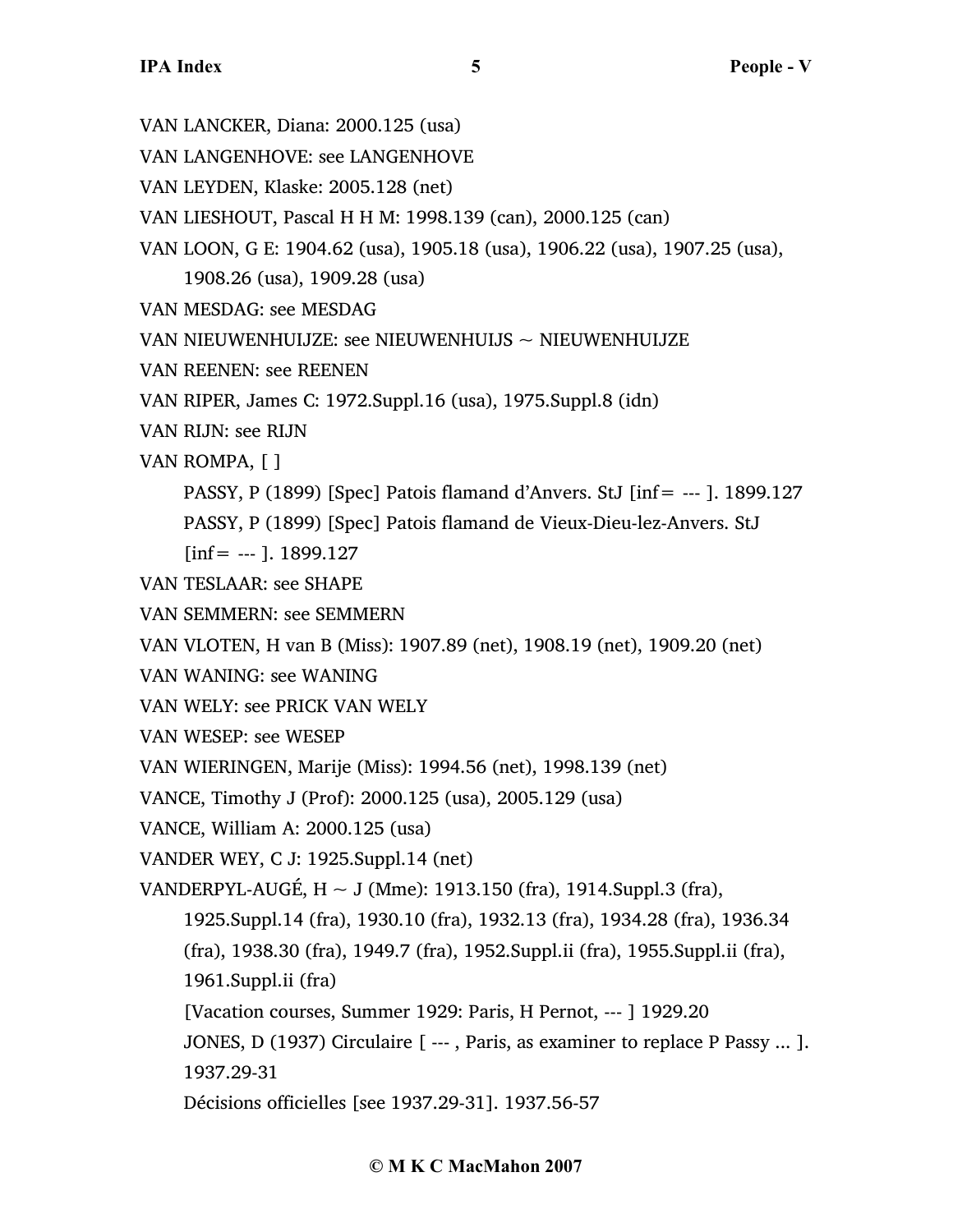- VANDERSLICE, Ralph L (Prof): 1965.35 (usa), 1968.23 (usa), 1969.23 (usa), 1969.55 (usa), 1972.Suppl.16 (usa), 1975.Suppl.21 (usa), 1978.Suppl.21 (usa), 2005.129 (usa)
- VANDERVELDE, H: 1906.121 (bel), 1907.18 (bel), 1908.19 (bel), 1909.20 (bel), 1910.19 (bel)
- VANEK, A G (Miss): 1925.Suppl.14 (usa)

VANVIK, Arne J: 1954.42 (nor), 1955.Suppl.vi (nor), 1959.23 (nor), 1959.49 (nor), 1960.39 (nor), 1961.Suppl.vi (nor), 1962.21 (nor), 1972.Suppl.8 (nor), 1975.Suppl.12 (nor), 1978.Suppl.13 (nor), 1981.Suppl.13 (nor) [Spec] Norwegian (Bokmål, an eastern variety). NWS. 1949.Suppl.janvjuin.26-27. See also --- 1955.31

--- (1954) [Spec] Norwegian. The dialect of the City of Trondheim. NWS. 1954.4-6. Corr: 1954.39

--- (1955) Stress and gestures 1955.8

--- (1955) Norwegian [suggestions for improving the specimen of Norwegian in The Principles]. 1955.31

--- (1955) [Spec] Norwegian. Bokmål. An educated eastern variety. < GRIEG, N Flygerleiren i Toronto. 1955.33

--- (1956) [Reply to M Kloster Jensen, 1956.33-35]. 1956.35-36

--- (1957) [Spec] The dialect of the City of Stavanger [inf= Miss A Thorbjörnsen]. NWS. 1957.10-13. Corr: 1957.41

--- (1961) [Spec] Dialect of the City of Bergen. A tentative analysis [inf=17 year-old girl from Sandviken, Bergen]. NWS. 1961.35-37

--- (1962) [Rev] KLOSTER JENSEN, M (1961) Tonemicity. A technique for determining the phonemic status of suprasegmental patterns in pairs of lexical units, applied to a group of West Norwegian dialects, and to

Faroese. Bergen-Oslo: Norwegian Universities Press 1962.12-14

--- (1962) [Spec] Dialect of the City of Oslo - an East End variety [inf=25 year-old man from Kampen, Oslo]. NWS. 1962.8-10

ARNOLD, G F (1963) [Rev] --- (1961) On Stress in Present-Day English (Received Pronunciation). Bergen: Norwegian Universities Press. 1963.11- 12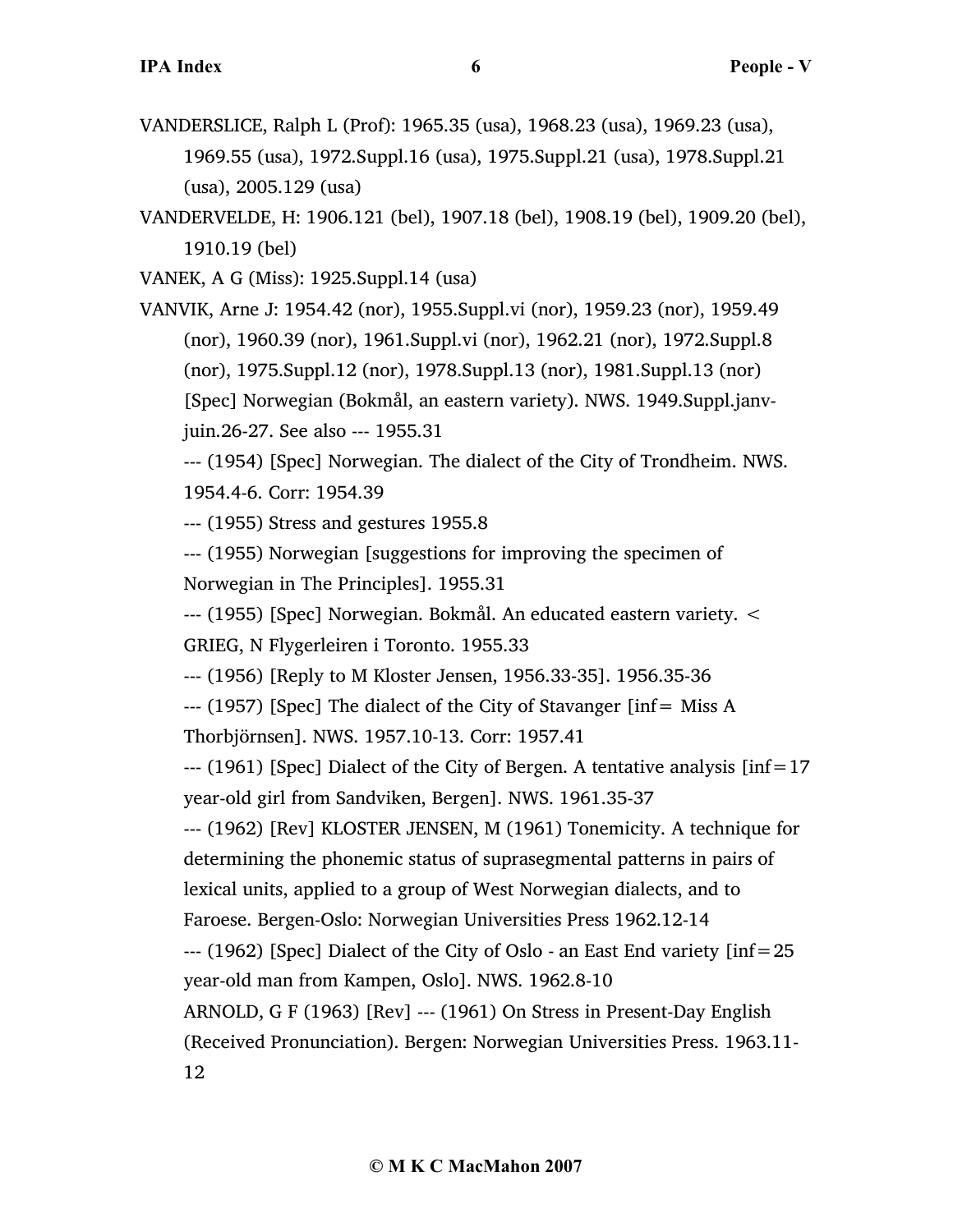--- (1964) [Rev] POPPERWELL, R G (1963) The Pronunciation of Norwegian. Cambridge: Cambridge University Press; Oslo: Oslo University Press. 1964.8-10

SIVERTSEN, E (1967) [Rev] --- (1966) A Phonetic-Phonemic Analysis of the Dialect of Trondheim. Oslo: Universitetsforlaget. 1967.35-36

--- (1968) [Rev] SIVERTSEN, E (1967) Fonologi, Fonetikk og Fonemik for Språkstudenter. Oslo: Universitetsforlaget. 1968.35-37

--- (1971) [Rev] FINTOFT, K (1970) Acoustical Analysis and Perception of Tonemes in Some Norwegian Dialects. Oslo: Universitetsforlaget. 1971.100- 102

VARADI, Tamas

ROACH, Peter, KNOWLES, Gerry, --- , ARNFIELD, Simon (1993) MARSEC: A machine-readable spoken English corpus. 1993.47-53

VARAS, Manuel A: 1900.85 (chl), 1901.24 (chl), 1901.106, 1904.20 (chl),

1905.20 (chl), 1906.24 (chl)

VARDY, A R (Rev)

Meeting of the Teachers' Guild [of Great Britain and Ireland, Cheltenham, April 1890]. 1890.50-51

VARELA, Arturo: 1904.20 (chl), 1905.20 (chl), 1906.24 (chl)

VARELA PEREZ, Jose R: 1994.56 (spa), 1998.139 (spa)

VARGA, A: 1912.25 (eng), 1913.10 (eng), 1913.66 (auh), 1914.Suppl.16 (auh) --- (1914) [Spec] Magyar [Hungarian; inf= P Gyulai]. A Szél és a Nap

- [NWS]. 1914.35
- VÁRGAS, Humberto: 1902.129 (chl), 1903.22 (chl)

VARGAS, Lucila: 1906.24 (chl)

VÀRGAS, Ramon Rabanel: 1895.125 (chl), 1896.18 (chl), 1897.35 (chl),

1898.22 (chl), 1899.23 (chl), 1899.99, 1899.130 (chl), 1900.janv.23 (chl),

1901.24 (chl), 1902.22 (chl), 1903.22 (chl)

VARGO, P: 1983.61 (usa)

VARLEY, H F F: 1908.41 (eng), 1909.11 (eng), 1910.11 (eng), 1910.124 (eng), 1911.18 (eng), 1911.191 (eng), 1912.32 (eng), 1913.16 (eng), 1914.61 (eng), 1914.Suppl.10 (eng)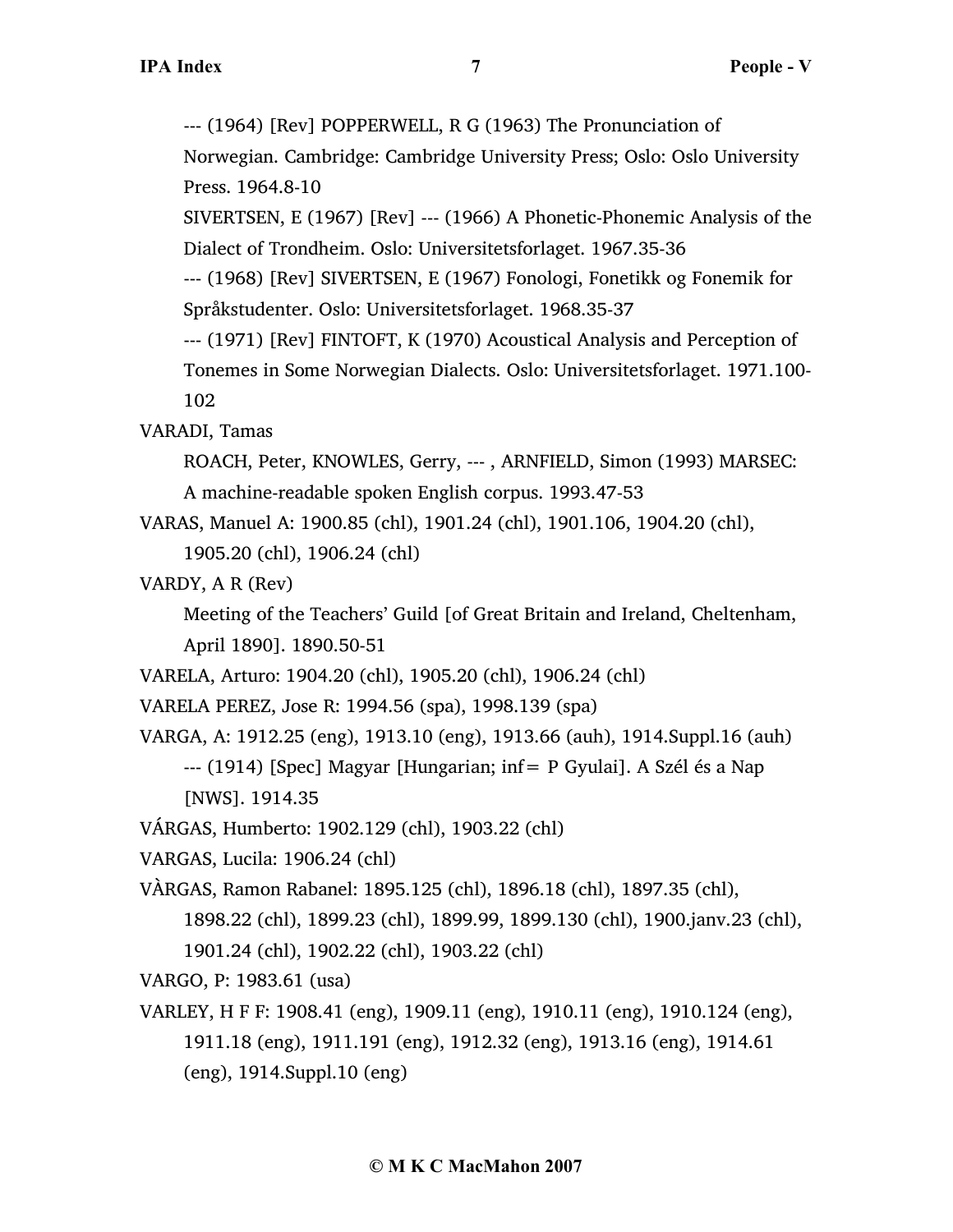VARMA, Siddheshwar (Prof): 1930.21 (ind), 1932.24 (ind), 1934.39 (ind), 1936.43 (ind), 1938.39 (ind), 1944.12 (ind), 1948.32 (ind), 1949.15 (ind), 1952.Suppl.x (ind), 1953.45 (ind), 1955.Suppl.xi (ind), 1961.Suppl.i (ind), 1972.Suppl.6 (ind), 1975.Suppl.8 (ind), 1978.Suppl.9 (ind), 1981.Suppl.9 (ind), 1990.ii.62 (ind)

[--- : appointment, India]. 1952.42

GÓMEZ DE SILVA, Guido (1955) New specimens needed  $\beta$  = suggestion that specimens of Hindi and Indonesian should be published in The Principles; see also VARMA, S 1957.7]. 1955.31

--- (1957) Plans for the adoption of Hindi as the official language of India 1957.2-3

--- (1957) Specimen of Hindi [=see GOMEZ DE SILVA, G 1955.31]. 1957.7 VARNEY, Maurice H: 1973.56 (eng), 1975.Suppl.18 (eng), 1978.Suppl.19 (eng), 1981.Suppl.19 (eng), 1994.56 (hkg), 1998.139 (chn)

- VARNHAGEN, H (Prof): 1908.89 (ger), 1909.17 (ger), 1910.17 (ger), 1911.25 (ger), 1912.39 (ger), 1913.24 (ger), 1914.Suppl.15 (ger)
- VAROD, E (Mrs): 1968.43 (isr), 1970.25 (isr), 1972.Suppl.6 (isr), 1975.Suppl.9 (isr), 1978.Suppl.10 (isr)
- VAROŠANEC-ŠKARIĆ, Gordana (Prof): 1998.139 (cro), 2000.125 (cro), 2005.125 (cro)

VARRENTRAPP, [ ] (Mlle): 1902.53 (fra), 1903.5 (fra), 1903.48

VASCONCELLOS: see ABREU, G de Vasconcellos; PEREIRA DE MACEDO E **VASCONCELLOS** 

VASENIUS, Gustaf Valfrid

WALLENSKOELD, A (1893) [Rev] --- (1893) Hjälpreda vid

uttalsundervisning i svenska. Helsingors: Otava. 1893.173-175

WALLENSKOELD, A (1893) [Rev] --- (1893) Ruotsalaisa

ääntämisharjoituksia. Svenska uttalsöfningar för Finlands skolor.

Helsingfors: Otava. 1893.173-175

VASENIUS, J: 1911.131 (fin), 1912.47 (fin), 1913.32 (fin)

VASQUEZ: see also UBILLA VASQUEZ

VASQUEZ, Juana: 1912.77 (chl), 1913.40 (chl), 1914.Suppl.29 (chl)

VASQUEZ, Washington: 1951.50 (uru), 1952.Suppl.ix (uru), 1955.Suppl.x (uru)

## **© M K C MacMahon 2007**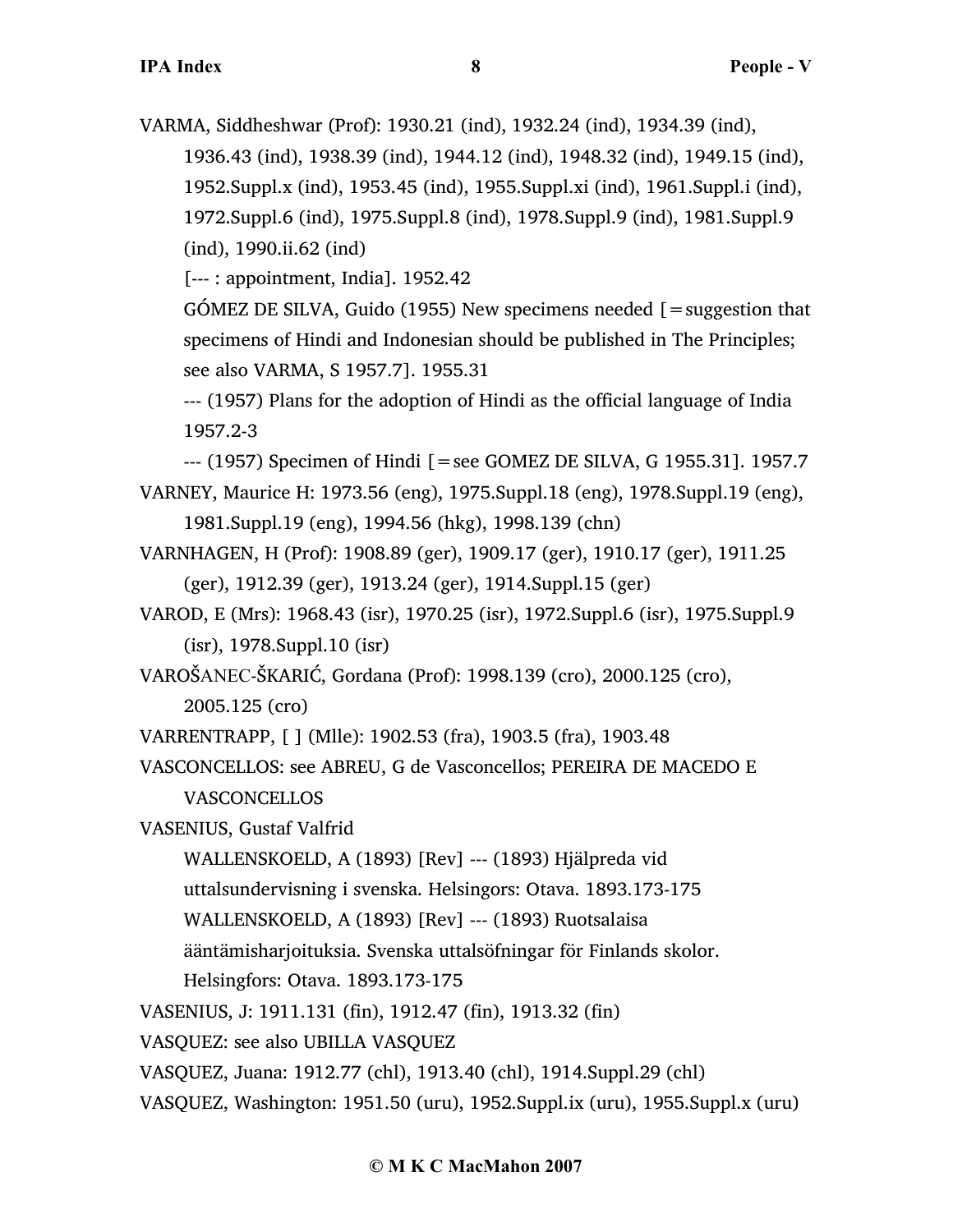VASSILYEV, V A (Prof): 1972.Suppl.18 (sov), 1975.Suppl.24 (sov),

1978.Suppl.24 (sov), 1981.Suppl.24 (sov), 1990.ii.62 (rus), 1994.56 (rus) Décisions officielles [... --- elected a member of Council]. 1969.2-4, 2000.125 (rus)

GIMSON, A C (1972) Council elections [=results; Council membership from January 1973]. 1972.34

GIMSON, A C (1975) Council decisions  $\mathbf{I} = \text{cost of JIPA}$  to be raised if necessary; A C GIMSON to retire as Secretary and Editor: J C WELLS to take over; A C GIMSON to remain Treasurer; agreed unanimously]. 1975.2 WELLS, J C (1976) The Association's Alphabet. 1976.2-3

Council elections  $[=results]$ . 1985.5

(1986-1990) Council (1987-1989) 1986.ifc, 1987.July.ifc, 1987.Dec.ifc, 1988.July.ifc, 1988.Dec.ifc, 1989.July.ifc, 1989.Dec.ifc, 1990.July.ifc, 1990.Dec.ifc

VATAN, H: 1913.126 (fra), 1913.151 (fra), 1914.Suppl.3 (fra)

VATER, Sibylle (Dr): 2000.125 (swi), 2005.128 (swi)

VAUDROZ, F

PASSY, P (1897) [Spec] Patois suisse-romand de Leysin (Vaud). StJ [inf= -

-- ]. 1897.155

```
VAUGHAN, A F ~ G F: 1909.138 (aus), 1910.32 (aus), 1911.39 (aus), 1912.55
(aus), 1913.42 (aus), 1914.Suppl.32 (aus)
```

```
VAUGHAN, G F: see VAUGHAN, A F \sim G F
```
VAUGHAN-ROBERTS, R E

--- (1926) [Spec] North Welsh [Waen, north-west of Bala, Merionethshire]. NWS. 1926.19

VAUSE, Lucy Jane: 1998.139 (eng)

VAXELAIRE, Beatrice: 2000.125 (fra)

VAYRA, Mario (Prof): 2005.126 (ita)

VEAS, Pedro: 1905.106 (chl), 1906.24 (chl), 1907.27 (chl), 1908.28 (chl),

1909.30 (chl), 1910.29 (chl), 1911.37 (chl), 1912.53 (chl), 1913.40 (chl),

1914.Suppl.29 (chl)

VEENHOF: see VL

VEERASINGHAM, S: 1955.23 (cey), 1955.Suppl.xi (cey)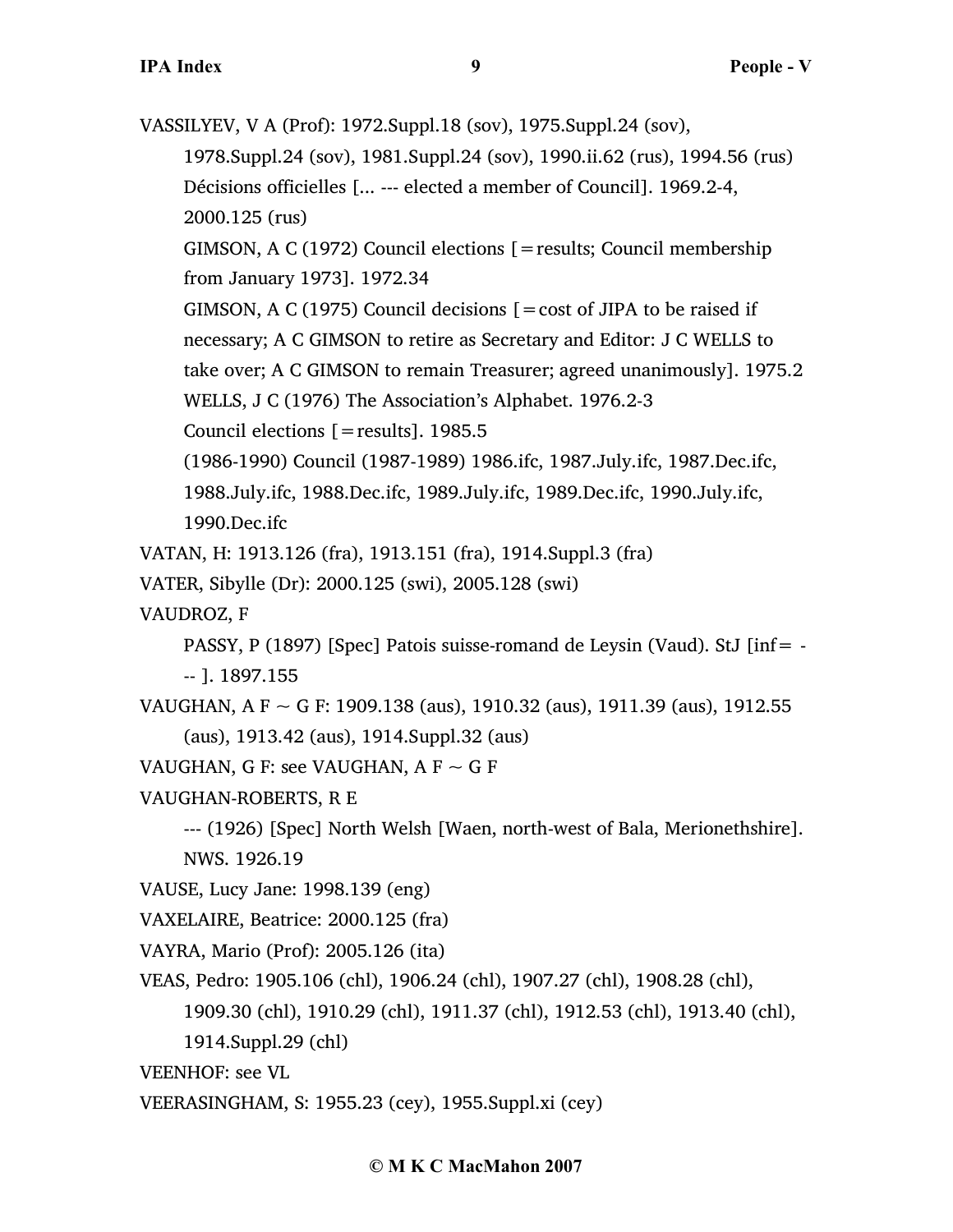VEGA, Garcilaso de la

STIRLING, W F (1943) [Spec(Stud)] Español. Transcripción estrecha.

Soneto  $\leq$  --- . 1943 1947.27

VEGARA CARRIÓ, José: 1930.60 (spa), 1932.17 (spa), 1934.32 (spa), 1936.38 (spa), 1938.34 (spa), 1944.19

VEIRA, José de Sousa: 1912.77 (por), 1913.28 (por), 1914.Suppl.19 (por)

VEIT, F (Dr): see CHICAGO TEACHERS' COLLEGE

VEITH  $\sim$  VETH, W: 1897.50 (ger), 1898.11 (ger), 1898.36, 1899.12 (ger), 1900.janv.13 (ger), 1900.févr-mars.19, 1901.14 (ger), 1901.47

VELASCO, Juan Ostenero: 1894.9 (spa), 1895.9 (spa), 1895.33

- VELLA, Alexandra (Dr): 1990.ii.62 (mlt), 1994.56 (mlt), 1998.139-140 (mlt), 2000.125 (mlt), 2005.127 (mlt)
- VELOSO, João (Dr): 1994.56 (por), 1998.140 (por), 2000.125 (por), 2005.127 (por)

VELTHAUS, Willy: 1906.14 (ger), 1907.15 (ger), 1907.34

VEN, H van de: 1898.66 (net), 1899.15 (net), 1899.35

VENDRYES, J (Prof): 1955.Suppl.ii (fra), 1961.Suppl.ii (fra)

VENÉGAS, Alejandro: 1897.49 (chl), 1898.22 (chl), 1899.23 (chl), 1899.36, 1900.23 (chl), 1901.24 (chl), 1902.22 (chl), 1903.22 (chl), 1904.20 (chl), 1905.20 (chl), 1906.24 (chl), 1907.27 (chl), 1908.28 (chl), 1909.30 (chl), 1910.29 (chl), 1911.37 (chl), 1912.53 (chl), 1913.40 (chl), 1914.Suppl.29 (chl)

VENKATARAMAYYA, P: 1908.90 (ind), 1909.32 (ind), 1909.72 (ind), 1910.31 (ind), 1911.38 (ind), 1912.54 (ind), 1913.41 (ind), 1914.Suppl.31 (ind) VENKATARAMIAH, D: 1913.65 (ind), 1914.Suppl.31 (ind)

- VENKATARATNAM, V: 1908.90 (ind), 1909.32 (ind), 1909.72 (ind), 1910.31 (ind), 1911.38 (ind), 1911.131
- VENKAYYA, Annangi Garu: 1909.137 (ind), 1910.31 (ind), 1911.38 (ind), 1911.131
- VENKAYYA, Y: 1909.71 (ind), 1910.31 (ind), 1911.38 (ind), 1912.54 (ind), 1913.41 (ind), 1914.Suppl.31 (ind)

<sup>[</sup>Council proposals and decisions: Honorary Membership for ... --- ] 1952.47-48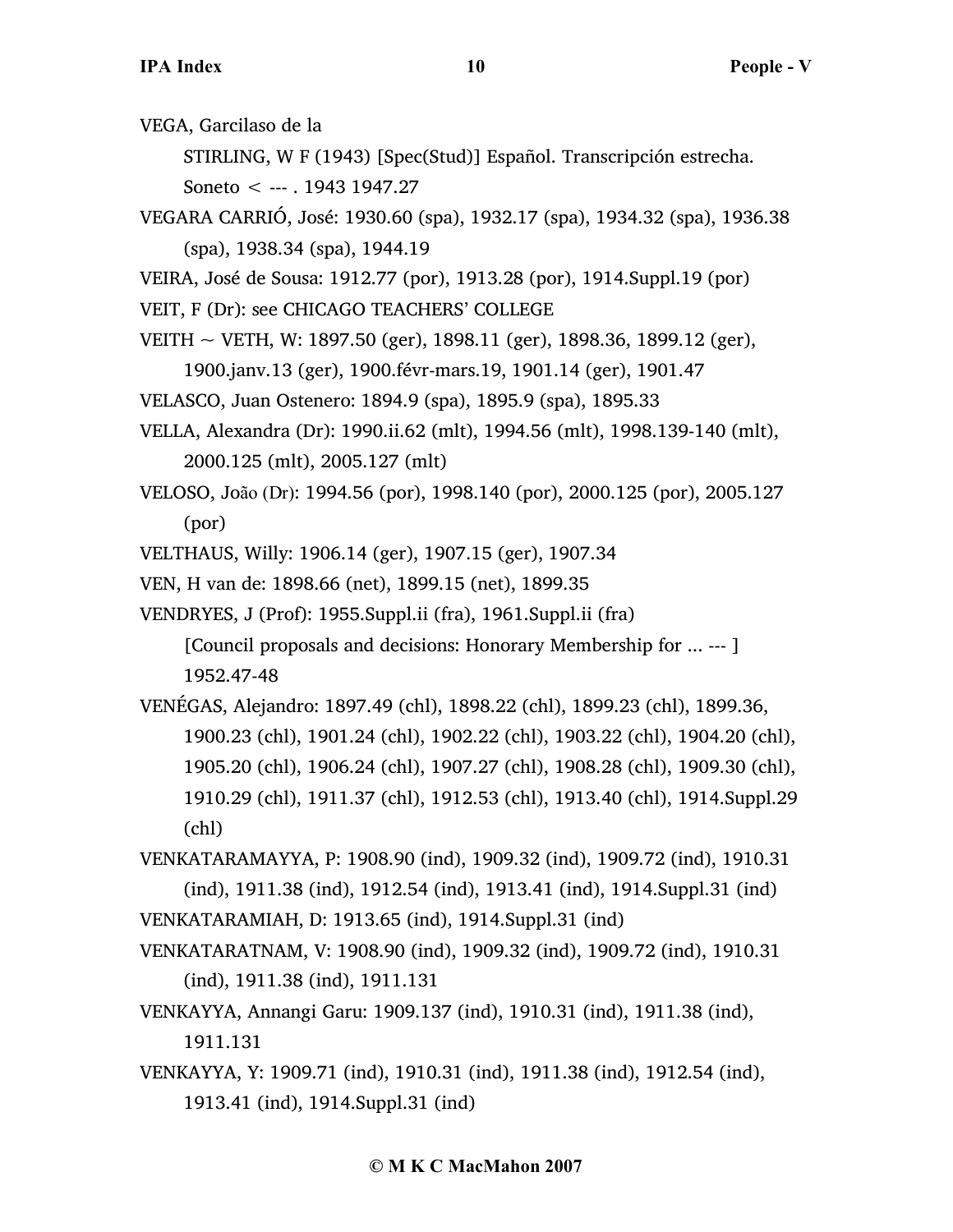VENTURA, E (Miss): 1964.37 (wal) VERA, Oréstes: 1900.85 (chl), 1901.24 (chl), 1902.22 (chl), 1903.22 (chl), 1904.20 (chl), 1905.20 (chl), 1906.24 (chl), 1908.28 (chl), 1909.30 (chl), 1910.29 (chl) VERA-CRUZ, Cindy: 1998.140 (aus) VERBEKE, Robrecht: 1908.122 (bel), 1909.20 (bel), 1910.19 (bel) VERBITSKAYA, L A BONDARKO, L V, KASEVICH, V B, --- (1995) Obituary: Lev Rafailovich Zinder (1904-1995), 1995.99-100 VERBOVEN, G (Prof): 1936.69 (bel), 1938.33 (bel), 1963.21 (bel), 1974.59 (bel), 1975.Suppl.3 (bel) VERBRUGGEN, Paul: 1912.42 (bel), 1913.26 (bel), 1914.Suppl.18 (bel) VERCONSIN, E [Spec(Stud)] Français. Pierre et Jean < --- Mon journal. 1888.March.127/23-128/24, 1888.April.174/30-175/31 VERDECIA, Lorenzo: 1930.20 (cub) VERDELIN, C: 1895.186 (den), 1896.32 (den), 1897.29 (den), 1897.52 VERDUYN DEN BOER  $\sim$  VERDUYN DE BOER, J H (Mme): 1910.2 (fra), 1910.4 (fra), 1910.95 (net), 1910.168, 1911.27 (net), 1912.42 (net), 1912.78 (dei), 1913.41 (dei), 1914.Suppl.31 (dei), 1914.40 (dei) PASSY, P (1910) [Spec] Malay de Java. Sol [inf= --- ]. 1910.62. Corr:-juin 1910.91 ---: IPA exam result (French). 1910.93 VERGEN, R (Miss): 1946.41 (eng) VERHOEVEN, Johan (Dr): 2005.125 (bel) --- (2005) Belgian Standard Dutch. NWS [inf= highly educated 45-year-old male, slight Limburg accent]. 2005.243-247 VERHUIJCK ~ VERHUYCK, G: 1906.69 (bel), 1907.18 (bel), 1907.55 (bel), 1908.19 (bel), 1909.20 (bel) VERHUYCK: see VERHUIJCK  $\sim$  VERHUYCK VERNER, A: 1905.16 (den), 1906.19 (den), 1907.21 (den), 1908.22 (den), 1909.23 (den), [death] 1909.73

VERNER, Karl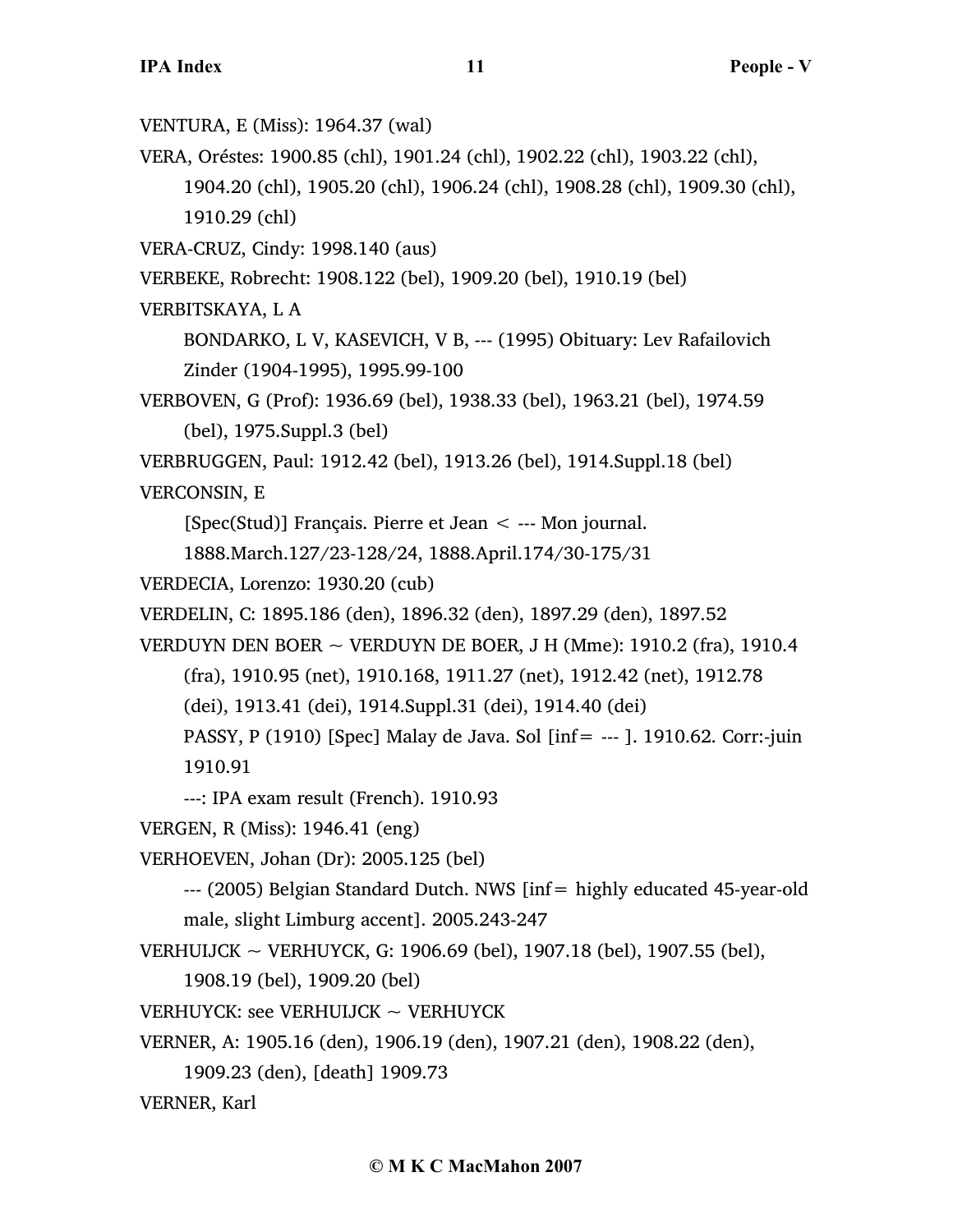[death]. 1897.38

VINAY, J P (1945) [Rev] FALC'HUN, F (1943) La langue bretonne et la linguistique moderne. Problèmes de phonétique indo-européenne, celtique, germanique (lois de Grimm et de Verner), grecque, latine, romane, etc. Paris: Librairie celtique. 1945.28-30

VERNER, V: 1902.129 (den), 1903.18 (den), 1904.16 (den), 1905.16 (den), 1906.19 (den), 1906.70 (den), 1907.21 (den), 1908.22 (den), 1909.23 (den), 1910.23 (den), 1911.31 (den), 1912.46 (den), 1913.30 (den), 1914.Suppl.20 (den)

VERNEUIL, M de (Frk): 1896.16 (fin)

VERNOLS, F: 1931.76 (fra), 1932.13 (fra), 1934.28 (fra)

VERRIER, Paul Isidore: 1895.29 (fra), 1896.3 (fra), 1897.17 (fra), 1898.4 (fra), 1899.5 (fra), 1899.35, 1904.62 (fra), 1905.4 (fra), 1906.4 (fra), 1907.4 (fra), 1908.4 (fra), 1909.42 (fra), 1910.4 (fra), 1911.11 (fra), 1912.24 (fra), 1913.9 (fra), 1914.Suppl.3 (fra)

--- (1895) Syllabic l m n in English 1895.205-206

STAPLES, J H (1896) Syllabic consonants [English]. 1896.24

GRANDGENT, C H (1896) Syllabic consonants 1896.42

--- (1909) Notre vocabulaire phonétique. 1909.47-49

[--- : studying Scandinavian languages and literatures in Paris]. 1905.59

[--- : doctorate, Paris]. 1909.108

JONES, D (1910) [Rev] --- (1909) Essai sur les principes de la métrique anglaise. Paris: H Welter. 1910.111-112

PASSY, P (1912) [Rev] --- (1912) L'Isochronisme dans les vers français. Paris: F Alcan. 1912.140

PASSY, P (1912) [Rev] --- (1912) L'Isochronisme en musique et en poésie (J PsycholNorm Path 9, 1912.213-32). 1912.140

PASSY, P (1912) [Rev] --- (1912) Mesure des durées rythmiques dans les vers (Revue de Phonétique 2, 1912.69-75). 1912.140

VERWEY, [ ] (Mme): 1899.146 (fra), 1900.janv.5 (fra)

- VESELKSÝ, Feantiśch: 1906.105 (auh), 1907.17 (auh), 1908.18 (auh), 1909.19 (auh), 1910.18 (auh), 1911.26 (auh), 1912.41 (auh)
- VESTENSKOV, E: 1895.10 (den), 1896.12 (den), 1897.29 (den), 1897.51

## **© M K C MacMahon 2007**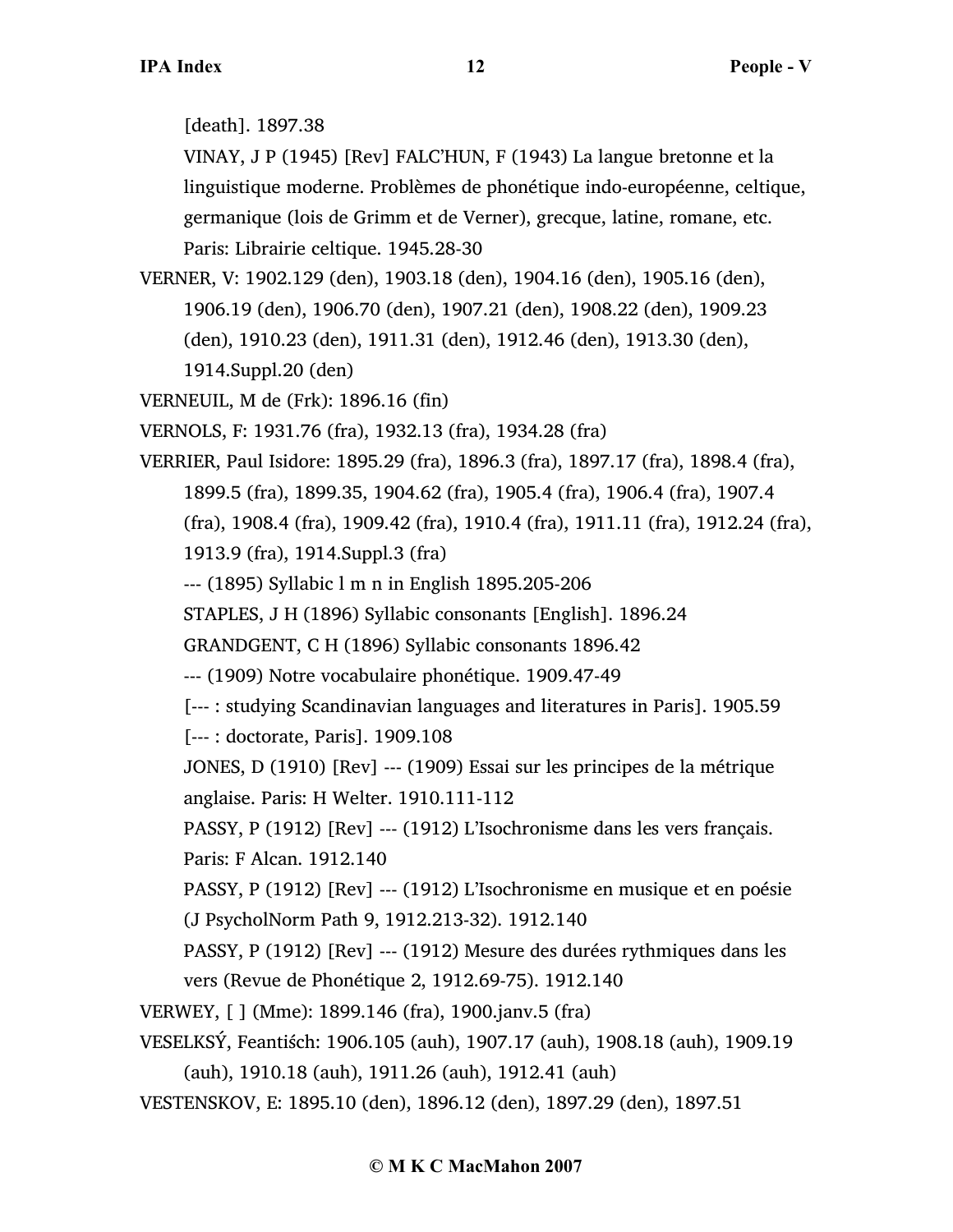--- (1895) Styles différents [=different styles of French, especially with elision. Comm: P Passy]. 1895.115-16, 1895.133

VETH: see VEITH  $\sim$  VETH

VIAL ~ VIAL-ROYÉ, Gabriel: 1900.69 (fra), 1901.5 (fra), 1902.5 (fra), 1903.5 (fra), 1904.4 (fra), 1905.4 (fra), 1905.66 (fra), 1906.4 (fra), 1907.4 (fra), 1909.71 (fra), 1910.4 (fra), 1911.11 (fra), 1912.24 (fra), 1913.9 (fra), 1914.Suppl.3 (fra)

VIAL-ROYÉ: see VIAL ~ VIAL-ROYÉ

VIANA: see DO CÉU VIANA

VIANNA, Aniceto dos Reis Gonçalves (Prof): 1889.89 (por), 1890.2 (por), 1890.juil-août.73 (por), 1891.2 (por), 1892.7 (por), 1893.8 (por), 1894.9 (por), 1894.102 (por), 1895.9 (por), 1896.11 (por), 1897.27 (por), 1898.14 (por), 1899.15 (por), 1900.janv.17 (por), 1901.17 (por), 1902.15 (por), 1902.113 (por), 1903.15 (por), 1904.13 (por), 1905.13 (por), 1906.16 (por), 1907.19 (por), 1908.20 (por), 1909.21 (por), 1910.20 (por), 1911.28 (por), 1912.43 (por), 1913.27 (por), 1914.Suppl.1 (por) PASSY, J (1889) [Rev] CARVALHO, H A D (1888) Expedição portuguza ao Muatiànvua, Fasciculo 1. Methodo Pratico para fallar a lingua da Lunda. Lisboa: Imprensa nacional. 1889.56-58. Corr: 1889.72 --- (1889) [Spec(Stud)] Portugais [educated Lisbon pronunciation]. < GARRETT, J B S L A Folhas cahidas. 1889.79-80 Question administrative  $\lceil$  = call for nominations for Council of af (1890)]. 1889.89-90 [List of candidates for election to Council (1890) and voting arrangements.] 1889.96-97 [Results of Council Elections (1890).] 1890.9 Question administrative  $[=$  call for nominations to Council (1891)]. 1890.89-90 [List of candidates for election to Council (1891) and voting arrangements.] 1890.101-102

--- (1890) [Prefers ˉ for vowel length]. 1890.105

--- (1890) [Rev] WULFF, F A (1889) Un Chapitre de phonétique avec transcription d'un texte andalou (Extrait du Receuil offert à M Gaston Paris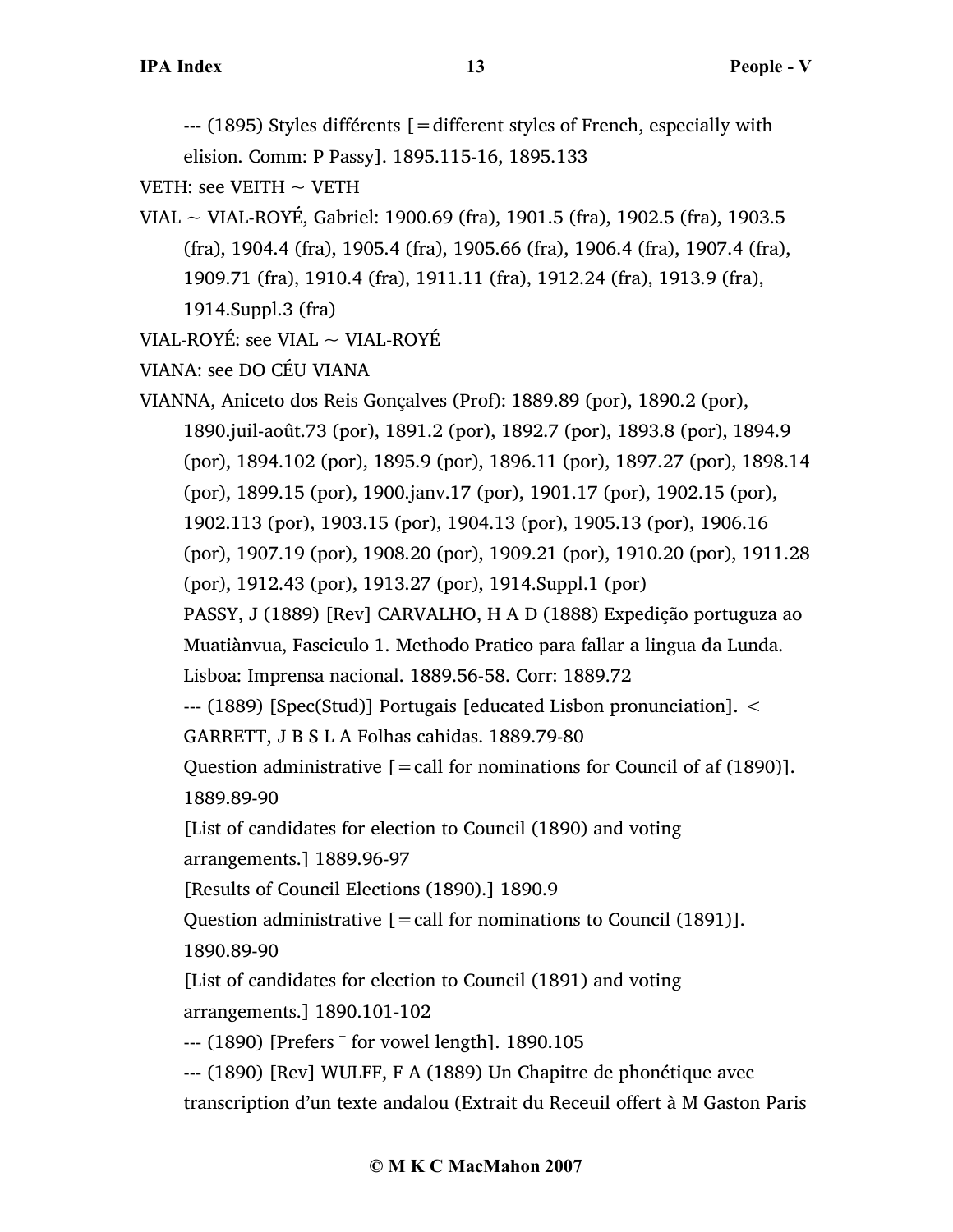le 9 août 1889). Stockholm: Imprimerie Centrale. 1890.105-107. See also WULFF, F A (1911)

[Result of Council elections (1891).] 1891.10-11

[List of candidates for election to Council (1892).] 1891.122

[List of candidates for election to Council (1892) and voting arrangements.] 1891.134-135

--- (1892) [Spec(Stud)] Portugais (d'après le dialecte actuel de Lisbon). < CAMÕES, L V de Os Lusiadas. Excertos: Canto I, estancias 1-5. 1892.21-22. Corr: 1892.39

--- (1892) [Spec(Stud)] Portugais (d'après le dialecte actuel de Lisbon). < CAMÕES, L V de. Os Lusíadas. Canto I, estancias 6-11. 1892.37-38. Corr: 1892.55

--- (1892) Prononciation espagnole [=reply to SPIESER, J on notation of b,d,g]. 1892.43-44

[Publicity for mf in Portuguese journals.] 1892.50

--- (1892) [Spec(Stud)] Portugais (d'après la prononciation actuelle de Lisbon). < CAMÕES, L V de Os Lusíadas. Canto I, estancias 19, 43-47. 1892.53-54

--- (1892) [Spec(Stud)] Portugais (d'après le dialecte actuel de Lisbon). < CAMÕES, L V de Os Lusíadas. Canto I, estancias 87-89, 103, 105-106. 1892.69-70

--- (1892) [Spec(Stud)] Portugais (d'après la prononciation actuelle de Lisbon). < CAMÕES, L V de Os Lusíadas. Canto II, estancias 92-98, 100. 1892.85-86. Corr: 1892.99

--- (1892) [Spec(Stud)] Portugais (d'après la prononciation actuelle de Lisbon). < CAMÕES, L V de Os Lusíadas. Canto III, estancias 34-41. 1892.100-101. Corr: 1892.127

--- (1892) Le déficit [proposes a 20% increase in subscriptions].. 1892.106 --- (1892) [Spec(Stud)] Portugais (d'après la prononciation actuelle de Lisbon). < [Results of election to Council (1892): voting figures.] 1892.12- 13

CAMÕES, L V de Os Lusíadas. Canto III, estancias 102-105, 107, 110, 113, 115. 1892.113-114. Corr: sept 1892.127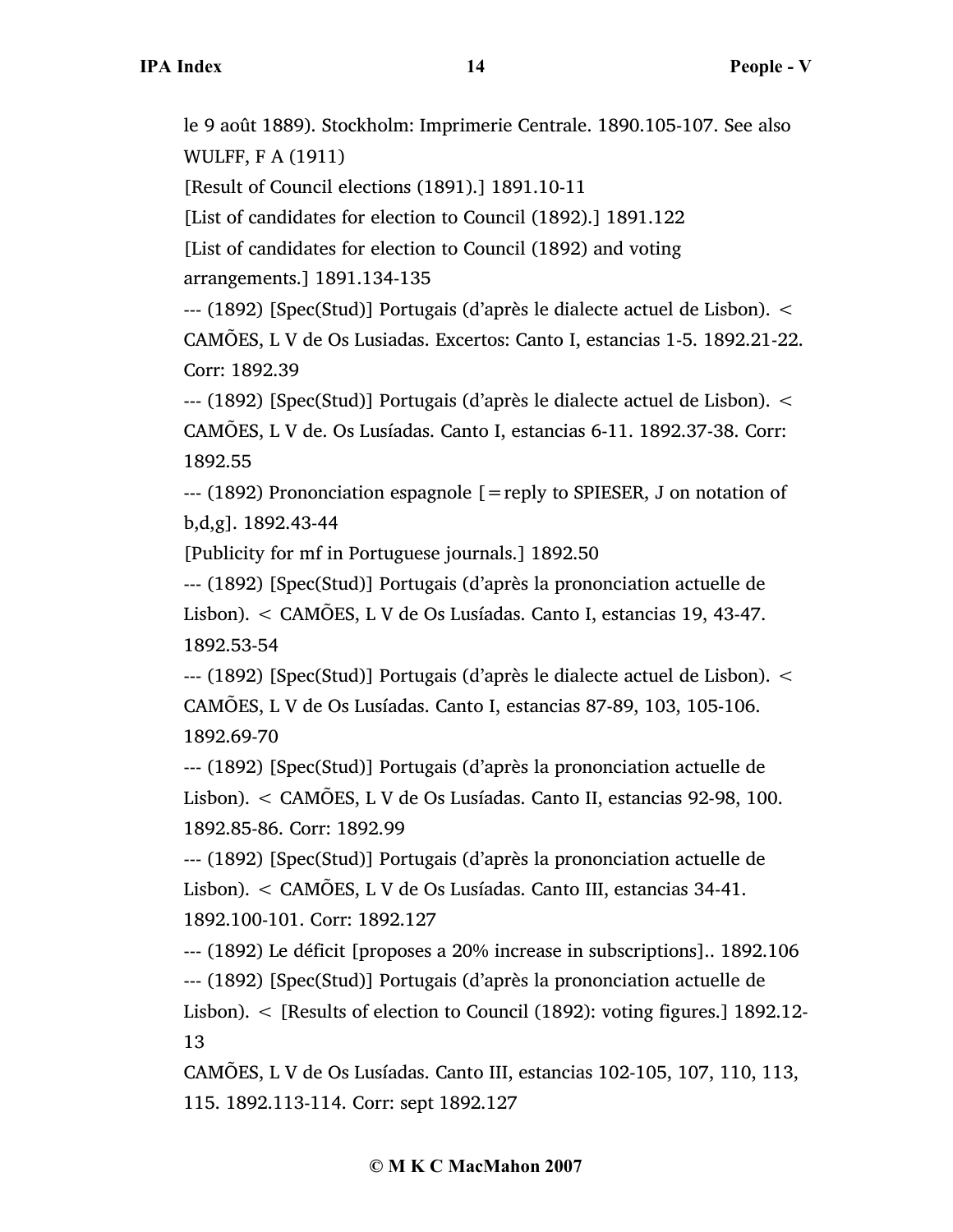SCHMIDT, O F (1892) Le déficit  $[$  = supports proposal for an increase in the subscription]. 1892.122. Comm: P Passy

[Publications Received.] 1892.124

--- (1892) [Spec(Stud)] Portugais (d'après la prononciation actuelle de Lisbon). < CAMÕES, L V de Os Lusíadas. Canto III, estancias 120-127. 1892.125-126

--- (1892) [Spec(Stud)] Portugais (d'après la prononciation actuelle de Lisbon). < CAMÕES, L V de Os Lusíadas. Canto V, estancias 37-43. 1892.137-138. Corr: 1892.156

--- (1892) [Spec(Stud)] Portugais (d'après la prononciation actuelle de Lisbon). < CAMÕES, L V de Os Lusíadas. Canto III, estancias 128-135. 1892.153-154

[List of Office-bearers 1893: President: VIËTOR, W, Vice-Presidents: ---, WULFF, F, Secretary/Treasurer: PASSY, P; Council members]. 1893.12 --- (1893) [Spec(Stud)] Portugais (d'après la prononciation actuelle de Lisbon). < CAMÕES, L V de Os Lusíadas. Canto V, estancias 45-52. 1893.20-21

 $-$ -- (1893) Notre alphabet  $[=(i)]$  replacement of Portuguese palatal lateral  $\Lambda$ by palatal approximant j in 15 year-old girl speaker (ii) suggests ɪ and ʊ for non-syllabic i and u (iii) suggests **B** for 'bilabial vocalic fricative'. Comm: P Passy]. 1893.27

--- (1893) [Spec(Stud)] Portugais (d'après la prononciation actuelle de Lisbon). < CAMÕES, L V de Os Lusíadas. Canto V, estancias 53-60. 1893.37-38

 $-$ -- (1893) Notre alphabet  $[=(i)]$  transcription of non-syllabic i and u: prefers (ii) notation of syllabic /m, n, r, l/ (iii) replacement of  $\Lambda$  by j]. 1893.43-45

--- (1893) [Spec(Stud)] Portugais (d'après la prononciation actuelle de Lisbon). < CAMÕES, L V de Os Lusíadas. Canto X, estancias 144-47, 152, 154-156. 1893.52-53

--- (1893) [Spec(Stud)] Arabe litéral LUQMĀN, Le chat [inf=BÉNOLIEL, J, Tangiers, Morocco, colloquial]. 1893.108-110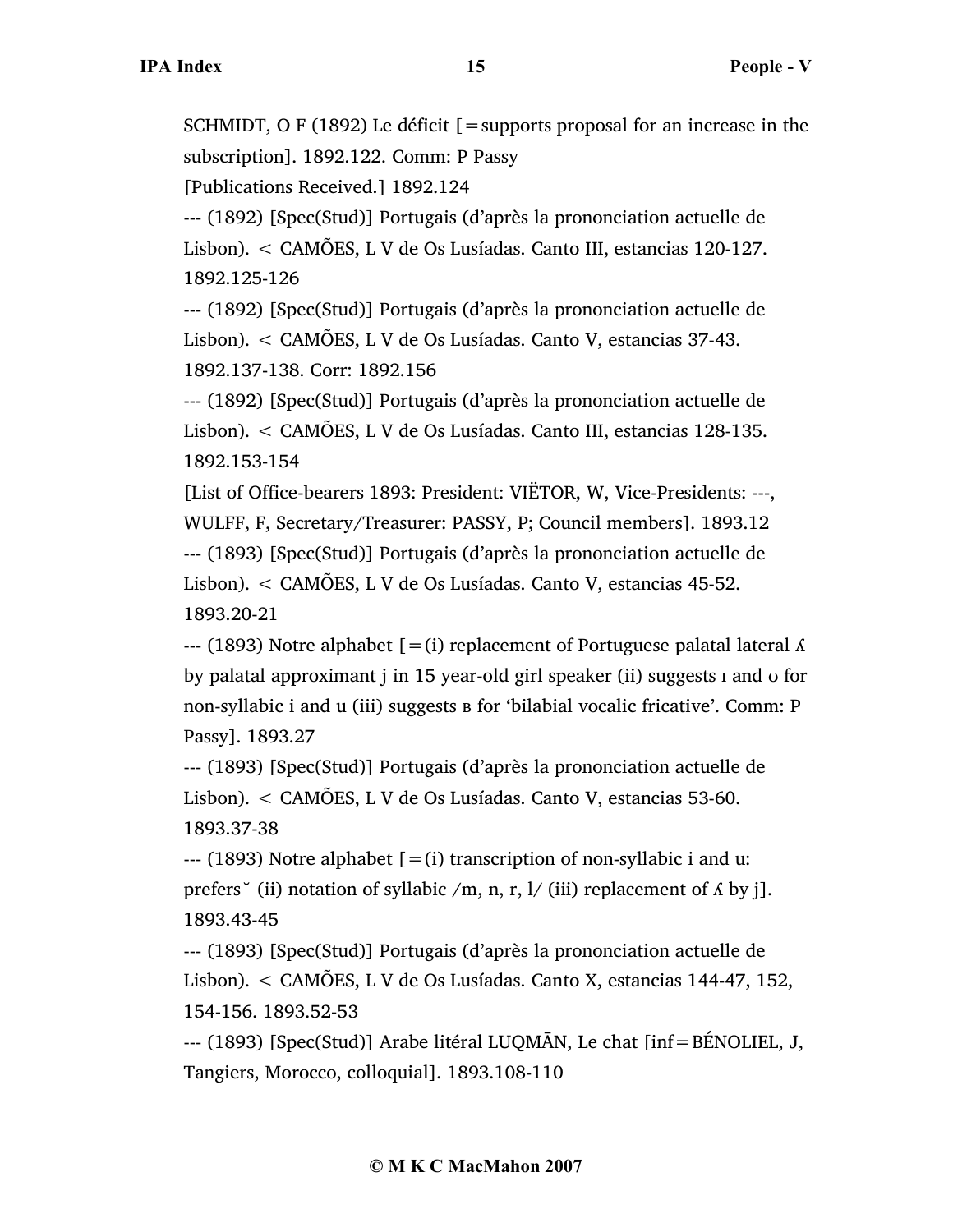[Results of election to Council (1894): Honorary members: STORM, J, WULFF, F]. 1894.14-15

Élections du Bureau: [W Viëtor as President, A R G Vianna and F A Wulff as Vice-Presidents, P Passy as Secretary and Treasurer]. 1894.27-28 PASSY, P (1894) [Rev] --- (1892) Exposição da pronúncia normal portuguesa para uso de nacionaes e estrangeiros. Lisboa: Imprenta Nacional. 1894.74-75. Corr: 1894.89

[Composition of Council (1895): President: VIËTOR, W, Vice-Presidents: ---, WULFF, F, Secretary/Treasurer: PASSY, P; other members listed.] 1895.16 PASSY, P (1895) [Q&A (A): v as a diacritic for voiced; H for he in Arabic, cf h used by ---.] 1895.214

--- (1896) Prononciation française à la fin du dix-huitième siècle 1896.105- 107

PASSY, P (1896) [Q&A: Arabic (A) - arrangment of Arabic sounds on the IPA chart correct; information from --- . 1896.110

[Results of Council election (1896): Honorary member: VIËTOR, W;

Council to operate over a 2-, not a 3-year period.] 1896.19

--- (1896) [Spec] Portugais de Lisbon. StJ. 1896.31

Actes officiels [... --- as Vice-President ...]. 1896.36

PASSY, P (1896) Propositions  $[=$  publicity: suggested change in the format of the ft; method of introducing phonetic transcription to newcomers; proposal to publish Mélanges phonétiques or Mélanges de methodologie linguistique; views of SPIESER, J, WESTERN, A, --- , WULFF, F, ARAUJO, F, NADER, E;Comm: PASSY, J.] 1896.61-65

[Composition of Council (1897): President: VIËTOR, W, Vice-Presidents: ---, WULFF, F, Secretary/Treasurer: PASSY, P; other members listed.] 1897.36 Élections du Conseil [for 1898: Honorary Member: VIËTOR, W; other members listed]. 1898.23-24

Élections du Bureau: [W Viëtor as President, O Jespersen and A R G Vianna as Vice-Presidents, P Passy as Secretary and Treasurer]. 1898.36-37 PASSY, J (1898) [Rev] --- & BERKELEY-COTTER, J C (1897) Selecta de Autores Ingleses, prosa e poesia. Paris: Guillard. 1898.52-54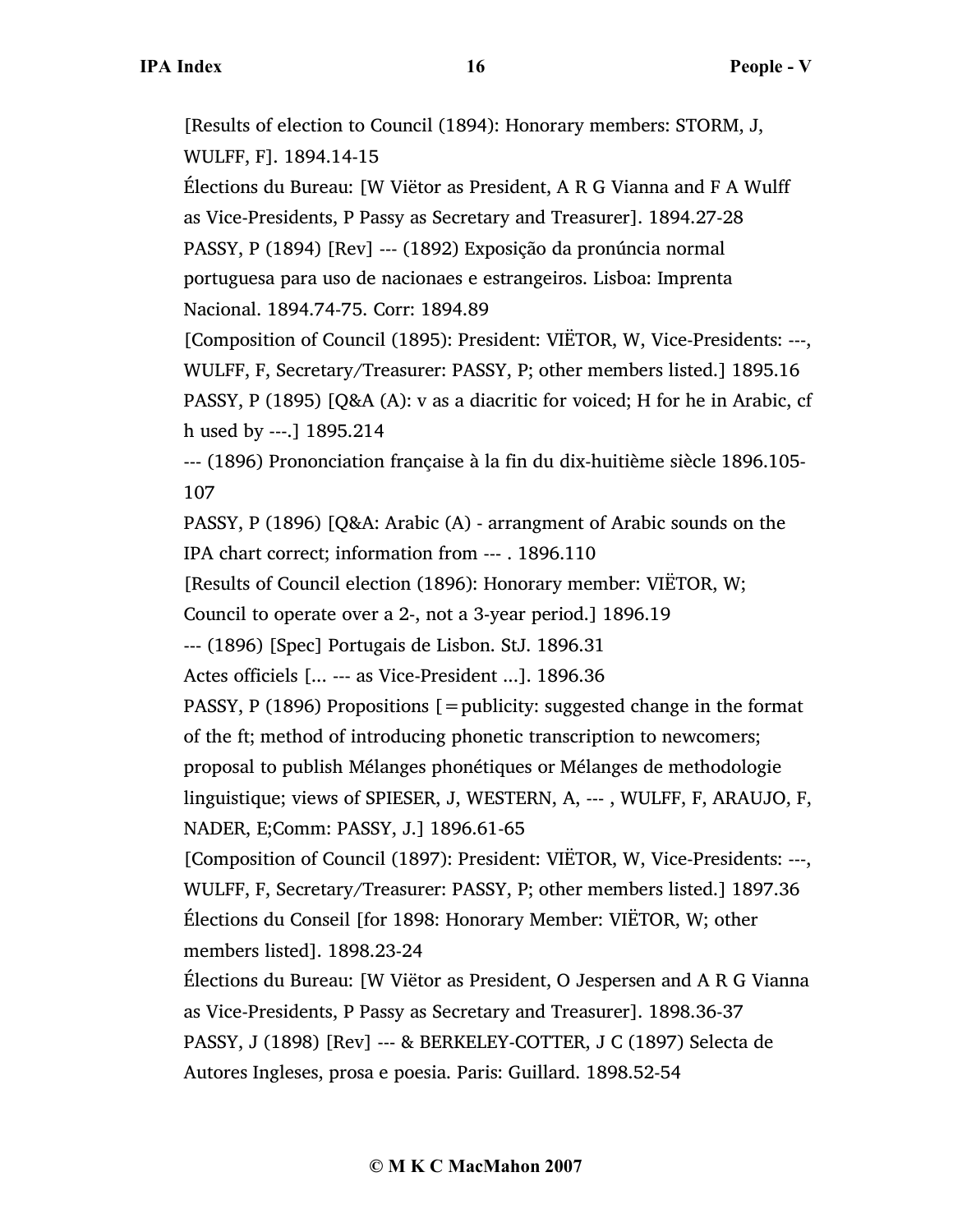VIANNA, A G (1898) Enseignement des langues à Portugal (lettre à J Passy) [see review by J Passy of Vianna and Berkeley-Cotter's Selecta de Autores Ingleses, 1898, 52-54]. 1898.72-73

Conseil [composition of Council for 1899: President: VIËTOR, W, Vice-Presidents: JESPERSEN, O, VIANNA, A R B, Secretary/Treasurer: PASSY, P; other members listed]. 1899.24

Propositions [=plans for future publicity - CLOOS, MONSEUR, LLOYD,

PASSY, SPIESER, VIANNA, WESTERN, WULFF, CAMERON]. 1899.54-55

Résultats des élections [Council elections for 1900: Honorary members:

KEWITSCH, G, van HAMEL, A-G; other members listed]. 1900.janv.24-25

--- (1900) [Spec] Portugais. 1900.Suppl.nov.13. Corr: 1901.44

--- (1902) a moyen 1902.105

 $-$ -- (1902) Japonais  $=$  tonic accent unmarked in EDWARDS, E R 1902.93-96]. 1902.105

STAPLES, J H (1902) a moyen. 1902.121-123

--- (1902) a moyen 1902.138-140

Résultats des élections [Honorary members: KEWITSCH, G, WULFF, F; other members listed]. 1902.24-25

--- (1903) [Rev] EDWARDS, E R (1903) Étude phonétique de la langue japonaise: thèse pour le doctorat de l'Université de Paris. Leipzig: B G Teubner. 1903.69-73

--- (1903) Alphabet [use of ɪ]. 1903.74

--- (1904) Langue internationale [Comm: P Passy]. 1904.26-29

Résultats des élections. 1904.34-35

PASSY, P, BARING, C, LA GRAVIERE, A, TUTTLE, E H, ---, ABREU, G de Vasconcellos, LEITE DE VASCONCELLOS, J & REYER, C Comité d'initiative pour le choix d'une langue internationale vivante 1904.42-44 PASSY, P et al Comité d'initiative.... 1904.42-44 Propositions des conseillers. Alphabet [MONSEUR, E, JESPERSEN, O, --- , WULFF, F, WESTERN, A, VIËTOR, W, THUDICHUM, C, LLOYD, R J,

NADER, E}. 1904.65-67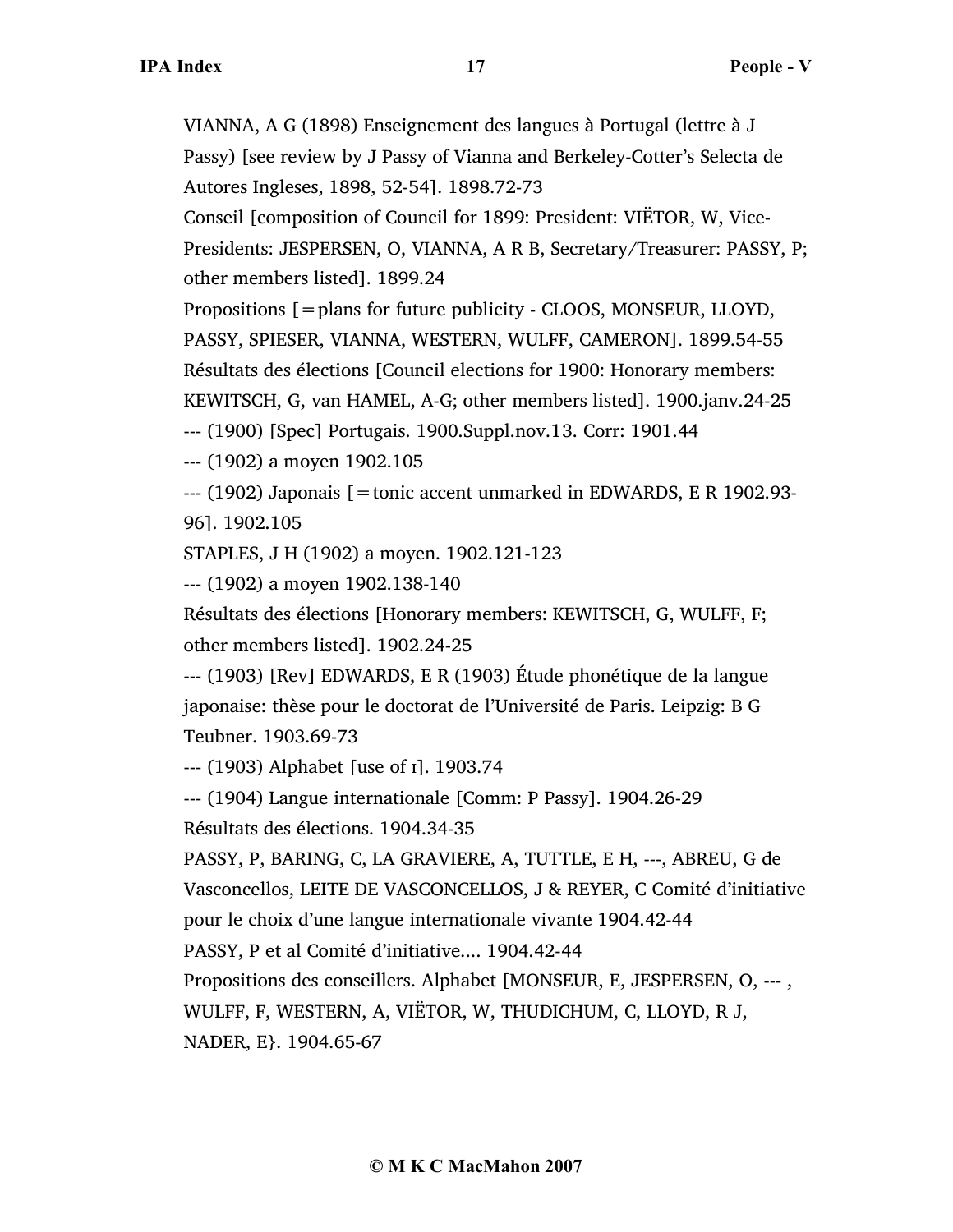--- (1904) [Rev] JESPERSEN, O (1904) Lehrbuch der Phonetik. Autorisierte Übersetzung von Hermann Davidsen. Leipzig & Berlin: B G Teubner. 1904.128-137

--- (1904) Italique ou romain? 1904.154

--- (1904) Tableaux phonétiques: 3o Portugais. 1904.174-175

RAMBEAU, A, THUDICHUM, C, CLOOS, C, ---, BAKER, A & VIËTOR, W

(1905 Le don de 1700 francs: avis des conseillers. 1905.66-68

PASSY, P (1905) [Rev] --- (1903) Portugais: phonétique et phonologie,

morphologie, textes. Leipzig: B G Teubner. 1905.127-129

Élections du Conseil. 1906.25-26

Décisions officielles: [Council election results. 1906.30-31

--- (1906) Phonétique portuguèse. 1906.36-37. Comm: P Passy

Avis de nos conseillers [...proposal to increase membership of Council to 30]. 1906.42-46

--- (1906) b d g hispanique. 1906.79-80

--- (1906) Alphabet [þ and d]. 1906.112

 $-$  (1907) Alphabet [**ſ** §  $\beta$  d  $\forall$  υ **u** p]. 1907.48-49

NOBILING, O J (1907) [Rev] --- (1903) Portugais: phonétique et

phonologie, morphologie,textes. Leipzig: B G Teubner. 1907.67-70

--- (1907) b d g hispanique. 1907.71-72

[Election results]. 1908.29-30

--- (1908) Langue internationale 1908.82

[Adoption by the Academia do Brasil of certain spelling reforms proposed by ---: CASA, ÉPOCHA, MESA, PHISICA, PHOTOGRAPHIA, THEATRO, WAGAO]. 1908.83

[Membership of Council 1908]. Exposé des Principes (1908). 1908.Suppl.2- 3

PASSY, P (1909) Avis de nos conseillers  $[=(i)$  DJ proposed as Assistant Secretary of the af (ii) 'scientific supplement' proposed (iii) future of Partie des élèves (iv) phonetics exams (v) advanced certificate (vi) alphabet]. 1909.44-47, 74-76, 77-79, 97-101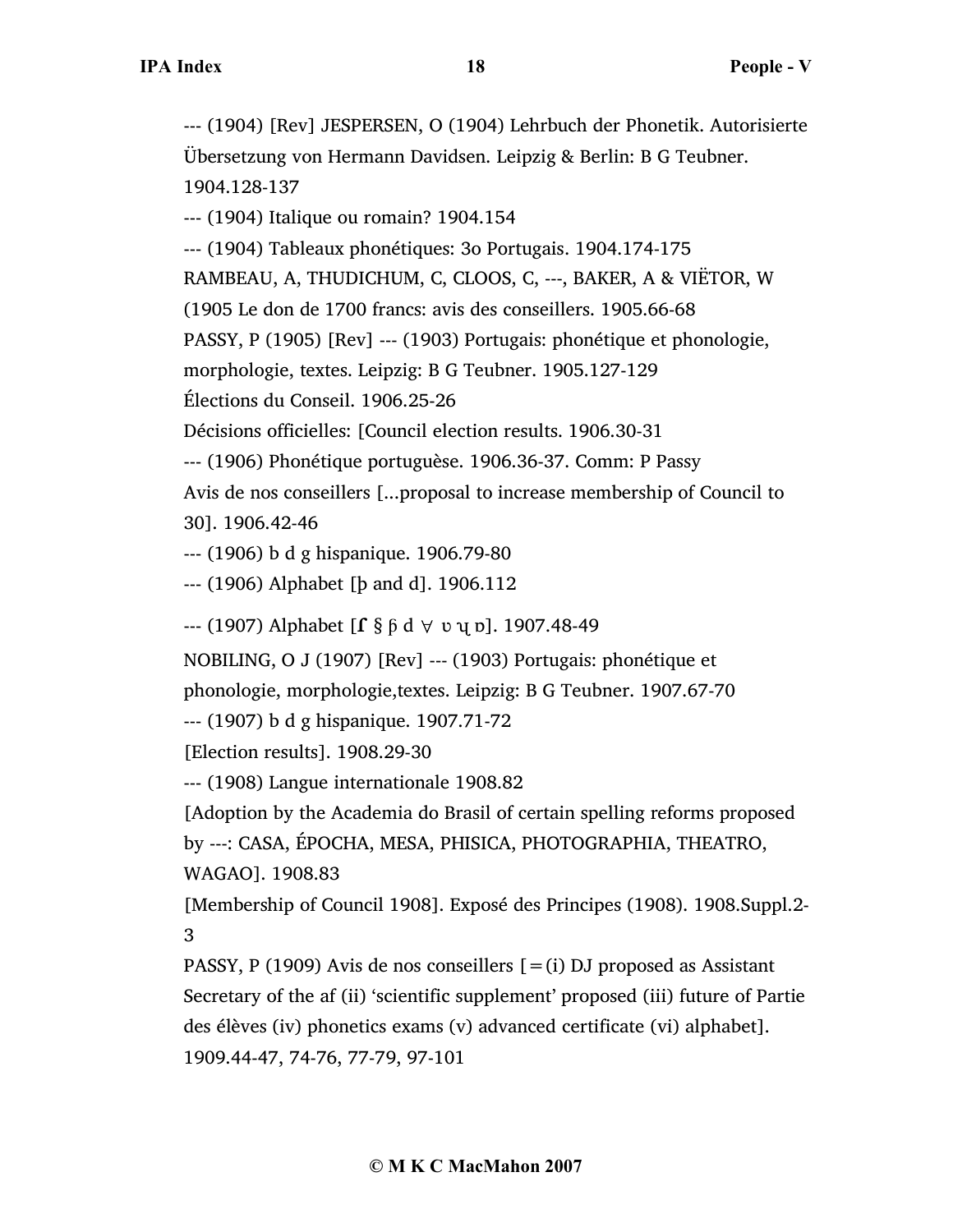JESPERSEN, O, --- , PASSY, P, JONES, D & LUND, S (1909) Adresse à W Viëtor  $[$  = on occasion of 25 years' association with the University of Marburg]. 1909.73-74 [Election results]. 1910.32-33 --- (1911) [Spec] Portugais. NWS. 1911.56-57 [Election results]. 1912.18-19 PASSY, P (1912) The Principles of the International Phonetic Association. 1912.Suppl.sept-oct.1-40 The Principles of the International Phonetic Association. 1912.Suppl.septoct.5 [Election of Council; composition of present Council; Proposals: Honorary membership for BREUL, K; phonetic symbols to be printed on cards  $(<$  MILLS-BAKER, F); articles in orthography in the mf; alphabet; deficit]. 1912.89-91 [Council decisions: Executive committee; Honorary membership for BREUL, K; editors to be allowed to refuse 'une annonce...mauvaise'; proposal by MILLS-BAKER,F; articles in orthography in the mf; alphabet; see 1912.89-91]. 1912.114-115 [Councillors' views]. 1912.126-131 [Election results]. 1914.18-19 TOLEDANO, A (1914) [Rev] --- (1912) Vocabulário ortográfico e remissivo da língua portuguesa, contendo cerca de 100.000 vocábulos, conforme à ortografia oficial. Paris & Lisboa: Aillaud, Alves & Cia. 1914.67-68 [---: death]. 1923.1 VICARY, W: 1910.11 (eng), 1911.18 (eng), 1912.32 (eng), 1913.16 (eng), 1914.Suppl.10 (eng) VICKERMAN: see CAMPBELL-VICKERMAN VICKERS, A E J (Dr): 1934.29 (eng), 1936.35 (eng), 1938.31 (eng), 1942.11 VICKERS, Ben R: 1990.ii.62 (spa) VICUÑA CIFUENTES, J: 1907.27 (chl), 1908.28 (chl), 1909.30 (chl), 1910.29

(chl), 1911.37 (chl), 1912.53 (chl), 1913.40 (chl), 1914.Suppl.29 (chl) VICUÑA FUENTES, Carlos: 1910.29 (chl), 1911.37 (chl), 1912.53 (chl), 1913.40

(chl), 1914.Suppl.29 (chl)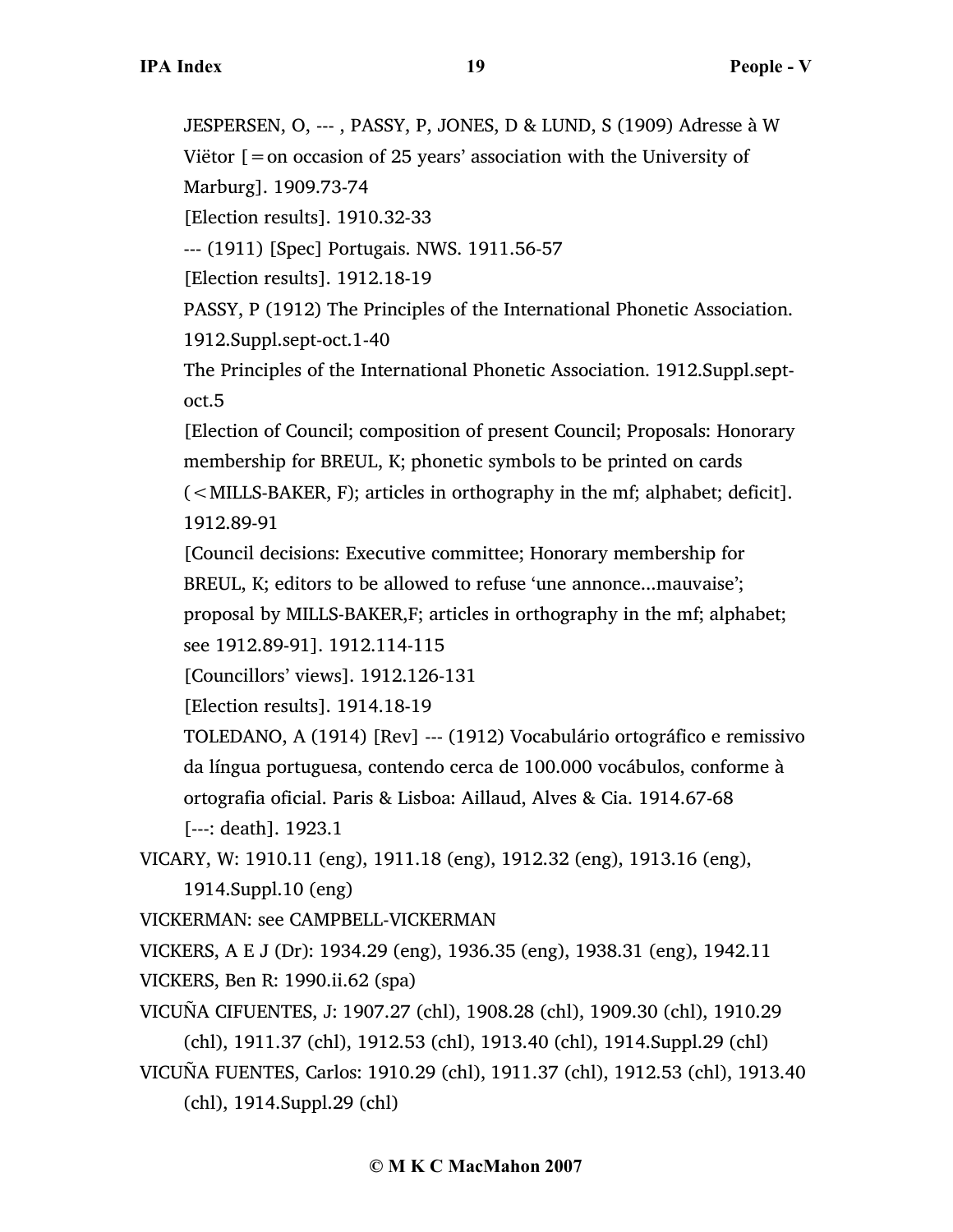- VICUÑA M, Alvaro: 1911.37 (chl), 1912.53 (chl)
- VIDAL FIGUEIROA, Tiago: 1994.56 (spa), 1998.140 (spa), 2000.125 (spa)
- VIEIRA D'ANDRADE, Joâo: 1898.65 (pwa), 1899.23 (pwa), 1899.23 (pwa) 1899.36, 1900.janv.24 (pwa), 1900.févr-mars.20
- VIEL, Michel (Prof): 1973.56 (fra), 1975.Suppl.6 (fra), 1978.Suppl.6 (fra), 1990.ii.62 (fra), 1994.56 (fra), 1998.140 (fra), 2000.125 (fra), 2005.126 (fra)
- VIELLE, [ ]: 1888.July.313/49 (fra), 1889.8 (fra), 1889.53
- VIENNA: see WIEN
- VIERECK, I (Frl): 1912.32 (eng), 1913.16 (eng), 1914.61, 1914.Suppl.10 (eng)
- VIEREGGE, Wilhelm H (Prof): 1990.ii.62 (net), 1994.56 (net), 1998.140 (net), 2000.125 (net), 2005.128 (net)
- VIETOR  $\sim$  VIETOR, Wilhelm (Prof): 1886.July.[1] (ger), 1886.Nov.[4] (ger), 1887.Feb.[1] (ger), 1888.janv.25/1 (ger), 1889.1 (ger), 1890.janv.1 (ger), 1891.1 (ger), 1892.1 (ger), 1893.1 (ger), 1894.2 (ger), 1895.2 (ger), 1896.2 (ger), 1897.15 (ger), 1898.2 (ger), 1899.2 (ger), 1900.janv.2 (ger), 1901.2 (ger), 1902.2 (ger), 1903.2 (ger), 1904.2 (ger), 1905.2 (ger), 1906.2 (ger), 1907.2 (ger), 1908.2 (ger), 1909.2 (ger), 1910.2 (ger), 1911.10 (ger), 1912.22 (ger), 1913.7 (ger), 1914.Suppl.1 (ger) [Rev] --- (1884) Elemente der Fonetik und Orthoepie des Deutschen, Englischen, und Französischen, mit Rücksicht auf die Bedürfnisse der Lehrpraxis. Heilbronn: Henninger. 1886.June.[2-3] PASSY, P (1886) [Editorial: ... reactions to Jespersen's proposal for an IPA (---, Western, Fourès). 1886.July.[1] PASSY, P (1886) [Editorial: Nordiska Filologmötet, Stockholm, 13 August 1886, ... proposal to set up Quousque Tandem ( --- ). 1886.Sept.[1] --- (1886) [Rev] PASSY, P (1885) Le Français parlé, morceaux choisis à l'usage des étrangers avec la prononciation figurée. Heilbronn: Henninger. 1886.Sept.[2-3] [Spec(Stud)] English. Getting  $Up \le -8$  DOERR, F Englisches Lesebuch]. 1886.Nov.[1] [Spec(Stud)] English. Food < --- & DOERR, F Englisches Lesebuch].

1886.Nov.[2]

## **© M K C MacMahon 2007**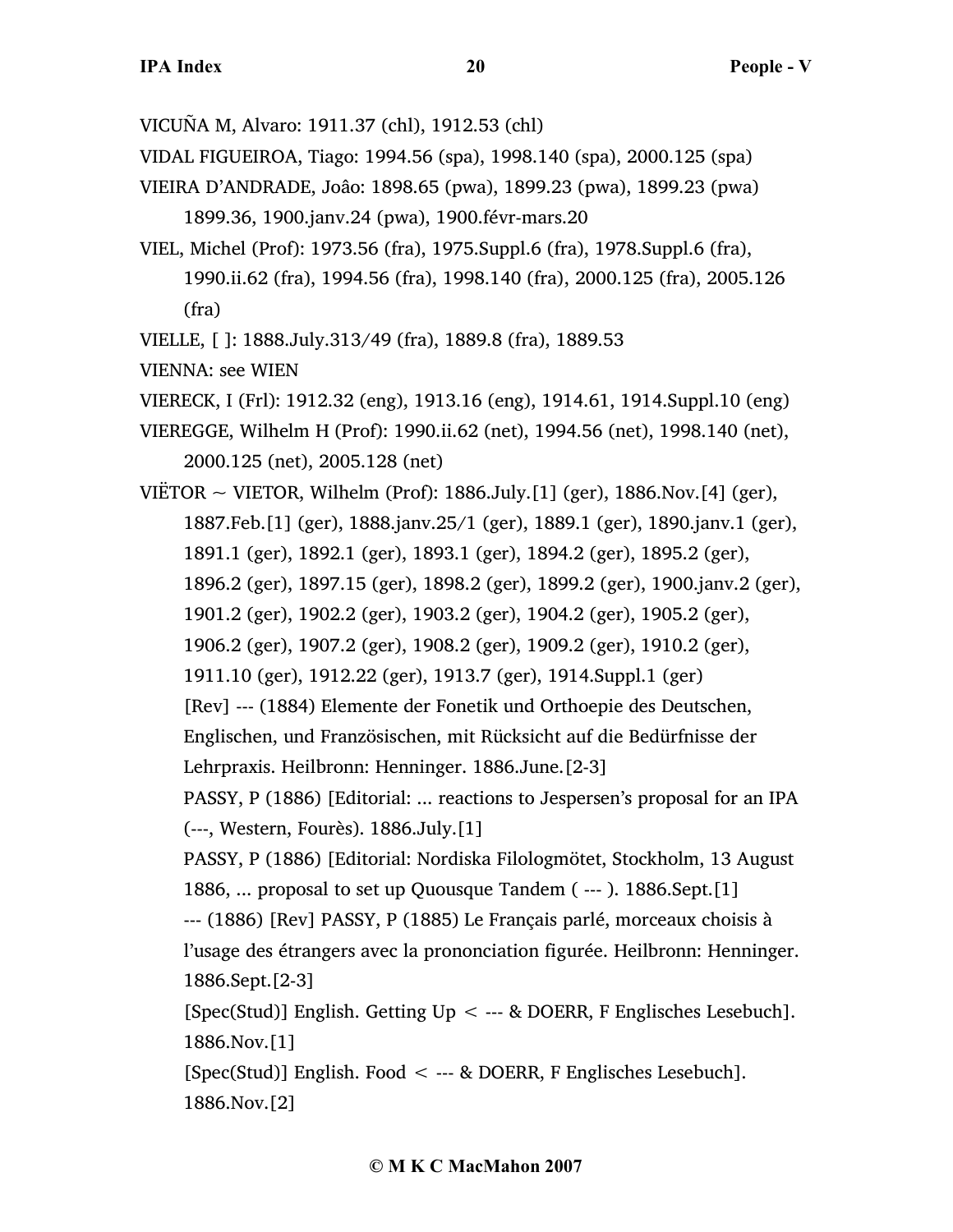$[Spec(Stud)]$  English. Going to Bed  $\lt$  --- & DOERR, F Englisches Lesebuch]. 1886.Nov.[2]

[Spec(Stud)] English. Lullaby < --- & DOERR, F Englisches Lesebuch]. 1886.Nov.[2]

[Rev] --- (1885) German Pronunciation: Practice and Theory. Heilbronn: Henninger. 1887.March.[3]

--- (1887) [Notation of German in the ft]. 1887.July.235

[Rev] --- [ed] Phonetische Studien. Zeitschrift für wissenschaftliche und praktische Phonetik. Marburg: N G Elwert. 1887.July.237

[W Viëtor against separate notations for English, French and German.] 1887.Sept.313

[Quousque Tandem: anniversary of foundation, social meeting in London.] 1887.Sept.316

[Spec(Stud)] English. Bed in Summer < --- & DOERR, F Englisches Lesebuch]. 1887.Oct.345

[Spec(Stud)] English. Our Nursery < --- & DOERR, F Englisches Lesebuch]. 1887.Oct.345-346

[Rev] --- & DOERR, F (1887) Englisches Lesebuch, Unterstufe. Leipzig: B G Teubner. 1887.Nov.376-377

PASSY, P (1887) The new arrangement  $[$  = names suggested for the Council; Statutues of the Association]. 1887.Dec.405-406

[Lectures on phonetics and methods of teaching English, --- , Marburg]. 1887.Dec.411

[Rev] --- [ed] (1888) Phonetische Studien. Drittes Heft. 1888.Aug-Sept.63- 64

[Rev] --- [ed] (1888) Phonetische Studien. Drittes Heft. 1888.Aug-Sept.63- 64

[Results of Council elections to FTA; Statutes approved.] 1888.Jan.27/3- 28/4. Corr: 1888.Feb.80/16

Meeting of the FTA [(President: E O Kenyon), Paris, 5 Jan 1888:

Treasurer's report; Statutes approved; 20 Councillors elected].

1888.Feb.73/9-74/10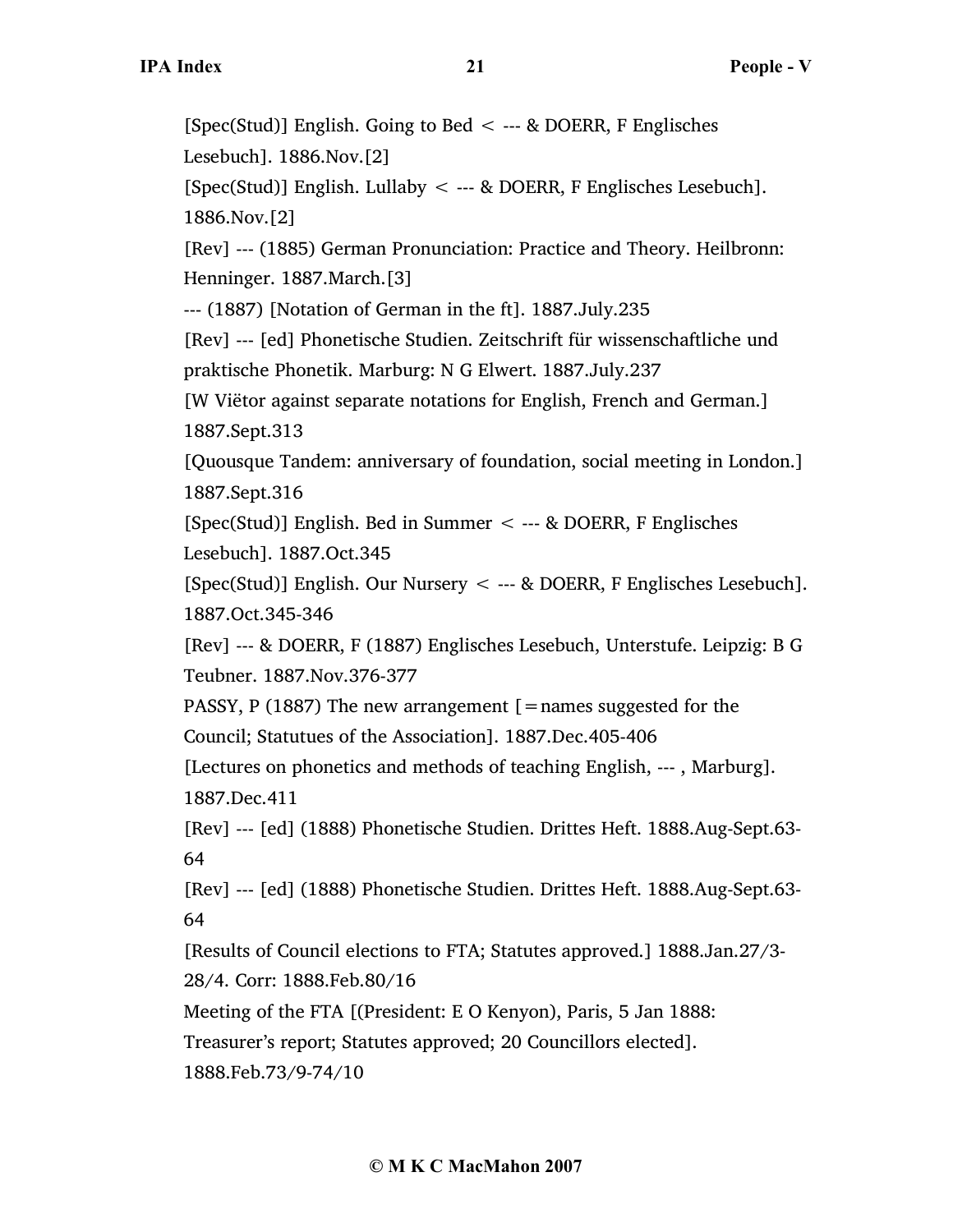Decisions of the Council [Election of Office-Bearers and Council Members]. 1888.Feb.75/11

--- (1888) [Letter from Consul Ochsenius on the value of the direct method in learning foreign languages (European and native languages of Chile)]. 1888.April.171/27

[Rev] --- (1887) Elemente der Phonetik und Orthoepie des Deutschen, Englischen, und Französischen, mit Rücksicht auf die Bedürfnisse der

Lehrpraxis. 2te Auflage. Heilbronn: Henninger. 1888.April.172/28

[W Viëtor and F Doerr's Englisches Lesebuch and K Kühn's Französische Schulgrammatik authorized textbooks in Prussian schools.]

1888.April.176/32

[Rev] --- [ed] (1888) Phonetische Studien. Zeitschrift für wissenschaftliche und praktische Phonetik. Zweites Heft. Marburg: N Elwert.

1888.May.205/37-206/38

Notice [=payment of subscriptions to the national Councillor].

1888.Dec.490/90

[Rev] --- (1890) Einführung in das Studium der Englischen Philologie, mit Rücksicht auf die Anforderungen der Praxis. Marburg: N G Elwert. 1889.58-59

Der Verein für Schulreform [Mittelschule, Germany]. 1889.82

[Rev] --- [ed] (1888-89) Phonetische Studien. II Band. 1889.83-84

[List of candidates for election to Council (1890) and voting arrangements.] 1889.96-97

[Results of Council Elections (1890).] 1890.9

[Spec(Stud)] English. Country Life < --- & DOERR, F Englisches Lesebuch]. 1890.12-13

Élections du Bureau: [W Viëtor as President, F A Wulff as Vice-President, P Passy as Secretary, J Passy as Treasurer]. 1890.18

[Teachers' Guild of Great Britain and Ireland: participants in discussion on modern language teaching to include --- ... , 10 April 1890, Cheltenham.] 1890.37-38

Meeting of the Teachers' Guild [of Great Britain and Ireland, Cheltenham, April 1890]. 1890.50-51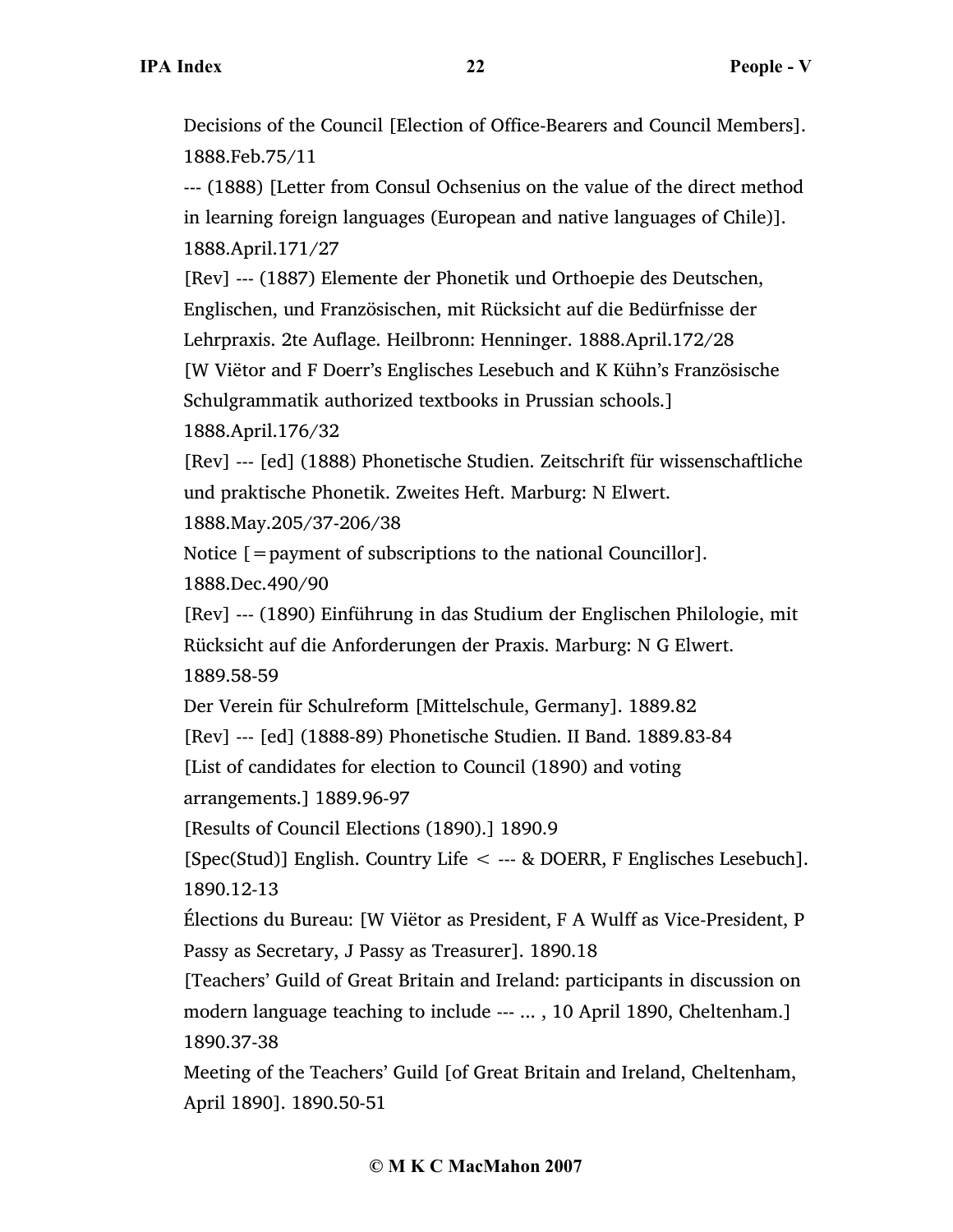[Rev] --- [ed] (1889-90) Phonetische Studien. III Band. 1890.83 Question administrative  $[=$  call for nominations to Council (1891)]. 1890.89-90 [List of candidates for election to Council (1891) and voting arrangements.] 1890.101-102 [Result of Council elections (1891).] 1891.10-11 [Results of election of Office-bearers (1891).] 1891.17-18 [Rev] --- & DOERR, F (1891) Englisches Lesebuch, Unterstufe. 2te Auflage. Leipzig: B G Teubner. 1891.20 [Rev] --- (1890) Die Aussprache des Schriftdeutschen, mit dem Wörterverzeichnis für die deutsche Rechtschreibung zum Gebrauch in den preussischen Schulen in phonetischer Umschrift, sowie phonetischen Texten. 2te umgearb Auflage. Leipzig: O R Reisland. 1891.45 [Rev] --- (1890) German Pronunciation. Practice and Theory. 2nd ed. Leipzig: O R Reisland. 1891.45 PASSY, P (1891) [Rev] --- & DOERR, F (1891) Englisches Übungsbuch, Unterstufe. Leipzig: B G Teuber. 1891.60-61 PASSY, P (1891) [Rev] --- [ed] (1890-91) Phonetische Studien. IV Band. 1891.96 [List of candidates for election to Council (1892).] 1891.122 [Results of election to Council (1892): voting figures.] 1892.12-13 [List of candidates for election to Council (1892).] 1891.122 Élections du Bureau: [W Viëtor as President ... ]. 1892.26. Corr: 1892.55 HOFFMANN, E (1892) Aussprache des Deutschen [=transcription of aspirated stops and  $/r$ . Comm: P Passy] 1892.43 [---: mother's death]. 1892.66 --- (1892) Aussprache des Schriftdeutschen [=see HOFFMANN, E 1892.43; transcription of aspirated stops and /r/]. 1892.90 LONGSDON, J W (1892) Success of the 'new method' [< Journal of Education, Oct 1892]. 1892.130-131 [J Spieser: article on phonetic notation inDie Reform.] 1892.136 PASSY, P (1892) Réponse aux propositions concernant le déficit. 1892.158- 159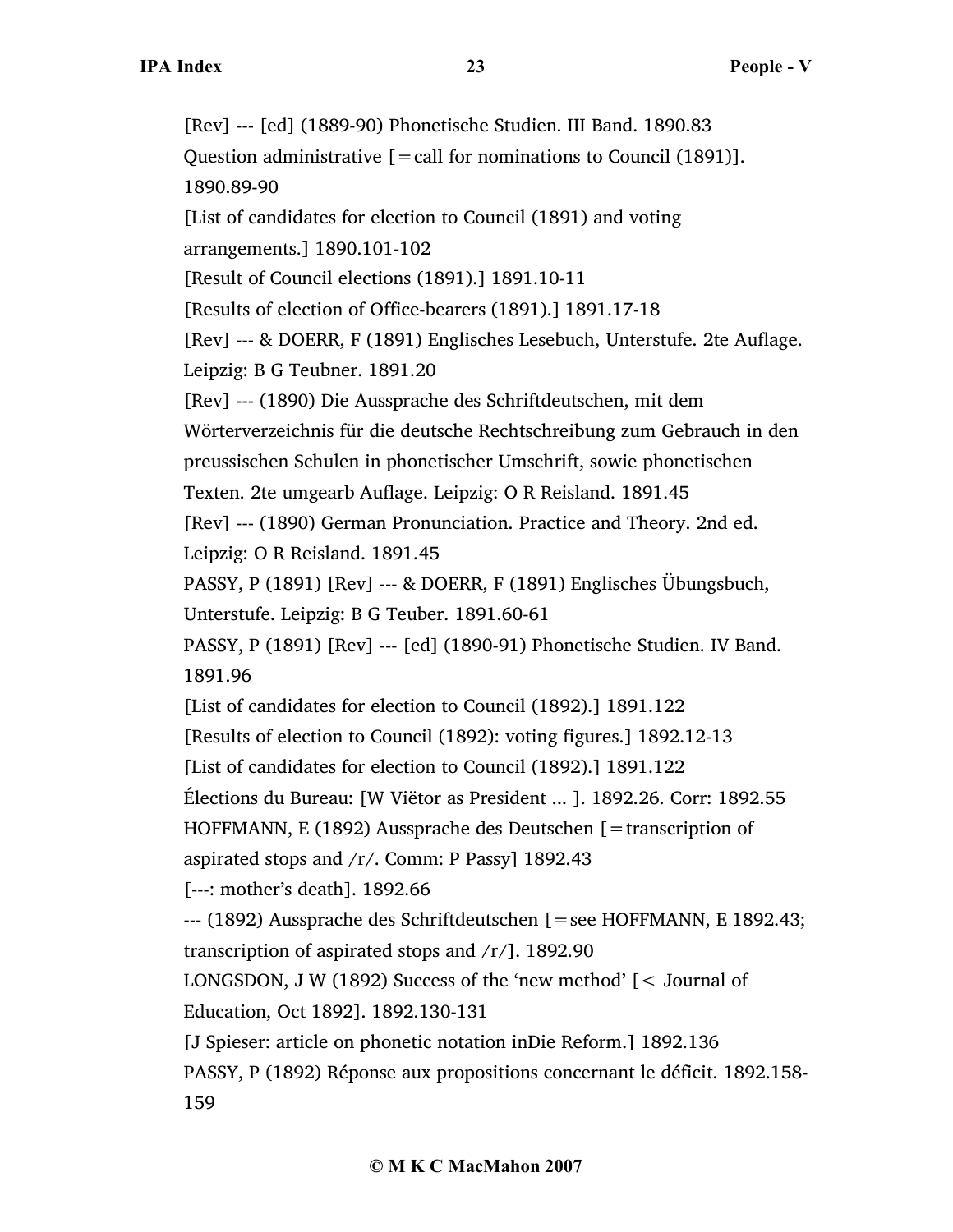[Q&A: German (A): phonetics of the 'w' in ZWEI.] 1892.167

[List of Office-bearers 1893: President: --- ... ]. 1893.12

PASSY, P (1893) Zeugnisse!  $\mathcal{F}$  = use of phonetic transcription; reaction to

views of Dr Tanger 1893.133-34; see also KLINGHARDT, H 1892.106-107]

SPIESER, J (1893) Über die deutschen Aspiraten [=see HOFFMANN, E

1892.43, --- 1892.90]. 1893.14-16

 $-$ -- $(1893)$  Experimentalphonetik  $=$ use of P Wagner's apparatus to register vocal fold movements]. 1893.147

[--- on possible changes to IPA alphabet]. 1893.147-148

RICHARDSON, F J (1893) [Rev] --- (1892) German Pronunciation. Practice and Theory. Leipzig: O R Reisland. 1893.47-48

PASSY, P (1893) [Rev] --- [ed] (1890-91) Phonetische Studien. IV Band. 1893.78-79

PASSY, P (1893) [Rev] --- [ed] (1891-92) Phonetische Studien. V Band. 1893.78-79

[Results of election to Council (1894): Honorary members: STORM, J, WULFF, F]. 1894.14-15

ROUSSELOT, P (1894) Phonétique expérimentale [=see --- 1893.147].

1894.16-17

Élections du Bureau: [W Viëtor as President ...]. 1894.27-28

 $-$ -- $(1894)$  Zur Experimentalphonetik  $[=$ see ROUSSELOT, P 1894.16-17]. 1894.29

--- (1894) [Q&A: German (A) - use of Frakturschrift in Germany]. 1894.76- 77

--- (1894) [Q&A: German (A) - pronunciation of UNGARN and UNGARISCH]. 1894.77

--- (1894) [Q&A: German (A) - position of primary stress in SUBSTANTIV, SINGULAR, PLURAL, IMPERFEKTUM, PERFEKTUM, PHONETIK, IMPERFEKT, PERFEKT, ADJEKTIV, NOMINATIV, GENIT IV, DATIV, AKKUSATIV, VOKATIV, ABLATIV, LOKATIV, INDIKATIV, KONJUNKTIV, OPTATIV, POSITIV, KOMPARATIV, SUPERLATIV, INFINITIV, IMPERATIV, DEMONSTRATIV, RELATIV, PLUSQUAMPERFEKT, SUBJEKT, OBJEKT]. 1894.77-78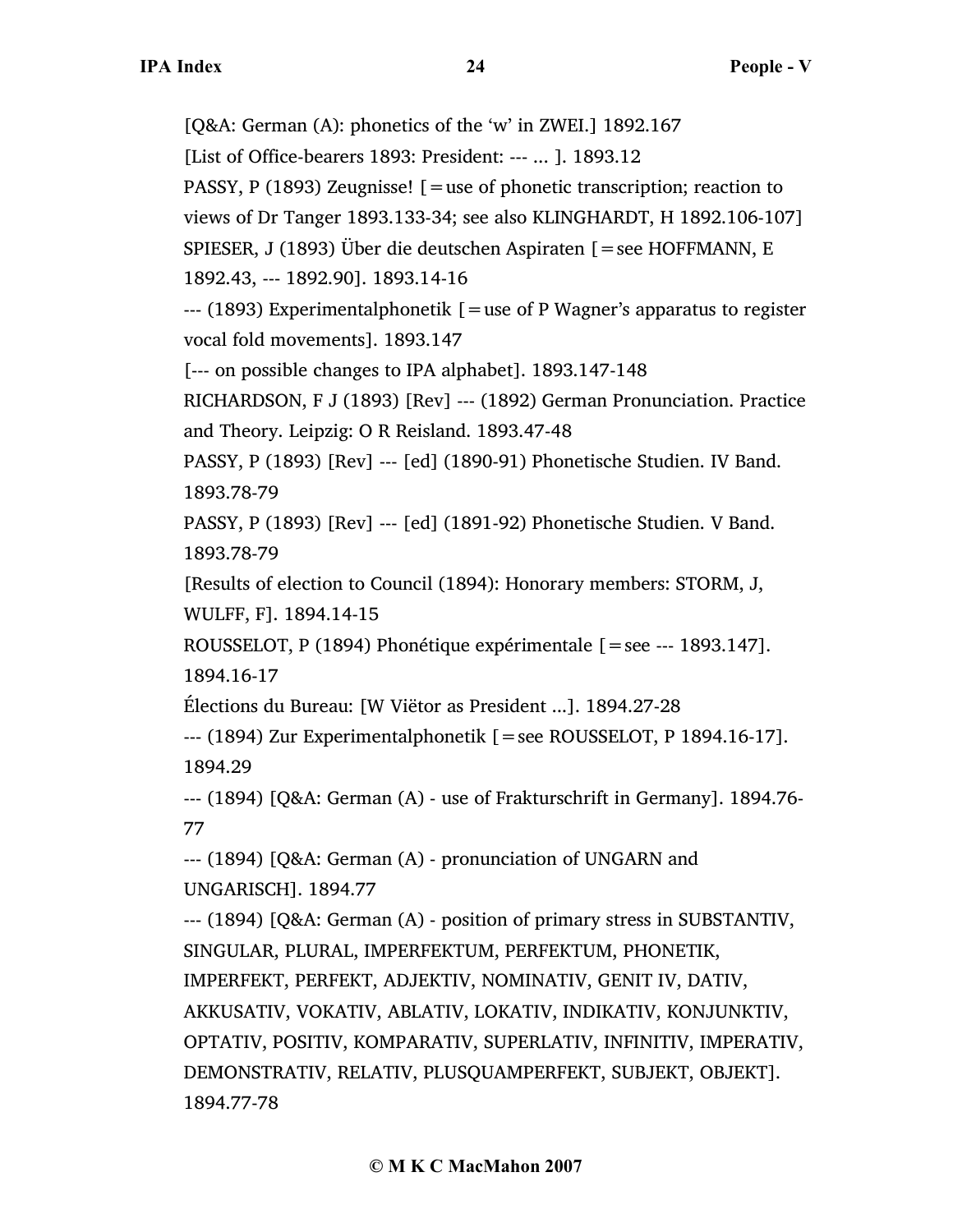PASSY, P (1894) [Rev] --- [ed] (1892-93) Phonetische Studien. VI Band. 1894.87-88 PASSY, P (1894) [Rev] --- (1893) Deutsche Lauttafel. Leipzig: N G Elwert. 1894.106-107 PASSY, P (1894) [Rev] --- (1893) Englische Lauttafel. Leipzig: N G Elwert. 1894.106-107 PASSY, P (1894) [Rev] --- (1893) Französische Lauttafel. Leipzig: N G Elwert. 1894.106-107 [---: appointment, Marburg]. 1894.138 TILLEY, W (1894) English Reader  $[$  = preparation of a phonetic transcription of W Viëtor &F Dörr's Englisches Lesebuch (Unterstufe)]. 1894.172 --- (1894) Die Zeichen für Verschluß- und Reibe-g [ɡ and g. Comm: P Passy]. 1894.190 [Composition of Council (1895): President: ---]. 1895.16  $-$ -- (1895) Schwache Wortformen  $=$  use of weak forms in English language teaching]. 1895.39 GUNDLACH, A (1895) Französischer Ferienkurs in Frankfurt am Main [3- 15 January 1895; W VIËTOR on German phonetics for French speakers; Max FOERSTER on elementary French phonetics; other participants included [ ] GAUTHEY-DES-GOUTTES]. 1895.59-63 --- (1895) Umgangsdeutsch [=announcement of a work on colloquial German; seeks suggestions for the content]. 1895.88 STAPLES, J H (1895) Weak words in English [=phonetic transcription, with comments, on --- 1895.39]. 1895.88-89 PASSY, P (1895) [Rev] --- (1895) Elemente der Phonetik des Deutschen, Englischen, und Französischen, mit Rücksicht auf die Bedürfnisse der Lehrpraxis. 4te Auflage. Leipzig: O R Reisland. 1895.103-104 GARTNER, T (1895) [Q&A: German (Q) - pronunciation of VIËTOR]. 1895.109 LLOYD, R J (1895) Weak words in English  $[=$ use of weak forms in English

language teaching]. 1895.114-115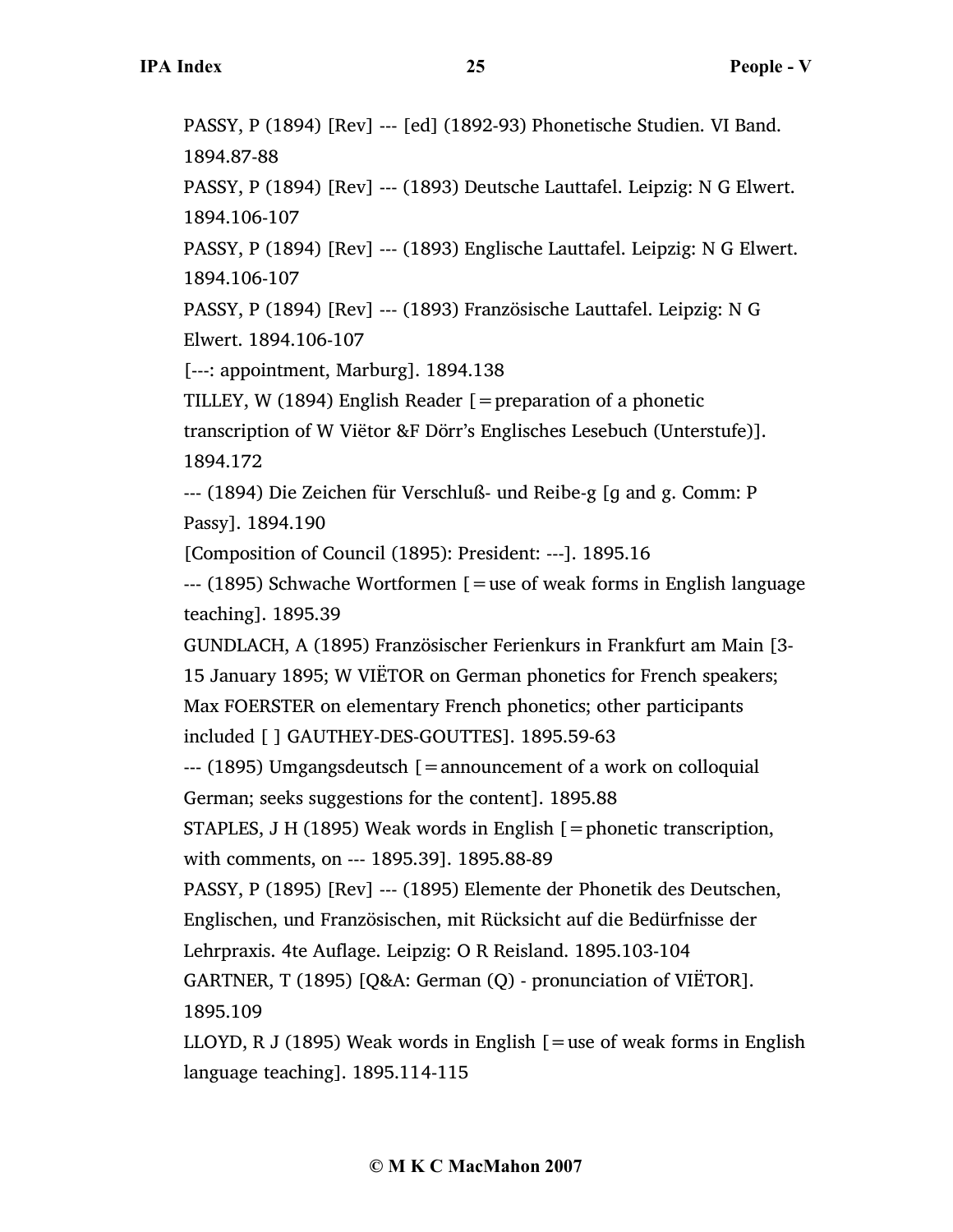GARTNER, P (1895) Deutsche Umgangssprache [=comment on ---

1895.88]. 1895.117-118

[---: eldest son's death]. 1895.119

GRANDGENT, C H (1895) Weak words  $\mathcal{I} =$  own pronunciation of passages in --- 1895.39]. 1895.127-128

PASSY, P (1895) [Rev] --- [ed] (1893-95) Die Neueren Sprachen. Zeitschrift für den neusprachlichen Unterricht, mit dem Beiblatt Phonetische Studien.

Erster Band 1893-94, Zweiter Band 1894-95. Marburg: N G Elwert.

1895.173-174

WICKERHAUSER, N (1895) Deutsche Umgangssprache [=comment on --- 1895.88]. 1895.209-211

[Results of Council election (1896)]. 1896.19

Actes officiels [W Viëtor as President ...]. 1896.36

GENTHE, Siegfried (1896) Deutsches (R) [see KLINGHARDT, H v 1896.24- 26]. 1896.74

--- (1896) [Spec] Allemand, prononciation de Nassau (Lesesprache). StJ. 1896.81

--- (1896) [Spec] Patois allemand de Nassau (Doersdorf im Taunus) (Volkssprache). StJ. 1896.101

--- (1896) [Spec] Prononciation de Nassau (Umgangssprache). StJ. 1896.101

--- (1897) Wie man französisch nicht lernt [< Der Sprachunterricht muß umkehren!]. 1897.12

[Composition of Council (1897): President: --- ...]. 1897.36

[Vacation course: Marburg, 5-30 July 1897, --- on German phonetics ...]. 1897.85

 $[Spec(Stud)]$  Anglais. The Farmyard  $\lt$  --- & DOERR, F Englisches Lesebuch]. 1897.89

MacGOUN, A (1897) More queries: the German ICH; the natural vowel in French, English and German [Comm: --- and PASSY, P]. 1897.115-117 KEWITSCH, E (1897) Dialektfreie Sprache. Bemerkungen zum deutschen

Teil des mf 1897.162-165

SPIESER, J (1897) [Reply to KEWITSCH, E 1897.162-165]. 1897.165-166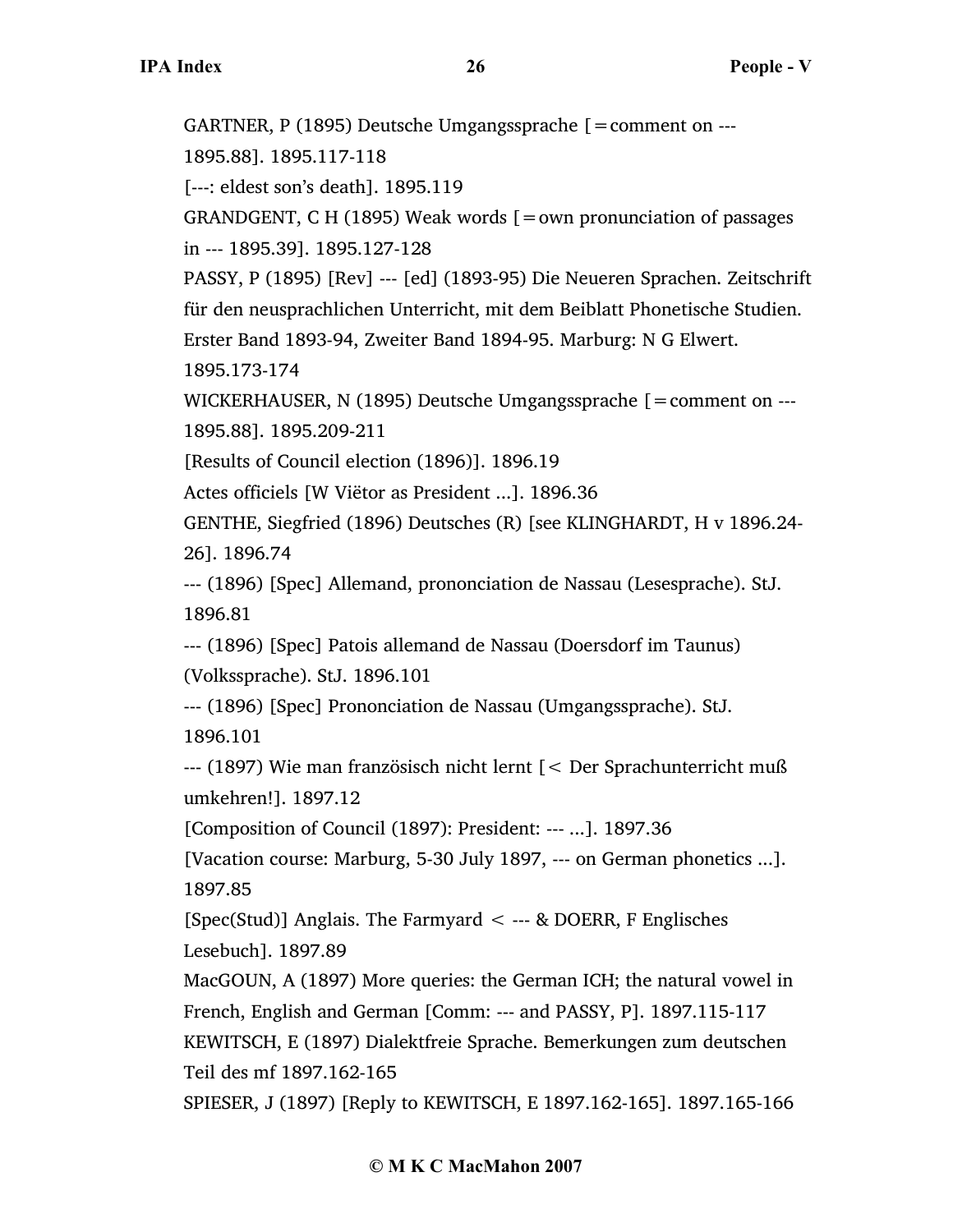--- (1897) [Reply to KEWITSCH, E 1897.162-165]. 1897.166-167

Élections du Conseil [for 1898: Honorary Member: ---; other members listed]. 1898.23-24

Élections du Bureau: [W Viëtor as President ...]. 1898.36-37

--- (1898) Zur gefälligen Nachricht [IPA's finances ... ]. 1898.51. Comm: P Passy

PASSY, P (1898) [Rev] --- (1897) Kleine Phonetik des Deutschen,

Englischen und Französischen. 3te verb Auflage. Leipzig: O R Reisland. 1898.52

Actes officiels [(i) a new edition of P Passy's Écriture phonétique to be distributed (ii) details to be announced in due course of a new work by W Viëtor]. 1898.90-91

Actes officiels [=publication of new edition of PASSY, P Écriture phonétique; publication by --- being considered]. 1898.90-91

PASSY, P (1898) [Rev] --- (1898) Die Aussprache des Schriftdeutschen, mit dem Wörterverzeichnis für die deutsche Rechtscheibung zum Gebrauch in den preussische Schulen in phonetischer Umschrift, sowie phonetischen Texten. 4te Auflage. Leipzig: O R Reisland. 1898.100

--- (1898) Enges und weites (ɑ, i, u, y) im mf. 1898.121-122

--- (1898) Weites (e,o,ø) im Deutschen [=notation. Comm: P Passy]. 1898.130-131

SPIESER, J (1898) Deutsche Aussprache [=query about --- 's transcription of  $\ell$  and  $\ell$  in BETRÄCHTLICH and WÄRE. Corr: 1898.131-33].

1898.152-153

Décisions officielles  $[=(i)]$  finances (ii) W Rippmann's English translation of W Viëtor's Kleine Phonetik and P Passy's work on the direct method of language teaching to be distributed]. 1899.2, 36

Conseil [composition of Council for 1899: President: --- ... ]. 1899.24 Décisions officielles [=members to receive translation by W Rippmann of - -- 's Kleine Phonetik ...]. 1899.36

[EDWARDS, E R: forthcoming phonetic edition of Viëtor-Dörr Lesebuch]. 1899.37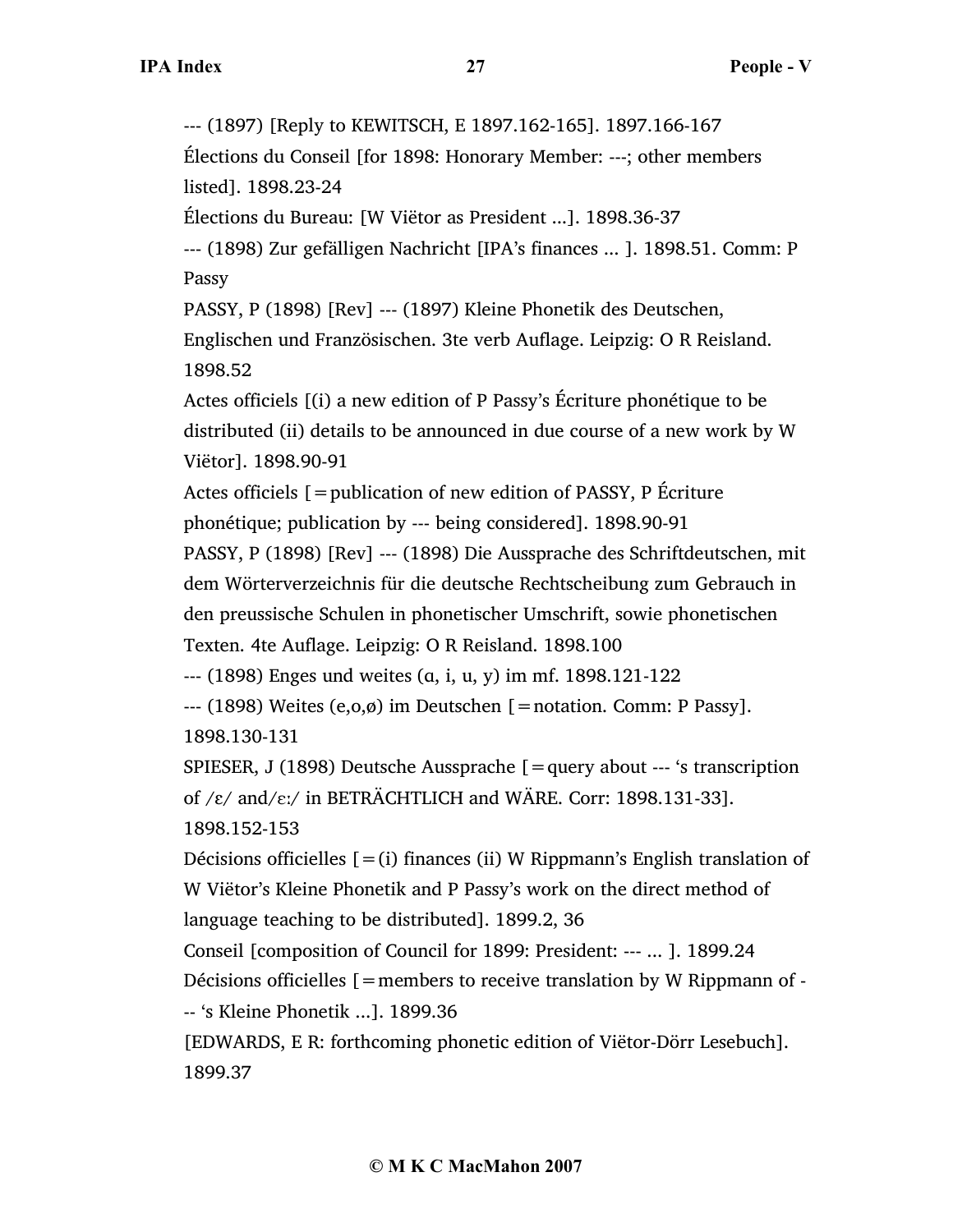KEWITSCH, G (1899) Zum Alphabet des mf [=vowels; see PASSY, P 1898.154-55]. 1899.37-39 --- (1899) Zur Antwort auf Kewitschs Kritik [=vowels; see 1899.37-39]. 1899.57-58 --- (1899) Nachschrift zu der "Antwort" s 57 [=--- Zur Antwort auf Kewitschs Kritik, 1899.57-58]. 1899.72-73 KEWITSCH, G (1899) Deutsche Umschrift  $\mathfrak{f} =$  transcription of vowel quality and length]. 1899.84-87 [Spec(Stud)] Allemand. Der Faule. < REINIKE. Also in --- Deutsches Lesebuch. 1899.95-96 PASSY, P (1899) [Rev] --- (1899) Deutsches Lesebuch in Lautschrift, als Hilfbuch zur Erwerbung einer mustergültigen Aussprache. Leipzig: B G Teubner. 1899.101-103 Résultats des élections [Council elections for 1900]. 1900.janv.24-25 Actes officiels: [W Viëtor as President ... ]. 1900.20 KEWITSCH, G (1900) Deutsche kurze Vokale. 1900.25-26 --- (1900) Enge deutsche Kurzen [=quality of short vowels; see NOBILING, O 1899.140-141. Comm: P Passy]. 1900.27-28 PASSY, P (1900) [Rev] SOAMES, L [ed --- ] (1899) Introduction to Phonetics (English, Frech and German) with Reading Lessons and Exercises. New Edition. London: S Sonnenschein & Co Ltd. 1900.29-30 TILLEY, W (1900) Propositions typographiques [ $\delta$  instead of  $\alpha$ ,  $\theta$  instead of ø]. Comm: P Passy. 1900.45 --- (1900) Die Aussprache von Familiennamen [=discussion of own surname]. 1900.58 NOBILING, O (1900) Geschlossene deutsche Kurzen [=quality of short vowels; see --- , 1900, 27-28]. 1900.58-60 KEWITSCH, G (1900) Aussprache und Schreibung von Familiennamen  $\mathcal{L}$  = discussion of pronunciation of VIETOR, etc]. 1900.78 --- (1900) "bitte - biete" und kein Ende! 1900.92 WALTER, M, DÖRR, F & KÜHN, K (1900) Alphabet [=support for --- 's proposal about  $\theta$  and  $\delta$ ]. 1900.92 --- (1900) [Spec] Allemand. API. 1900.Suppl.nov.14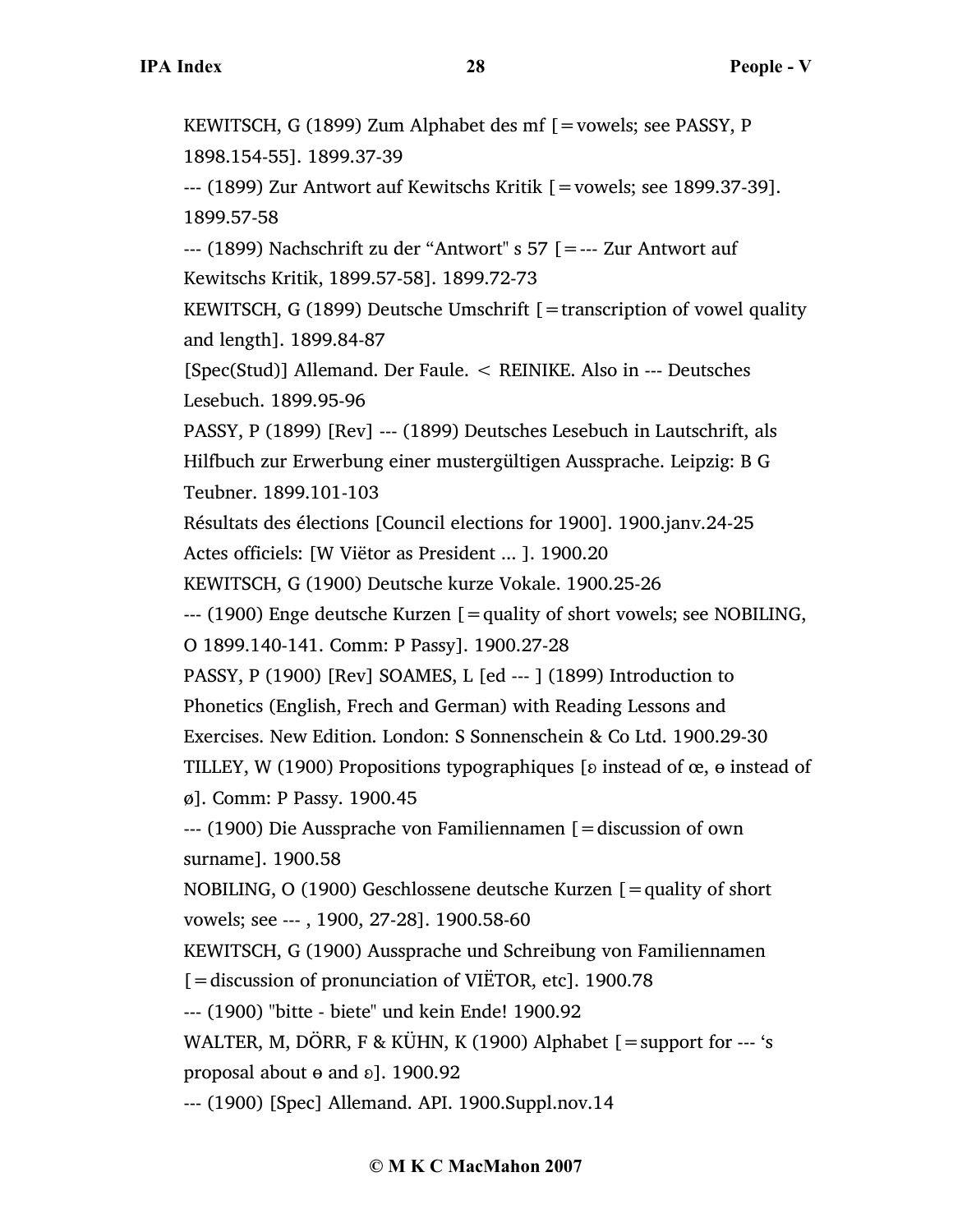--- (1901) Experimentelle Ergebnisse [=comment on MEYER, E A 1901.39- 41]. 1901.60

KEWITSCH, G (1901) Längen und Kurzen [=comment on --- 1901.39-41]. 1901.61-62

--- (1901) Längen und Kurzen [=comment on KEWITSCH, G 1901.39-41]. 1901.62

--- (1901) Fremdwörter im Deutschen [see also PHIPSON, E A 1901.75-76]. 1901.90-91

MEYER, E A (1901) Konsonantendauer im Deutschen [=comment on --- , 1901.60]. 1901.111-115

Résultats des élections. 1902.24-25

Élections du Bureau, Décisions officielles: [W Viëtor as President ...].

1902.35

[Vacation course: Summer 1902, Marburg, --- ... ]. 1902.63

--- (1902) [Q&A: German (A) Details of German spelling reform]. 1902.63- 64

 $-$ -- (1902) [Q&A: German (A) - pronunciation of  $/n/$  before  $/f/$  as in VERNUNFT, ANKUNFT, ZUKUNFT]. 1902.64-65

--- (1902) "Das Lautschreib" - ? 1902.120

PASSY, P (1902) [Rev] --- (1902) Die Methodik des neusprachlichen Unterrichts. Ein geschichtlicher Überblick in vier Vorträgen. Leipzig: B G Teubner. 1902.151

--- (1902) Die Lautschreibe - ? 1902.151

SCHOCH, A D (1903) [Rev] --- (1902) Deutsches Lesebuch in Lautschrift, als Hilfsbuch zur Erwerbung einer mustergültigen Aussprache. II Teil.

Leipzig: B G Teubner. 1903.55-56

--- (1903) Verschiedene Standpunkte [=see SCHOCH, A D 1903.55-56:

review of --- Deutsches Lesebuch in Lautschrift]. 1903.74

EVERT, J G (1903) Deutsche Mustertexte 1903.104-105

--- (1903) Über deutsche Mustertexte [=reaction to EWERT, J G 1903.104-

105; transcription of (i) /k/ in German TAG (ii) glottal plosive; quality of German /a/]. 1903.125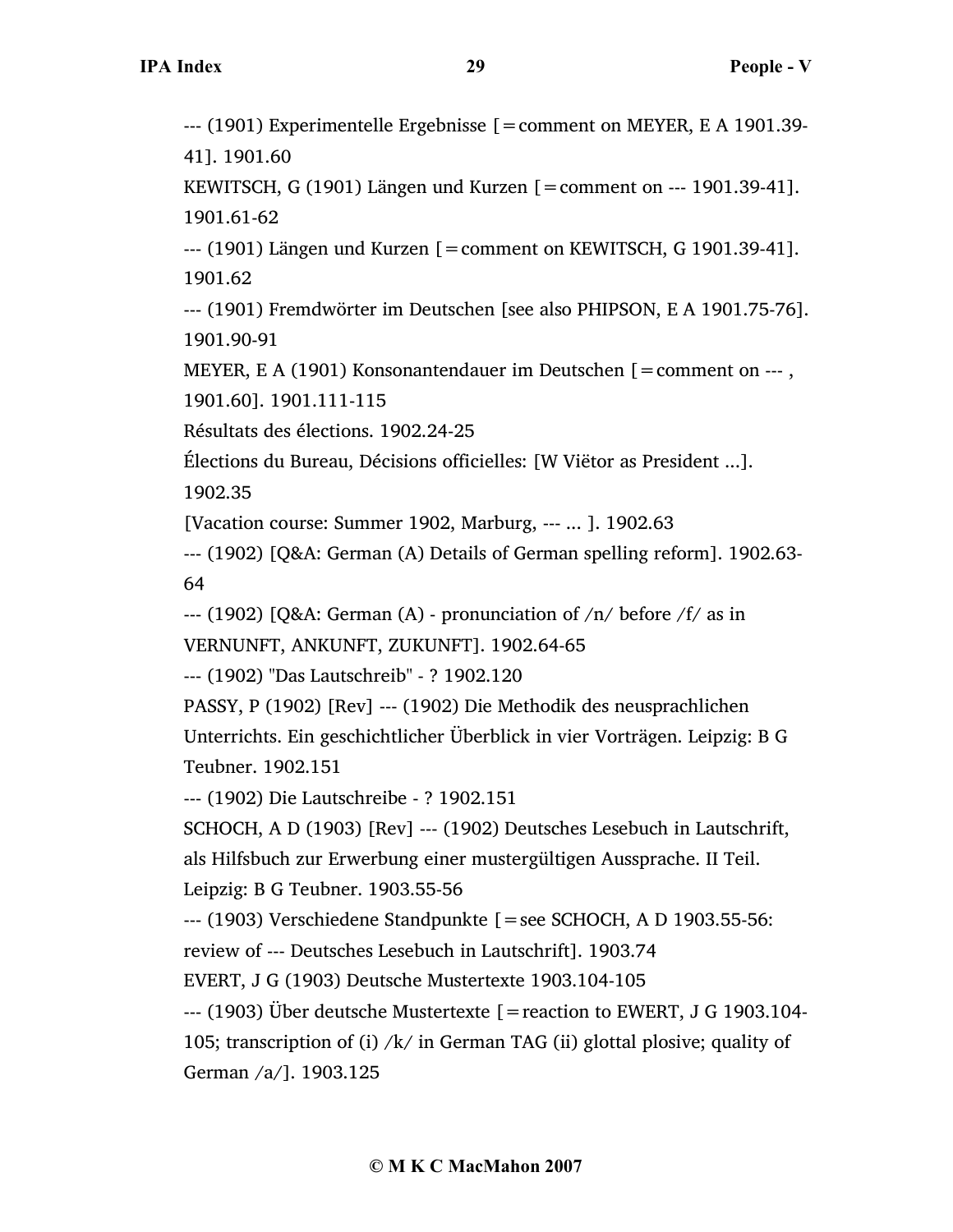KEWITSCH, G (1903) Deutsche Texte  $[=$ see EVERT, J G 1903.104-105 and  $-$ --1903.125; transcription of /k/, [?], length, vowels]. 1903.137-138 Résultats des élections [President: --- ]. 1904.34-35 SCHOCH, A D (1904) "Verschiedene Standpunkte" in reply to Viëtor [=teaching of reading; type of German pronunciation to be taught in German schools; Schoch's accent: Illinois and Western Oregon]. 1904.51-54 [---: sister's death]. 1904.55 Propositions des conseillers. Alphabet [MONSEUR, E, JESPERSEN, O, VIANNA, A R G, WULFF, F, WESTERN, A, --- , THUDICHUM, C, LLOYD, R J, NADER, E}. 1904.65-67  $-$ -- $(1904)$  Lesesprache und Umgangssprache [=reaction to SCHOCH, A D 1904.51-54]. 1904.73-75 EWERT, J G (1904) ɑ oder a [in German transcriptions]? 1904.78-79 --- (1904) [Spec] German. Sol. 1904.Suppl.nov.14 [Vacation course, Summer 1905: Edinburgh, --- on German phonetics ... ]. 1904.169 RAMBEAU, A, THUDICHUM, C, CLOOS, C, VIANNA, A R G, BAKER, A & --- (1905 Le don de 1700 francs: avis des conseillers. 1905.66-68 PASSY, P (1905) [Rev] --- Quosque Tandem. Dritte, durch Anmerkungen erweiterte Auflage. Leipzig: Reisland --- (1905) [Summarized by PASSY, P]. La crise de l'af. 1905.73 [Vacation course, Summer 1905: Edinburgh, --- ... ]. 1905.75

--- (1905) La crise de l'af. 1905.88-89

PASSY, P (1905) [Rev] --- (1904) Elemente der Phonetik des Deutschen,

Englischen, und Französischen, mit Rücksicht auf die Bedürfnisse der

Lehrpraxis. 5te Auflage. Leipzig: O R Reisland. 1905.126-127

Élections du Conseil. 1906.25-26

Décisions officielles: [--- as President]. 1906.30-31

 $--$  (1906) Verschiedenes  $\mathfrak{g} =$  normalized phonetic spelling; Biblical names;  $\mathfrak{g} =$ and þ]. 1906.84

PASSY, P (1906) [Rev] --- (1906) Shakespeare's Pronunciation. 1 A Shakespeare Phonology, with a rime-index to the poems as a pronouncing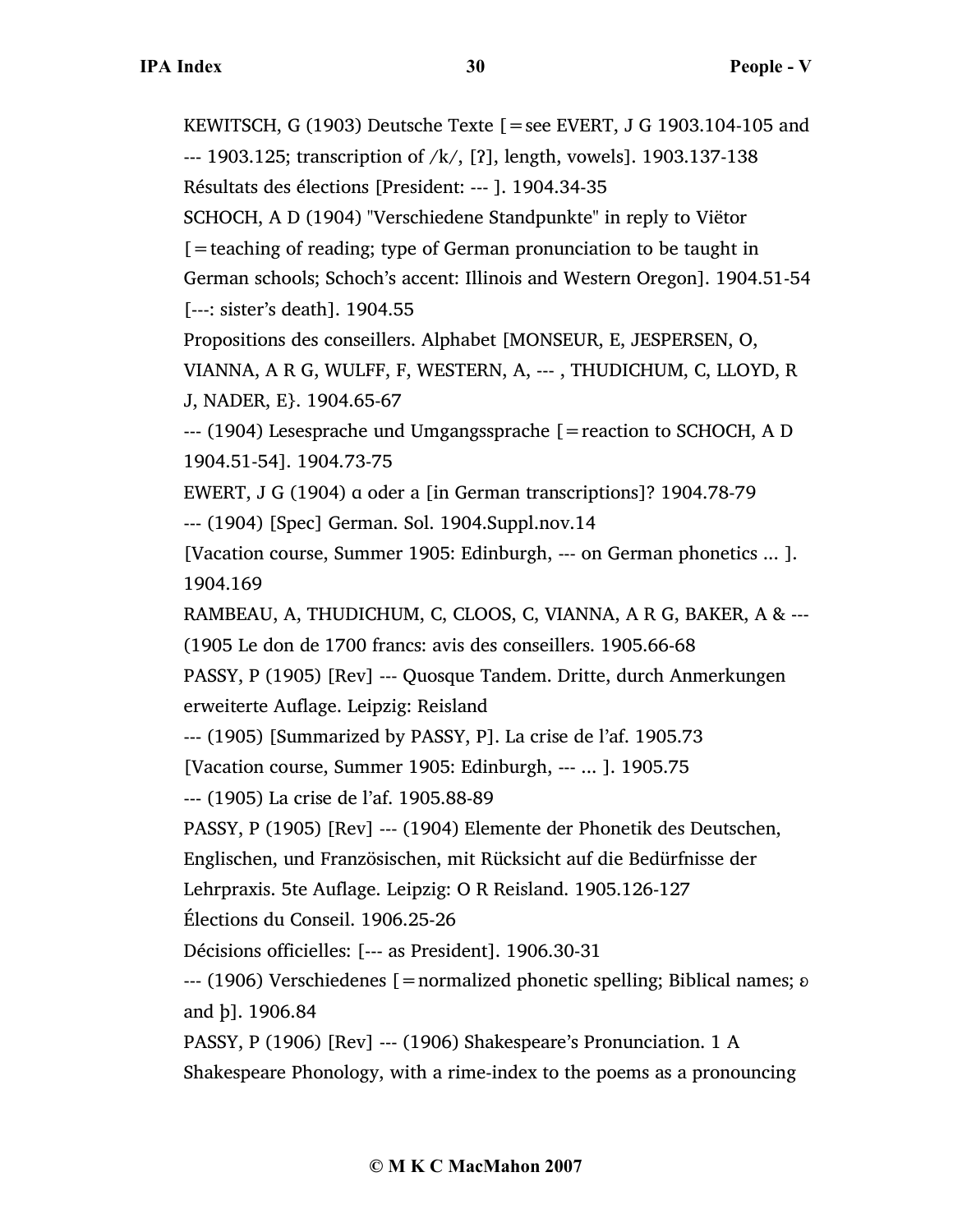vocabulary. 2 A Shakespeare Reader in the old spelling and with a phonetic transcription. Marburg: N G Elwert. 1906.96-96 VIANNA, A R G (1906) Alphabet [þ and d]. 1906.112 --- (1907) Einfachheit und Konsequenz. 1907.44-45. Comm: P Passy [Vacation courses, Summer 1907: Marburg, --- ]. 1907.50 [Election results]. 1908.29-30 Décisions du Conseil [see also 1908.43; --- as President]. 1908.64-65 [Membership of Council 1908]. Exposé des Principes (1908). 1908.Suppl.2- 3 PASSY, P (1909) Avis de nos conseillers  $[=(i)$  DJ proposed as Assistant Secretary of the af (ii) 'scientific supplement' proposed (iii) future of Partie des élèves (iv) phonetics exams (v) advanced certificate (vi) alphabet]. 1909.44-47, 74-76, 77-79, 97-101 KEWITSCH, G (1909) [Rev] --- (1908) Deutsches Aussprachewörterbuch. Leipzig: O R Reisland. 1909.58-59 JESPERSEN, O, VIANNA, A G, PASSY, P, JONES, D & LUND, S (1909) Adresse à W Viëtor  $[=$  on occasion of 25 years' association with the University of Marburg]. 1909.73-74 --- (1909) Antwort [=to 'Adresse à W Viëtor', 1909.73-74]. 1909.96 [Election results]. 1910.32-33 Décisions officielles [=list of office-bearers]]. 1910.92 --- (1910) Am Neuphilologentag in Zürich 1910.115-16 [See also --- 1911.55] CAMILLI, A (1910) [Spec(Stud)] Italiano. Il topolino astuto < KAZNER, J F A Translated from --- Deutsches Lesebuch in Lautschrift. 1910.164 --- (1911) Erklärung [=type of phonetic transcription used in 1910.115- 16]. 1911.55 CAMILLI, A (1911) [Spec(Stud)] Italiano. La stornello < SCHMID, C von Translated from --- Deutsches Lesebuch in Lautschrift. 1911.61 MONTGOMERY, M (1911) Uniformity of phonetic script [need for uniformity of transcriptions in schools, dictionaries, philological works; discussion of A Schröer and --- at the Deutsche Neuphilologentag, Zurich]. 1911.102-105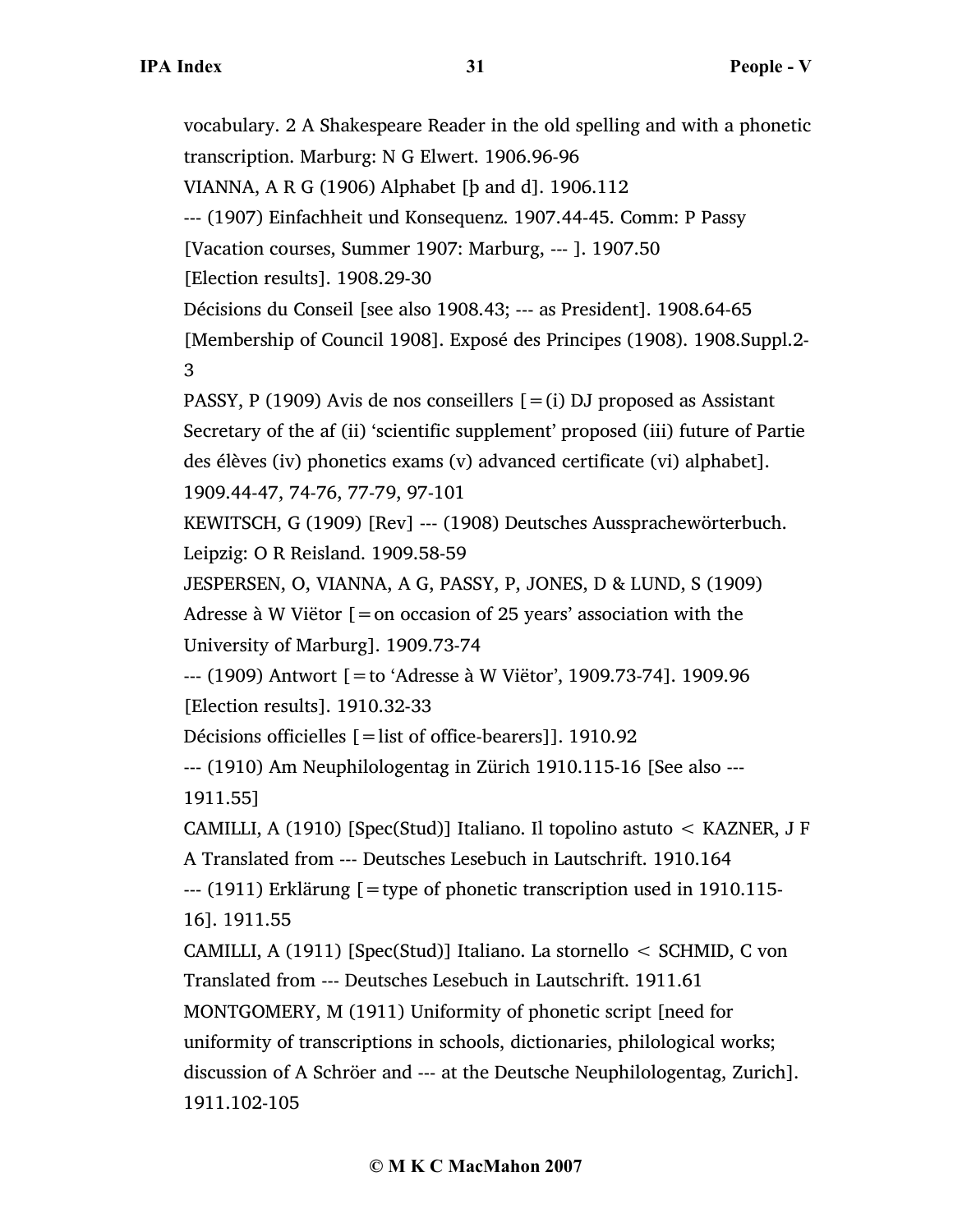PASSY, P (1911) [Rev] Festschrift Wilhelm Viëtor, zum 25 Dezember 1910. [Die Neueren Sprachen. Zeitschrift für den neusprachlichen Unterricht. Ergänzungsheft.] Marburg: Elwert. 1911.169-171

 $-$ -- (1911) Ein deutsches Lesebuch  $\mathfrak{f}$  = possibility of preparing an extract from his Lesebuch in Lautschrift if the demand exists for it. Comm: P Passy]. 1911.180

[Election results]. 1912.18-19

[Election of Council; composition of present Council; Proposals: Honorary membership for BREUL, K; phonetic symbols to be printed on cards (<MILLS-BAKER, F); articles in orthography in the mf; alphabet; deficit].

1912.89-91

PASSY, P (1912) The Principles of the International Phonetic Association. 1912.Suppl.sept-oct.1-40

The Principles of the International Phonetic Association. 1912.Suppl.septoct.4

[Council decisions: Executive committee; Honorary membership for BREUL, K; editors to be allowed to refuse 'une annonce...mauvaise'; proposal by MILLS-BAKER,F; articles in orthography in the mf; alphabet; see 1912.89-91]. 1912.114-115

[Councillors' views]. 1912.126-131

PASSY, P (1912) [Rev] --- (1912) Kleines Lesebuch in Lautschrift, zugleich in der amtlichen Schreibung. Leipzig: B G Teubner. 1912.140

PASSY, P (1913) [Rev] SOAMES, L [ed ---] (1913) Introduction to

Phonetics (English, French, German) with Reading Lessons and Exercises. 3rd ed. London: S Sonnenschein & Co Ltd. 1913.96-97

PASSY, P (1913) [Rev] SOAMES, L & --- (1913) The Teacher's Manual: 1 The Sounds of English. 2 The Teacher's Method. 2nd ed rev. London: Macmillan. 1913.96-97

PASSY, P (1914) [Rev] --- (1913) Statik und Kinematik im englischen Lautwandel. Marburg. 1914.6

[---: publication of pamphlet in German on the aims of the af]. 1914.10 [Election results]. 1914.18-19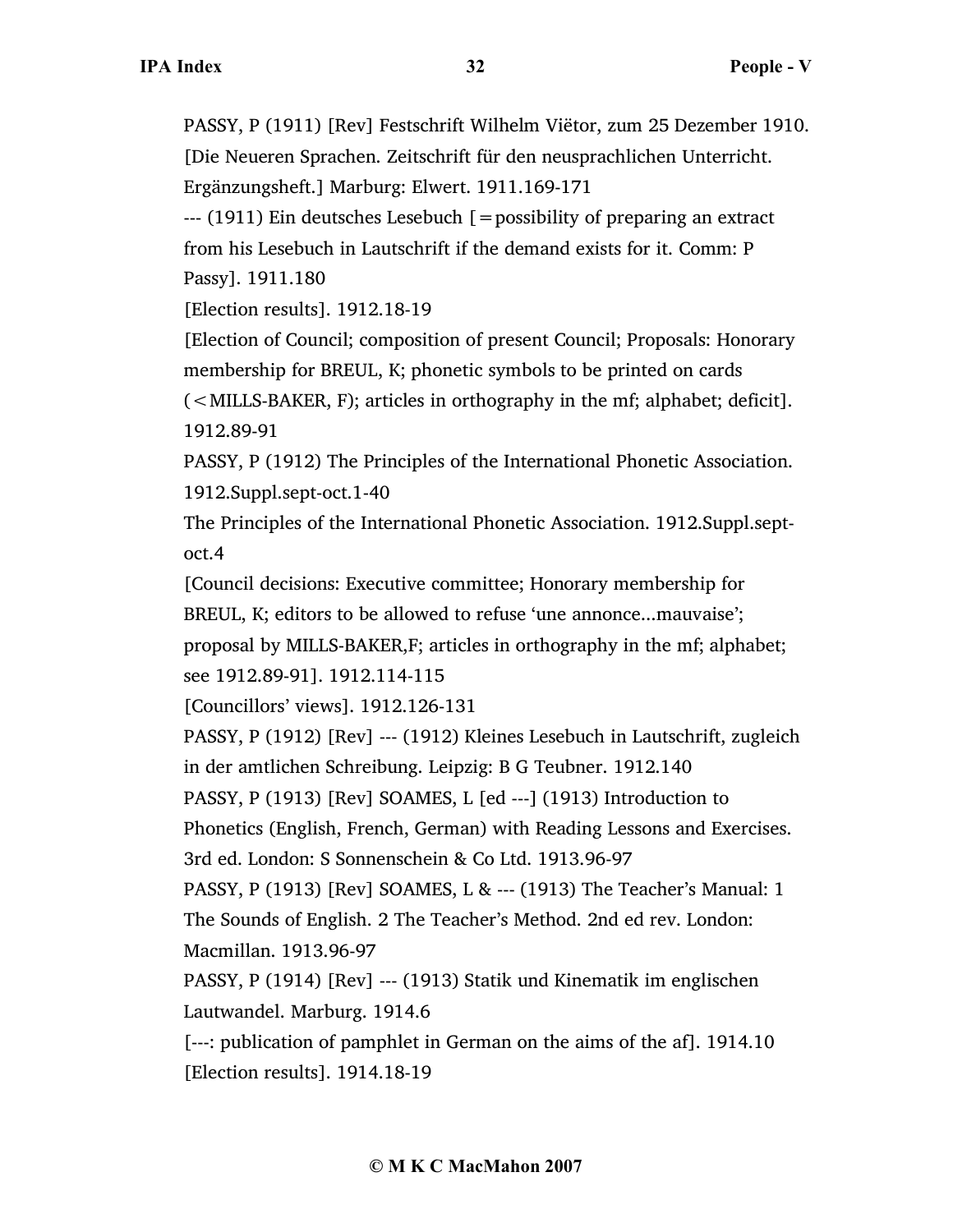PASSY, P (1914) [Rev] --- (1914) Elemente der Phonetik des Deutschen, Englischen, und Französischen, mit Rücksicht auf die Bedürfnisse der Lehrpraxis. 6te Auflage. 1te Hälfte. Leipzig: O R Reisland. 1914.66

--- (1914/1925) Zur Systematik der Vokalartikulation. 1914 Misc Phon

I,1914.1925.Suppl.avril-juin.1-5

[---: death]. 1923.1

[Election of P Passy to replace --- ]. 1927.24

PASSY, P (1927) 400e anniversaire de l'Université de Marbourg: adresse de Paul Passy 1927.38-39

JONES, D (1927) 400<sup>e</sup> anniversaire de l'Université de Marbourg: address of Daniel Jones 1927.39

CAMILLI, A (1928) [Spec(Stud)] Italiano. La principessa Erbolina < ---

Deutsches Lesebuch in Lautschrift. 1928.11

VIEL: see DURAND-VIEL

VIÉNOT, [ ]

```
--- (1897) [Spec] Tahitien. StJ. 1897.106-107
```
VIERECK, Wolfgang

--- (1965) [Spec] Specimen passages of the speech of Gateshead-on-Tyne.

Misc. 1965.6-7

VIEREGGE, Wilhelm H: 1998.140 (net)

HAMMARSTRÖM, G (1974) [Rev] --- (1970) Untersuchungen zur

akustischen Artikulation der Plosivlaute Basel, München, Paris, New York: S Karger 1974.96-99

VIETOR: see VIËTOR ~ VIETOR

VIGFUSSON, Johannes: 1887.June.187 (ice), 1888.janv.27/3 (ice), 1889.8 (ice), 1890.8 (ice), 1890.50

VIGLIONE, [ ]: 1912.118 (ita), 1913.28 (ita), 1914.Suppl.19 (ita)

VIGNEAU, Marcel: 1913.109 (fra)

VIGNEAUX  $\sim$  VIGNEAUX PALACIOS, Ernesto: 1896.212 (chl), 1897.35 (chl),

1898.22 (chl), 1899.23 (chl), 1900.janv.23 (chl), 1900.86

VIGNEAUX PALACIOS: see VIGNEAUX ~ VIGNEAUX PALACIOS

VIGNON, A H: 1913.127 (sco), 1914.Suppl.10 (sco)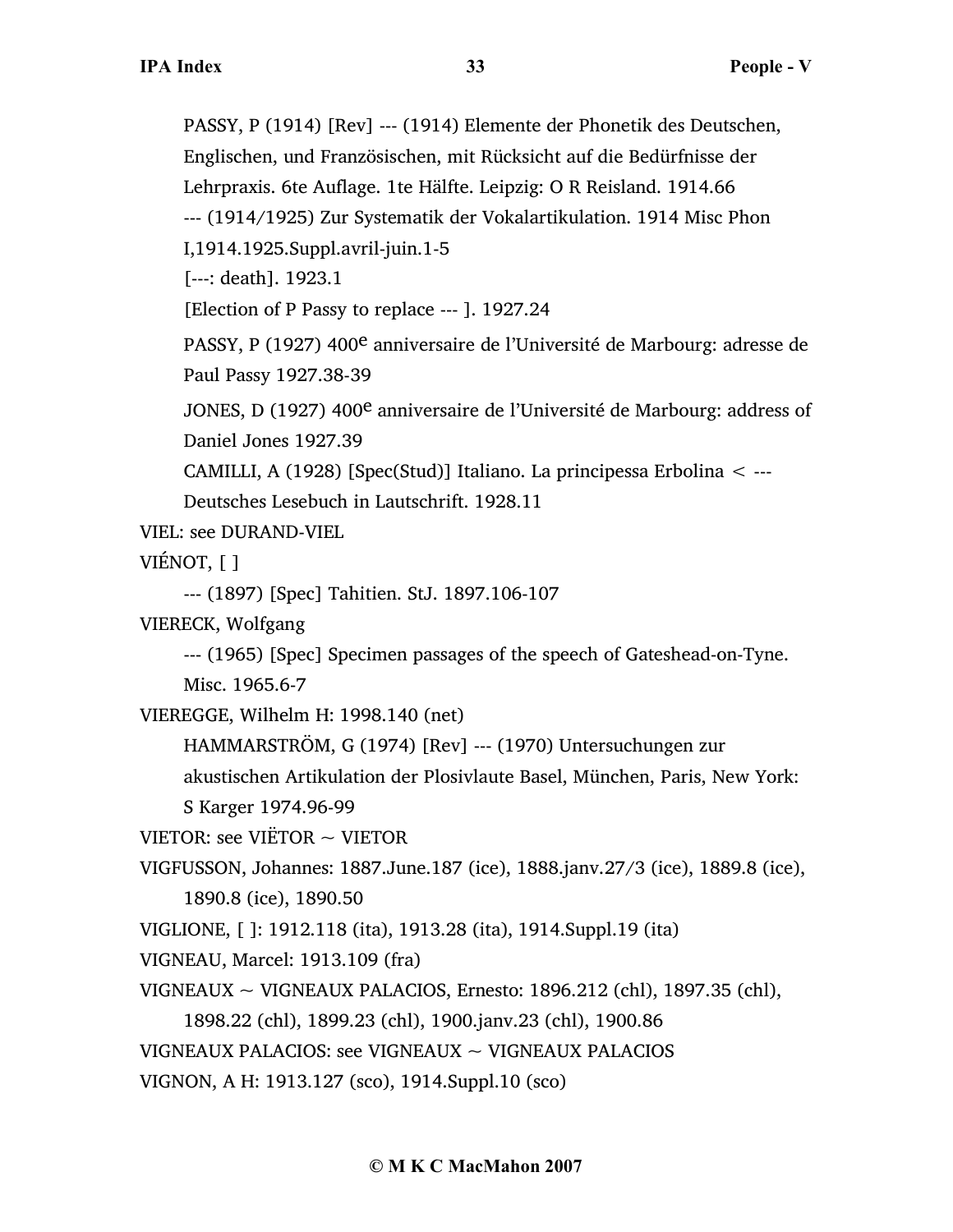- VIHAN, F M: 1904.61 (eng), 1905.7 (eng)
- VIHANTA, Veijo V (Dr): 1990.ii.62 (fin), 1994.56 (fin), 1998.140 (bel),
	- 2000.125 (bel), 2005.125 (bel)
- VIHMAN, Marilyn May (Prof)
	- [Rev] --- (1996) Phonological Development: the origins of language in the
	- child. Oxford UK and Cambridge USA: Blackwell. 1996.124
- VILKE (née PREBEG), Mirjana (Mrs): 1964.38 (yug)
- VILLABLANCA, Luis: 1913.40 (chl), 1914.Suppl.29 (chl)
- VILLAFRANCA: see DE VILLAFRANCA
- VILLAMIL, E P: 1949.31 (cub)
- VILLARÍN: see CUENCA VILLARÍN
- VILLARREAL, Abelardo (Mr): 1955.49 (mex), 1955.Suppl.x (mex),
	- 1961.Suppl.xii (mex), 1972.Suppl.8 (mex), 1975.Suppl.11 (mex),
	- 1978.Suppl.12 (mex), 1981.Suppl.12 (mex), 1990.ii.62 (mex), 1994.56
	- (mex), 1998.140 (mex), 2000.125 (mex), 2005.127 (mex)
- VILLATTE, Césaire
	- [Rev] --- (1888) Parisismen: Alphabetisch geordnete Sammlung der
	- eigenartigen Ausdrucksweisen des Pariser Argot. 2te stark verm Auflage.
	- Berlin: G Langenscheidt. 1888.July.318/54
- VILLEFAIGNE, J G de: 1898.150 (fra), 1899.5 (fra), 1900.janv.5 (fra), 1900.févrmars.19
- VILPELLE, Blanche
	- [--- : marriage to Léon Cartier]. 1906.85
- VILPELLE, C O  $\sim$  C C (Mme): 1904.3 (fra), 1905.3 (fra), 1906.3 (fra), 1907.3
- (fra), 1908.3 (fra), 1909.2 (fra), 1910.2 (fra), 1911.10 (fra), 1912.22 (fra) VILPELLE, L
	- --- (1905) Utilité de la phonétique. 1905.59
	- [daughter's marriage to Léon Cartier]. 1906.85
	- [husband's death]. 1907.122
- VILPELLE, O: 1901.2 (fra), 1902.2 (fra), 1903.2 (fra), 1903.30
- VIMONT, Léonie (Mlle): 1910.95 (usa), 1911.35 (usa), 1911.66 (usa), 1912.51
	- (usa), 1912.93 (usa), 1913.36 (usa), 1914.Suppl.26 (usa)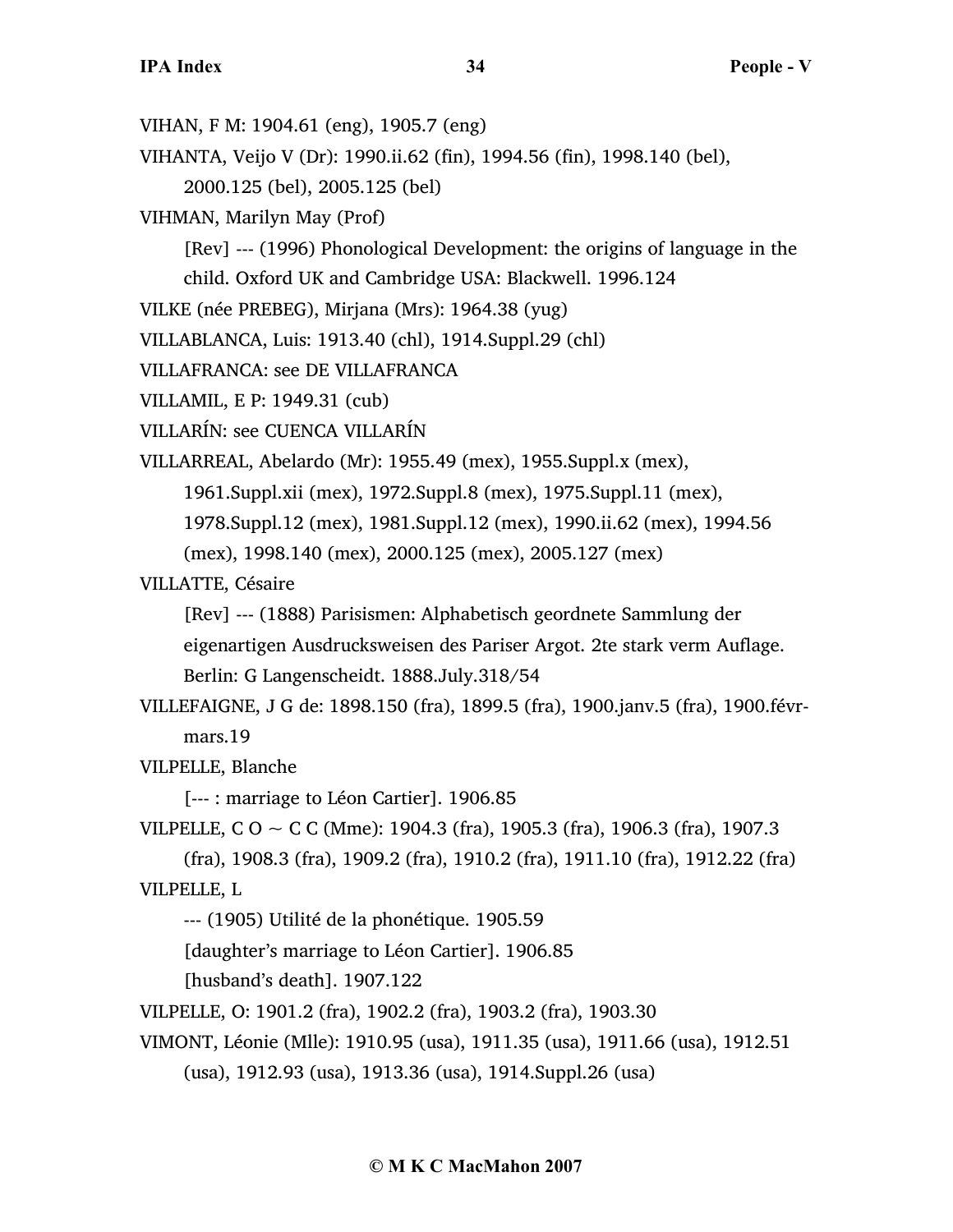VINAY, Jean-Paul (Prof): 1938.30 (fra), 1947.35 (can), 1948.32 (can), 1949.13 (can), 1952.Suppl.i (can), 1955.Suppl.i (can), 1961.Suppl.i (can), 1966.39 (can), 1972.Suppl.2 (can), 1975.Suppl.4 (can), 1978.Suppl.4 (can), 1981.Suppl.4 (can), 1990.ii.62 (can), 1994.56 (can), 1998.140 (can) --- (1936) [Spec] Patois normand (Pays de Caux). NWS. 1936.14

--- (1936) [Spec] Dialecte provençal de Landes [inf=[ ] Danglade]. NWS. 1936.62

--- (1936) [Spec] Dialecte provençale de Béarn [inf=[ ] Barcos]. NWS. 1936.62

--- (1937) [Spec] Breton [dialecte Trecorrois; inf=[ ] Levédès]. NWS. 1937.janv-mars.76-77

--- (1937) [Spec] Breton [dialecte de Cornouaille, environs de Quimper; inf=[ ] Guyader]. NWS. 1937.janv-mars.77

--- (1937) [Spec] Breton [dialecte de Vannetais; inf=[ ] Ménahès. NWS. 1937.47

--- (1937) [Spec] Corse [Ajaccio; inf=[ ] Antonini]. NWS. 1937.48

--- (1937) [Spec(Stud)] Français. 1937.51-52

--- (1937) [Spec(Stud)] Français. Au théàtre. 1937.73

--- (1938) [Spec(Stud)] Français. Au jardin public. 1938.24-25

--- (1938) [Spec(Stud)] Français. La fable de Pierre, adapté du conte normand de G Demonge. 1938.49-50

--- (1938) [Spec(Stud)] Français. Visite du jour de l'an. 1938.9-10

--- (1939) [Spec(Stud)] Français. Sports d'hiver. 1939.11-12

--- (1939) [Spec] Tamasheq de Gao [Dialect of Touareg; inf=[ ] Durand-Viel]. Misc. 1939.26-28

--- (1939) [Spec(Stud)] Français. Claude, ou le français sans larmes. 1939.31-32

--- (1939) [Spec(Stud)] Français. Saint-Malo, adapté du texte gallois de Crwys  $\lceil$  = C Williams]. 1939.53

--- (1940) [Spec] Dialecte alsacien de Hirschland, Bas-Rhin. NWS. 1940.12- 13

--- (1940) [Spec] Dialecte lorraine de Tetting, Moselle. Les premiers chiffres; NWS. 1940.33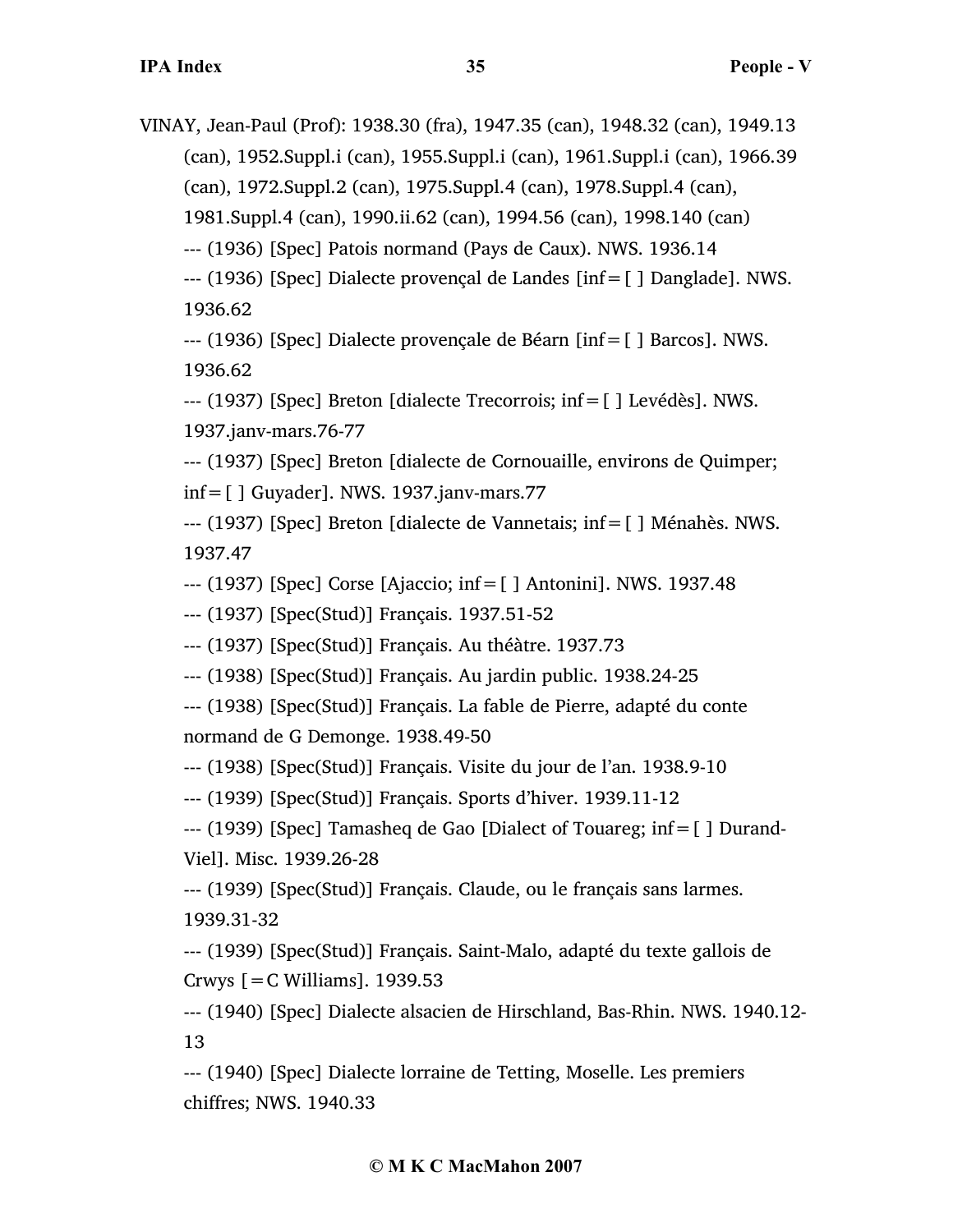BERTRAND, Georges A (1945) Notre titre [Comm: ---.P]. 1945.21-23. Corr: 1947.14

--- (1945) [Rev] FALC'HUN, F (1943) La langue bretonne et la linguistique moderne. Problèmes de phonétique indo-européenne, celtique, germanique (lois de Grimm et deVerner), grecque, latine, romane, etc. Paris: Librairie celtique. 1945.28-30

--- (1948) [Rev] COUSTENOBLE, H N (1945) La phonétique du Provençal moderne en terre d'Arles. Hertford: Stephen Austin & Sons. 1948.8-10 [Result of election to fill vacancies on the Council]. 1949.6-7

--- (1950) [Rev] PIKE, K L (1943) Phonetics: A Critical Analysis of Phonetic Theory and a Technic for the Practical Description of Sounds. Ann Arbor: University of Michigan Press; London: Oxford University Press. 1950.14-17 [Council proposals and decisions]. 1951.48-50

WELLS, J C (1972) Meetings in the course of the 7th International Congress of Phonetic Sciences, Montréal, August 1971  $[=(i)]$  Informal meeting of members of the IPA, (ii) Free discussion: problems of the IPA alphabet [alternative symbols; symbolization of clicks; quality of recording of Cardinal Vowels; tone marks]]. 1972.26-28

GIMSON, A C (1972) Council elections [=results; Council membership from January 1973]. 1972.34

CHAPALLAZ, M & FRY, D B (1981) [Rev] RONDEAU, G, BIBEAU, G,

GAGNE, G, TAGGART, G [eds] (1979) Vingt-cinq ans de linguistique au Canada: Hommage à Jean-Paul Vinay. Montréal: Centre Éducatif et

Culturel Inc 1981.86-92

Council elections  $[|=$ results]. 1985.5

(1986-1990) Council (1987-1989) 1986.ifc, 1987.July.ifc, 1987.Dec.ifc, 1988.July.ifc, 1988.Dec.ifc, 1989.July.ifc, 1989.Dec.ifc, 1990.July.ifc, 1990.Dec.ifc

VINCENT, A: 1914.Suppl.3 (fra)

VINCENT, Carlo (Prof): 1905.26 (ita), 1906.17 (ita), 1906.94 (ita), 1907.19 (ita), 1908.20 (ita), 1909.21 (ita), 1910.21 (ita), 1910.144 (ita), 1911.29 (ita), 1912.44 (ita), 1913.28 (ita), 1914.Suppl.19 (ita), 1914.61 (ita)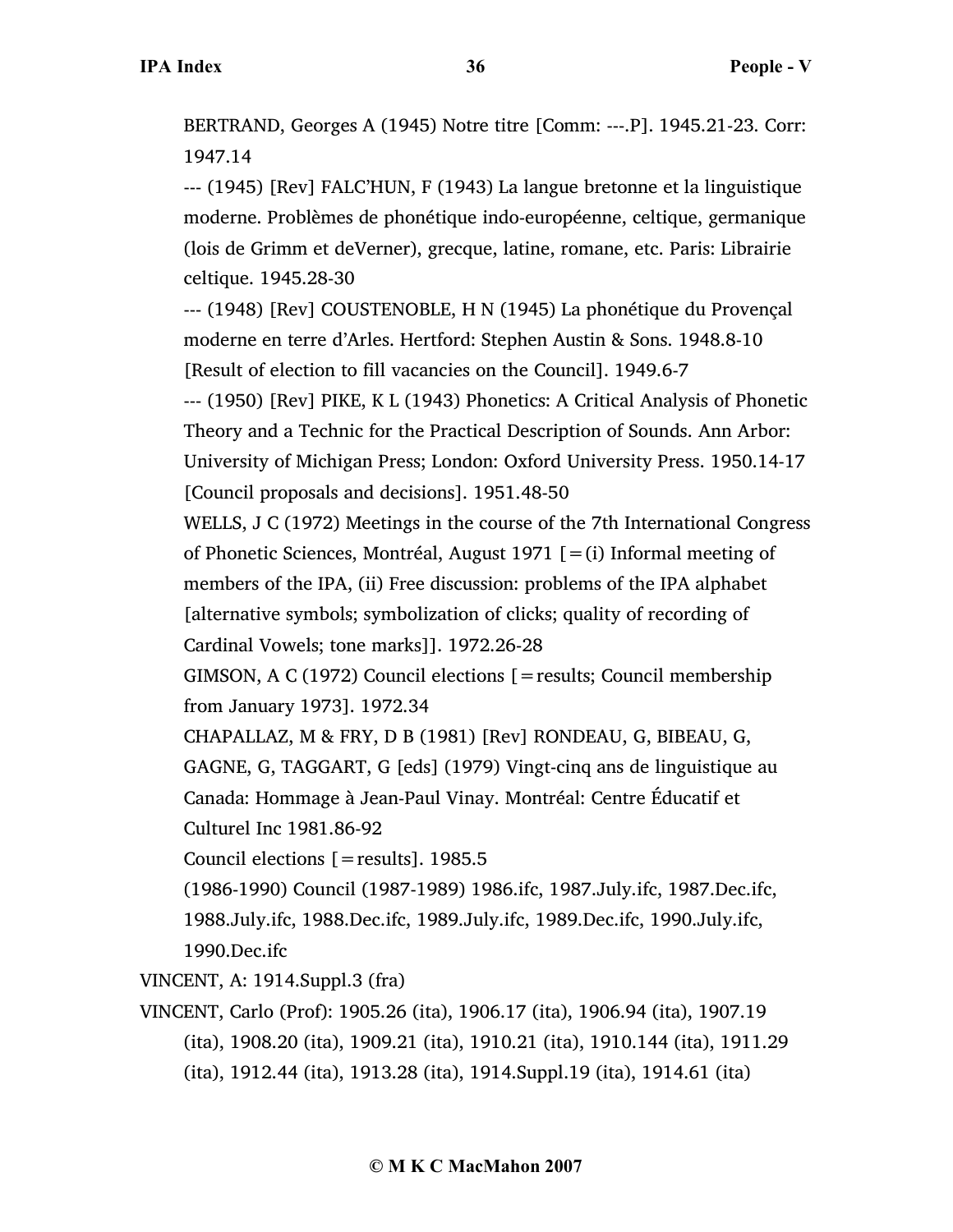NAEF, H (1907) [Rev] --- (1907) Manuale di fonetica francese. Catania. 1907.115-117

--- (1908) A proposito d'una recensione [see Naef's review of C Vincent, Manuale di fonetica francese, 1907.115-117]. 1908.51-53

--- (1911) Per l'ortografia italiana 1911.52-53

VINCENT, Ch (Prof): 1925.Suppl.14 (ita), 1930.15 (ita)

VINCENT, Nigel (Prof)

--- (1982) [Rev] CANEPARI, L Italiano standard e pronunce regionali. Padua: Cleup 1982.50-53

--- (1982) [Rev] CHAPALLAZ, Marguerite (1979) The Pronunciation of Italian: a Practical Introduction London: Bell & Hyman 1982.50-53 VINES, W S: 1925.Suppl.14 (jap), 1928.65 (eng), 1930.13 (eng), 1932.16 (eng) VINGKVIST: see VINGQVIST  $\sim$  VINGKVIST

VINGQVIST ~ VINGKVIST, Herman: 1892.157 (swe), 1893.11 (swe), 1893.86 (swe), 1894.12 (swe), 1894.27, 1895.13 (swe), 1895.32 (swe), 1896.15 (swe), 1896.35, 1897.31 (swe), 1897.52

VIPAN, F M: 1897.75 (ger), 1897.110 (swi), 1898.11 (ger), 1898.35, 1898.36, 1906.9 (eng), 1907.10 (eng), 1908.10 (eng), 1909.11 (eng), 1910.11 (eng), 1911.18 (eng), 1911.191 (eng), 1912.32 (eng), 1913.16 (eng), 1914.Suppl.10 (eng)

VIRCHOW, E (Frl): 1912.32 (eng), 1913.16 (eng), 1914.Suppl.10 (eng) VIRGIL, Publius Vergilius Maro

PASSY, P (1894) [Q&A: Greek and Latin (A) - suggestion that the mf should contain examples of the commonest English and French pronunciations of Greek and Latin; specimens of Virgil, Eclogue I ...]. 1894.90-91

FRINTA, A (1907) [Spec] Latin [la prononciation dans les collèges

(gymnasium) tchèques (surtout en Bohème)]. < ... --- Aeneidos I. 1907.120-121

PHIPSON, E A (1908) [Spec] [the common English pronunciation]. < ... --- Aeneidos I, 1-7. 1908.98-99, 101

PASSY, P (1910) [Spec] Latin. < ... --- Aeneidos, Eclogues. 1910.127 PEREIRA, J M A (1910) [Spec] [Spanish (Castilian) pronunciation] < ... --- Aeneidos I, 1-17. 1910.153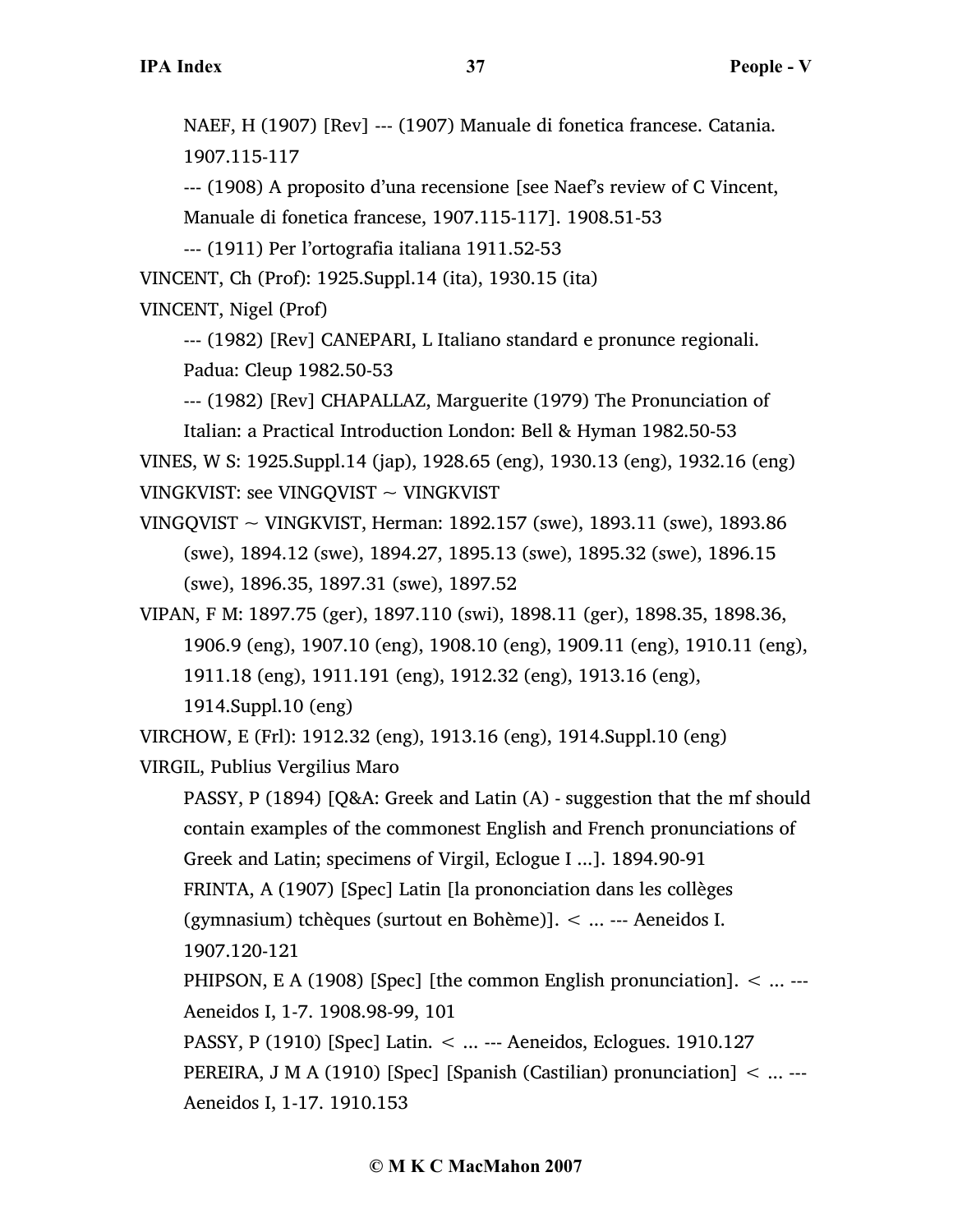PASSY, P (1910) [Spec] [la prononciation dans les écoles françaises]. < ... --- Aeneidos. 1910.98

GOODWIN, H B (1911) [Spec] [Swedish pronunciation]. < --- Aeneidos I, 1-17 ... . 1911.139-140

VISING, Johan

PASSY, P (1892) Congrès philologique scandinave [4de Nordiska Filologmötet, Copenhagen, 18-21 July 1892]. 1892.118-121

[Publications Received.] 1892.124

VISSER, F P: 1890.29 (net), 1891.9 (net), 1892.7 (net), 1893.8 (net), 1894.9 (net), 1895.9 (net)

[List of candidates for election to Council (1892).] 1891.122

[List of candidates for election to Council (1892) and voting

arrangements.] 1891.134-135

[Results of election to Council (1892): voting figures.] 1892.12-13

--- (1894) [Rev] HERCKENRATH, C R C [nd] Grammaire française. Cours moyen. Groningue: P Noordhoff. 1894.161-163

--- (1894) Prononciation française [=quality of nasalized vowels in French. Comm: P Passy]. 1894.52-53

--- (1894) [Spec] Hollandais. Translation of Victor Hugo Quand l'enfant paraît. 1894.62-63

VISTASTA PRASAD: 1913.65 (ind), 1914.Suppl.31 (ind)

VISTED, B (Frk): 1913.150 (nor), 1914.Suppl.21 (nor)

VITAL, F (Sig.na): 1930.15 (ita), 1932.18 (ita), 1932.48

VITERBO, D: 1907.89 (eng), 1908.10 (eng), 1909.11 (eng), 1910.11 (eng),

1910.168

VIVANCO, Clotilde (Ms): 1987 (chl) [IPA-Rec]

VIVANCO, Hirám (Dr): 2006 [IPA-Rec]

VIVANCO T: 1977.42 (chl), 1978.Suppl.4 (chl), 1981.Suppl.4 (chl), 1994.56 (chl), 1998.140 (chl), 2000.125 (chl)

VIVAS, Cecilia (Mrs): 1980.82 (ven), 1981.Suppl.24 (ven)

VIVIER, H (Miss): 1905.7 (eng), 1906.9 (eng), 1907.10 (eng), 1908.10 (eng), 1908.122

VL [=VEENHOF & LAMMENS]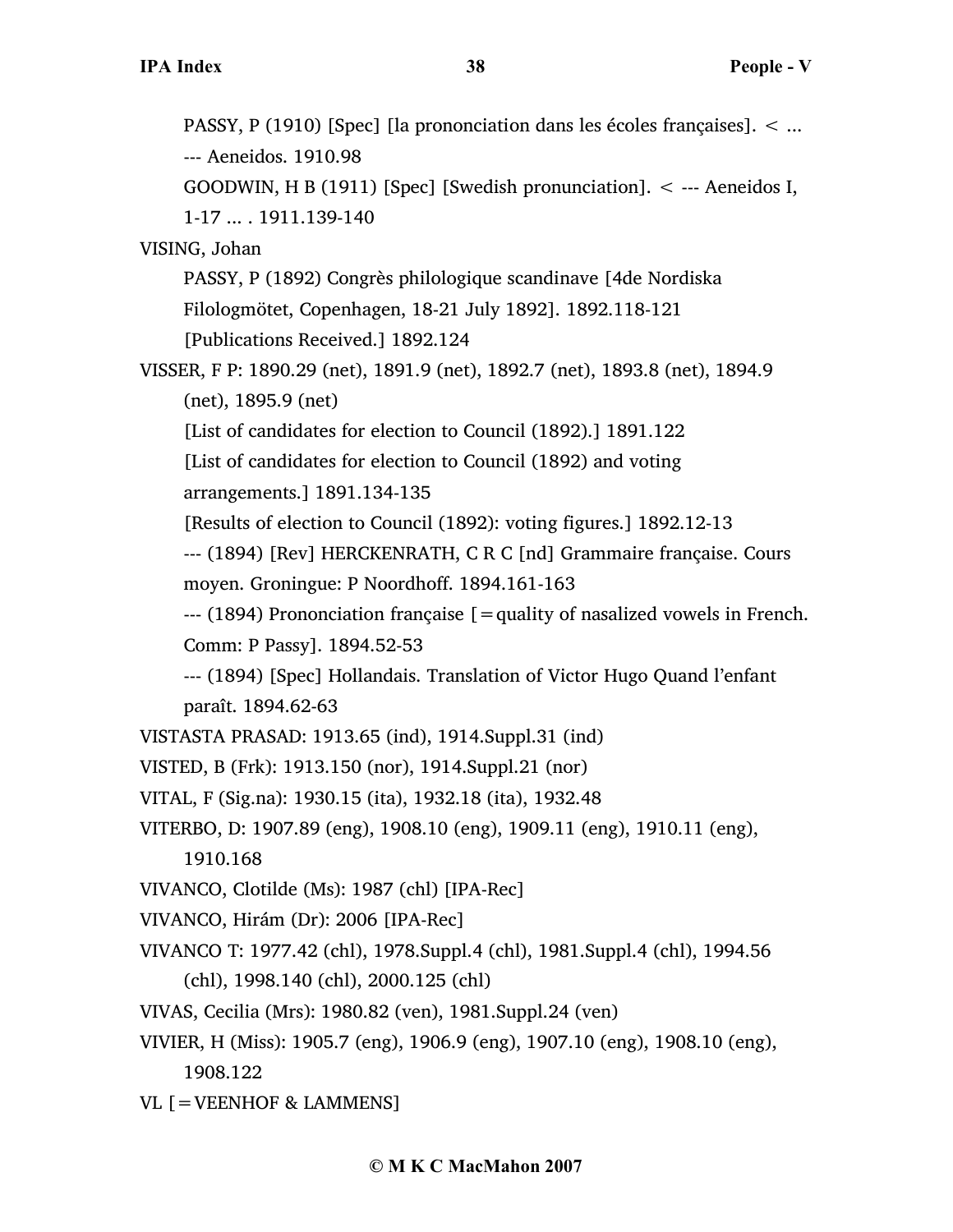WELLS, John C (1987) Computer-coded phonetic transcription. 1987.94- 114

VLADIMIROVA-BUHTZ, Tatjana

TERNES, Elmar & --- (1990) Bulgarian [inf=aged 33; incl NWS].

1990.July.45-47

VLAIKU, [ ] (Mlle)

PASSY, P (1913) [Spec] Roumain de Iassy, Moldavie [inf= --- . NWS. 1913.78-79. Corr: 1913.101

- VLOTEN: see VAN VLOTEN
- VOCADLO, O

--- (1927) [Rev] FRINTA, A [nd] A Czech Phonetic Reader (London

Phonetic Readers). London: University of London Press. 1927.28

VOCKERADT, [ ]: 1901.142 (fra), 1902.5 (fra)

VØETZ, Georg R: 1906.41 (den), 1906.70 (den)

VOEGELE, [ ] (Frau)

HALTER, C (1897) Patois de l'Oberland suabe. StJ [inf= --- ]. 1897.176 VOEGELEN, [ ] (Miss): 1909.11 (eng), 1910.11 (eng), 1910.168

VOEGELIN, Charles (Carl) Frederick (Dr): 1931.37 (usa), 1932.22 (usa), 1933.19

(usa), 1934.37 (usa), 1936.42 (usa), 1936.57 (usa)

--- (1933) [Rev] BLOOMFIELD, L (1933). Language. New York: Henry Holt

& Co. 1933.53. Comm: D Jones

[ --- : appointment, Greencastle, Indiana]. 1936.53

VÖLCKER, [ ] (Dr): 1896.9 (ger)

VÖLKEL, Paul: 1888.July.313/49 (ger), 1889.8 (ger), 1890.8 (ger), 1890.50 [Rev] --- (1888) Sur le changement de l'L en U. Charlottenburg:J-F Starcke. 1889.12-13

VÖLKEL, W: 1913.150 (ger), 1914.Suppl.15 (ger)

VOELKER, Charles H (Prof): 1933.46 (usa), 1934.37 (usa), 1936.42 (usa),

1938.38 (usa), 1941.28 (usa), 1947.35 (usa), 1948.16 (usa), 1949.13 (usa), 1952.Suppl.viii (usa), 1953.26

--- (1934) The occurrence of sounds in formal American English. 1934.73- 74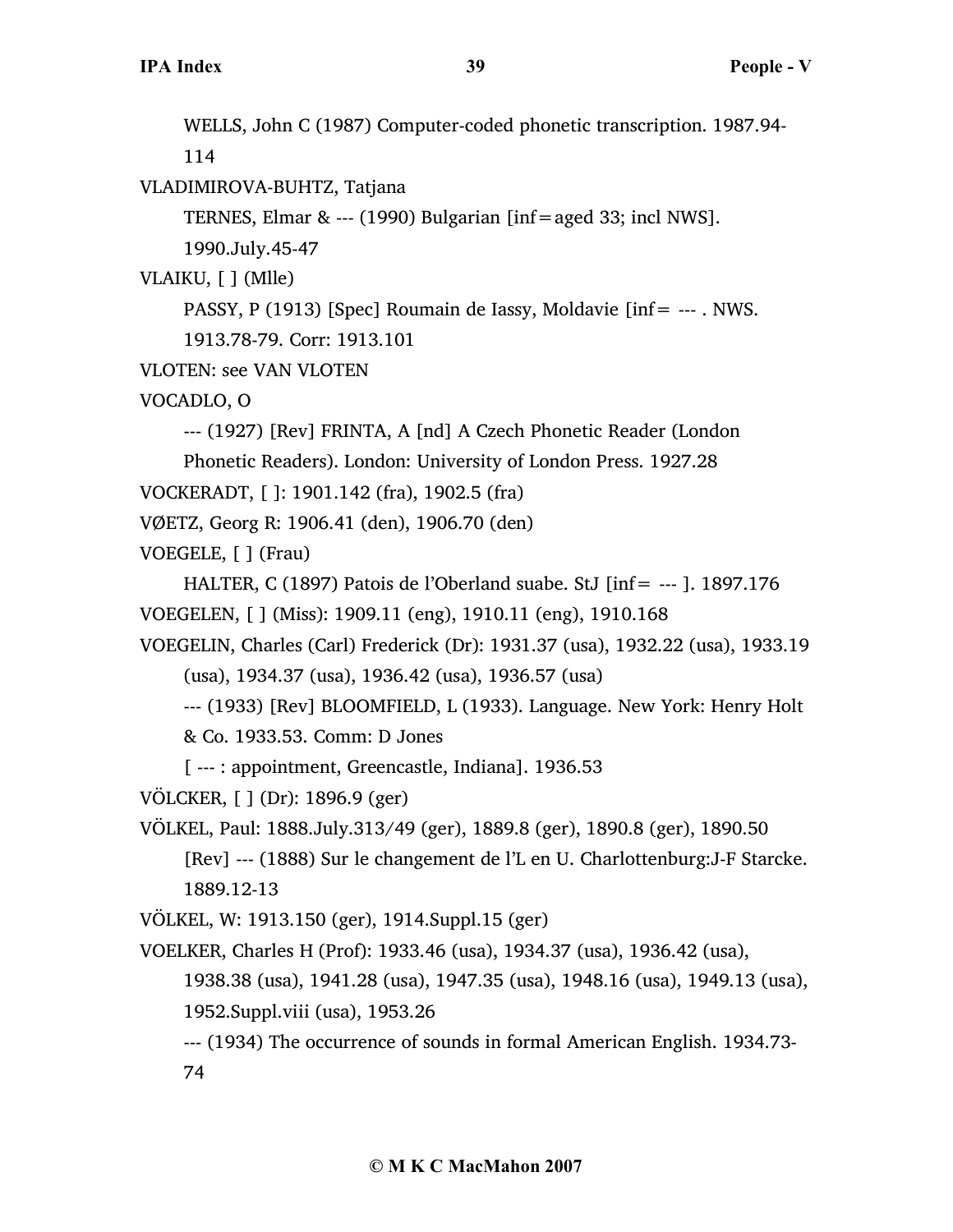--- (1934) af symbols in elementary phonetic classes at Ohio State University. 1934.107

--- (1938) Loudness intonation in English 1938.21-22

--- (1940) An ɪ-ɛ phoneme in American pronunciation. 1940.4-6

--- (1943) Studies in geographical phonetics: American speech in

Connecticut [=frequency of occurrence of sounds]. 1943.20-21

```
VÖLKER, Klara (Frl): 1900.janv.13 (ger), 1901.14 (ger), 1901.48
```
VÖLKER, W (Dr): 1888.Dec.489/89 (ger), 1889.8 (ger), 1889.53, 1890.29 (ger), 1890.juil-août.72 (ger), 1890.101, 1891.9 (ger), 1891.29 (fra), 1891.93 (ger), 1892.6 (ger), 1892.42

VOGEL, [ ]

KLINGHARDT, H (1888) [Official attitudes to the phonetic method in

Austria, Berlin, Dresden]. 1888.Nov.459/83

VOGEL, A: 1893.113 (ger), 1894.7 (ger), 1894.26, 1895.7 (ger), 1895.33

- VOGEL, Eugen: 1900.janv.13 (ger), 1901.14 (ger), 1901.47
- VOGEL, F (Prof): 1899.129 (usa), 1900.janv.21 (usa), 1901.22 (usa), 1901.48,
	- 1902.20 (usa), 1903.20 (usa), 1904.18 (usa), 1905.18 (usa), 1906.22 (usa),

1907.25 (usa), 1908.26 (usa), 1909.28 (usa)

VOGEL, Hermann (Dr): 1901.142 (ger), 1902.12 (ger)

VOGELER, Ferdinand: 1893.6 (ger), 1894.7 (ger), 1894.26

```
VOGELS, [ ]: 1900.janv.13 (ger), 1901.14 (ger), 1901.47
```
VOGELS, [ ] (Dr): 1896.148 (ger), 1897.24 (ger), 1897.51

VOGELSANG, F: 1888.Nov.457/81 (swi), 1889.8 (swi), 1890.8 (swi), 1890.50

VOGLER, [ ]: 1902.145 (fra), 1903.5 (fra), 1904.4 (fra), 1904.59

VOGT, Robert (Prof): 1898.13 (auh), 1899.13 (auh), 1900.janv.15 (auh),

1901.16 (auh), 1902.14 (auh), 1903.13 (auh), 1904.12 (auh), 1904.62

(auh), 1905.12 (auh), 1906.15 (auh), 1907.17 (auh), 1908.18 (auh),

1909.19 (auh), 1910.18 (auh), 1911.26 (auh), 1912.41 (auh), 1913.25 (auh), 1914.Suppl.17 (auh)

VOGÜÉ, Eugène Marie Melchior de (Vicomte)

[Spec(Stud)] Français. < --- Le maître de la mer. 1930.42, 1933.82, 1934.79-80, 1935.53, 1936.18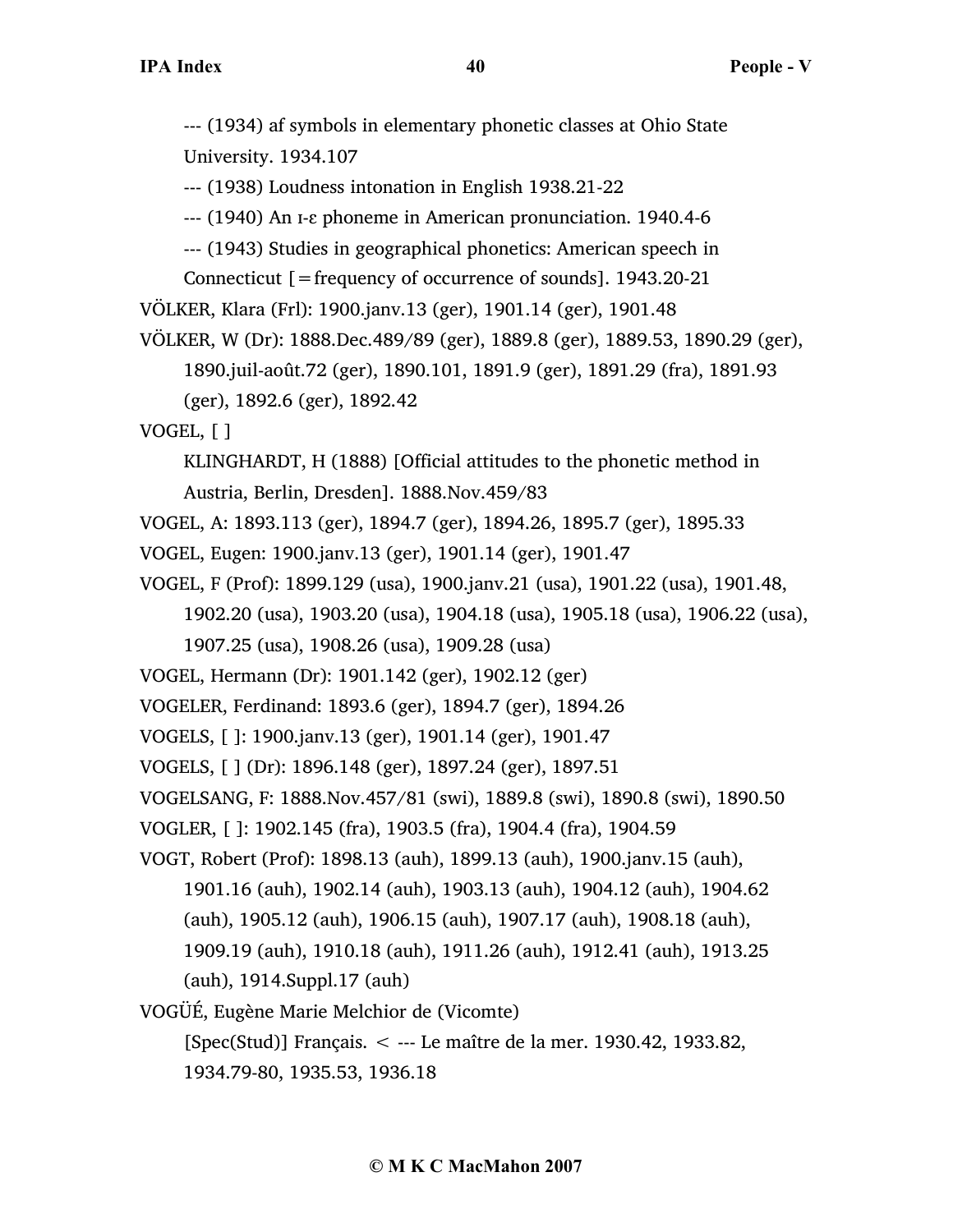- VOIGT, E (Frl): 1912.32 (eng), 1912.94 (eng), 1912.120 (eng), 1913.16 (eng), 1914.Suppl.10 (eng) VOIGT, Erich: 1913.18 (ger) VOIGT, Sofie (Frl): 1899.98 (ger), 1900.janv.13 (ger), 1900.févr-mars.19, 1901.14 (ger), 1901.48 VOIGTLÄNDER, J: 1896.135 (ger), 1897.24 (ger), 1897.51 VOLD: see MOURLY VOLD VOLGER, [ ] (Mlle): 1900.126 (fra), 1901.5 (fra), 1902.5 (fra), 1902.51 VOLKMANN, A (Dr): 1911.64 (auh), 1912.41 (auh), 1913.25 (auh) VOLLMER, Otto: 1893.6 (ger), 1894.7 (ger), 1895.7 (ger), 1895.32 (ger), 1896.9 (ger), 1897.24 (ger), 1897.50 (ger), 1898.11 (ger), 1899.12 (ger) VOLQUARDSEN, P: 1914.81 (ger) VOLQVARTZ, Astrid (Frk): 1905.25 (fra), 1906.19 (den), 1907.21 (den) VON ARNOLDI: see ARNOLDI VON ARX, [ ]: 1901.142 (fra), 1902.5 (fra), 1903.5 (fra), 1903.48 VON ASCHEN: see ASCHEN, von (Frl) VON BLOTTUITZ: see BLOTTUITZ VON BÖMKEN: see BÖMCKEN  $\sim$  BÖMKEN VON DECHEND: see DECHEND VON DER LEYEN: see LEYEN VON DER WARTH: see WARTH VON DIETZ: see DIETZ VON EGIDY: see EGIDY VON GAUTSCH: see GAUTSCH VON GEGERFELTZ: see GEGERFELTZ VON GERBER: see GERBER VON GLEHN: see GLEHN VON HAMPEL: see HAMPEL VON HERTZEN: see HERTZEN VON HOLST: see HOLST, Clara von; HOLST, Hedwig von VON LEVETZOW: see LEVETZOW VON JAGEMANN: see JAGEMANN
- VON KLEINSTÜCK: see KLEINSTÜCK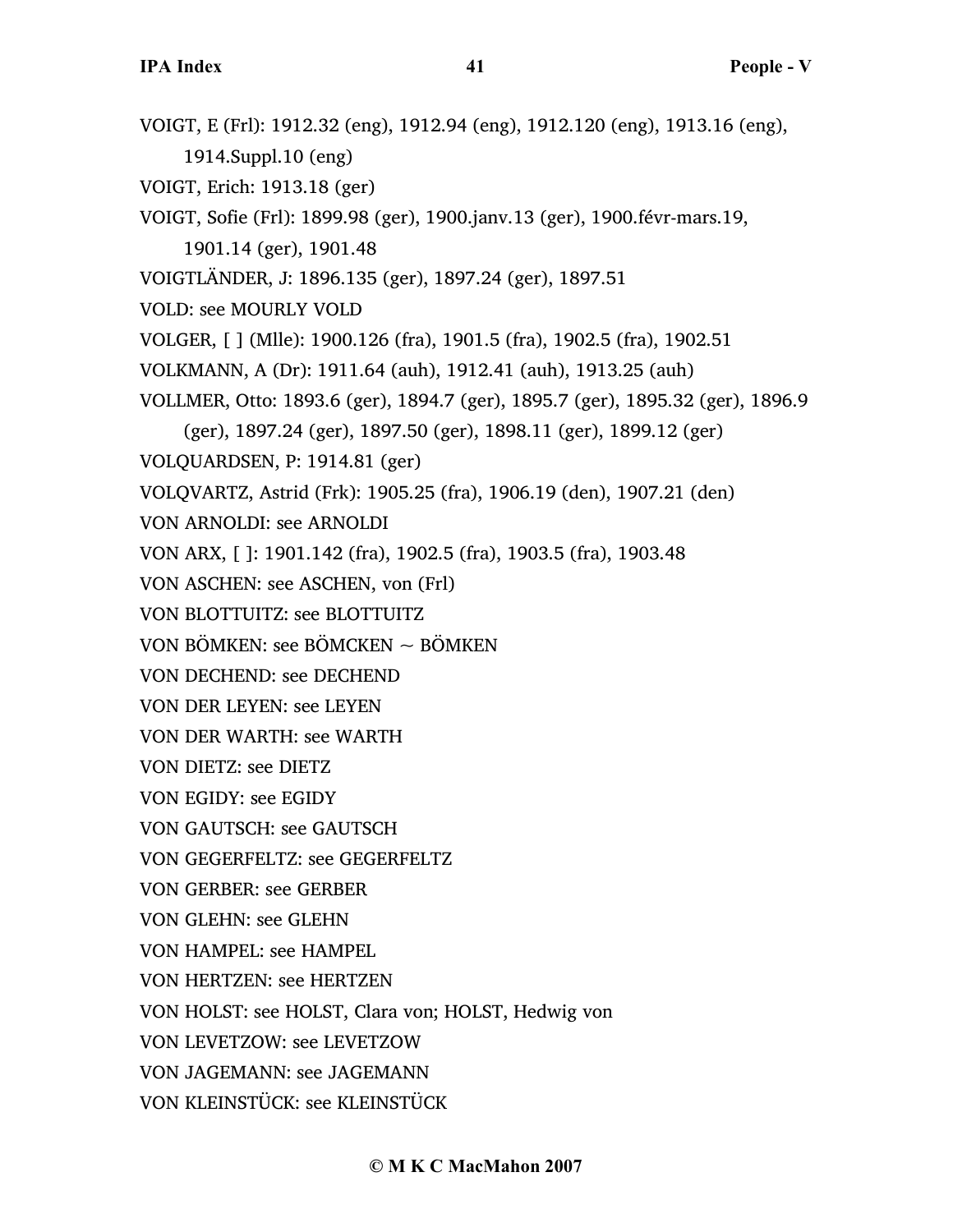VON KNORRING: see KNORRING VON LÖWENSTERN: see LÖWENSTERN VON LÜTTITZ: see LÜTTITZ VON MEISSNER: see MEISSNER VON MIELZCKA: see MIELZCKA VON MÖLLENDORF: see MÖLLENDORF VON OBERKAMFF: see OBERKAMFF VON PFEIL: see PFEIL VON POLHEIM: see POLHEIM VON PROSCH: see PROSCH VON PUTTKAMMER: see PUTTKAMMER VON REINHARDT, Alexandra (Frl): IPA exam result (German). 1912.132 VON SALLWÜRK: see SALLWÜRK VON SCHANTZ: see SCHANTZ VON SCHWERIN: see SCHWERIN VON SPIEGEL: see SPIEGEL, Irmgard von VON STRUVE: see STRUVE VON TÖRNE: see TÖRNE VON TROIL: see TROIL VON WEILEN: see WEILEN VON WESTERNHAGEN: see WESTERNHAGEN VON WINS, A (Mlle): 1907.90 (fra), 1908.4 (fra), 1909.4 (fra), 1909.71 (fra) VON WÜRTEMBERG: see MARKS VON WÜRTEMBERG VON WYLICH: see WYLICH VOORHEES, [ ] (Mr) [Bill before United States Congress to have a reformed spelling adopted in all public schools of the territories and District of Columbia; proposed by [ ] Voorhees < Toronto Herald.] 1888.June.255/47 VORHUS, Grace M (Miss): 1911.130 (usa), 1912.51 (usa), 1913.37 (usa), 1914.Suppl.26 (usa)

VORSTHEUVEL LABRAND: see LABRAND

VOS, A L: 1952.18 (sco), 1952.Suppl.iv (sco)